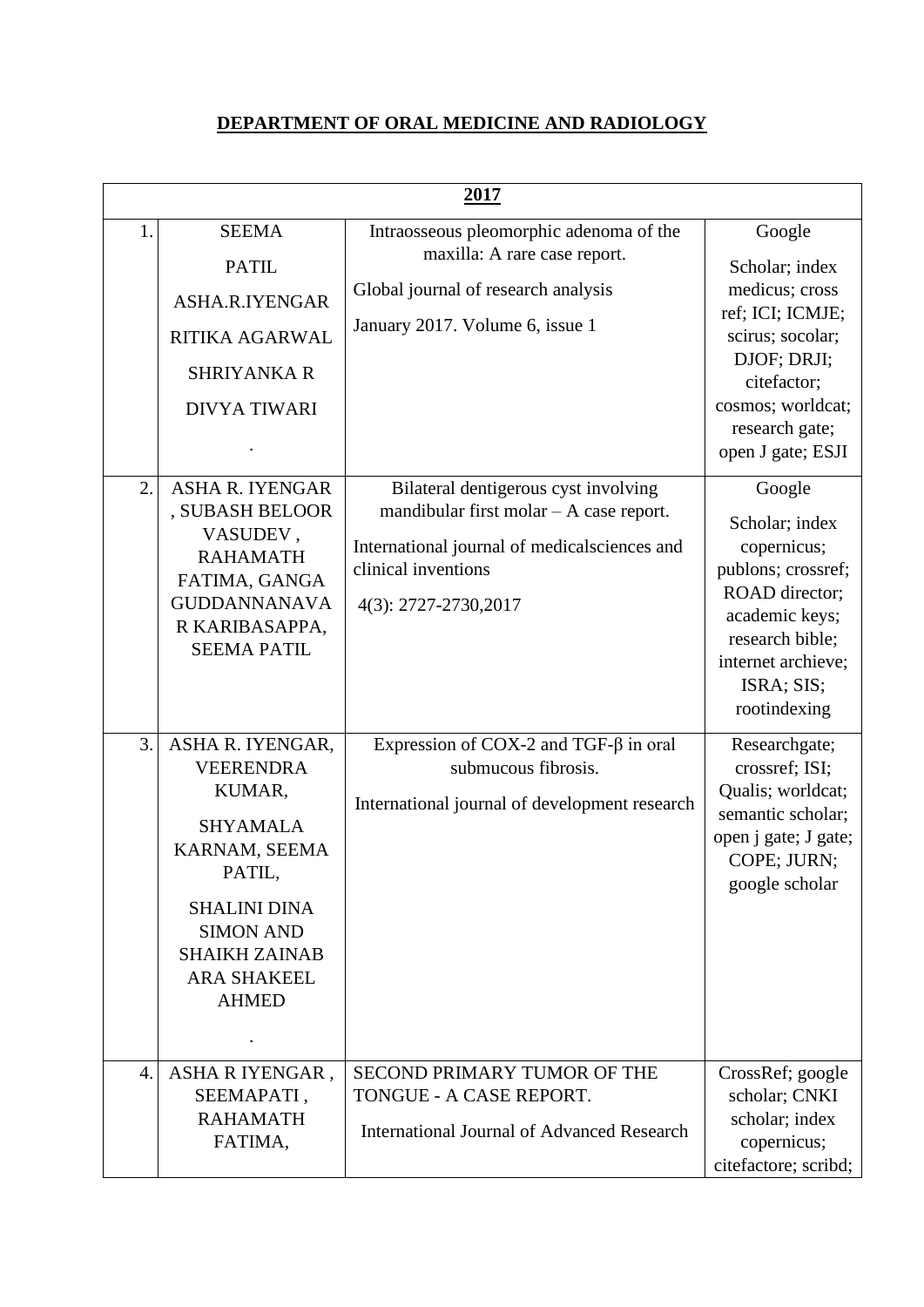|    | VANI M.H AND<br><b>SUBHASH B.V.</b>                                                                      |                                                                                                                                                             | SCI; SLI; road;<br>root indexing;<br>COPAK; research<br>gate; ICI;<br>pubmed; CAS<br>database                                                                                               |
|----|----------------------------------------------------------------------------------------------------------|-------------------------------------------------------------------------------------------------------------------------------------------------------------|---------------------------------------------------------------------------------------------------------------------------------------------------------------------------------------------|
| 5. | SUBASH B.V, ASHA<br>R. IYENGAR,<br><b>K.APARNA SEEMA</b><br>PATIL,                                       | AMELOBLASTOMA-A<br>RADIOGRAPHIC SERIES<br>Kronicle of Dental sciences Volume 2, issue<br>1, July -Dec 2017                                                  | CrossRef; open<br><b>AIRE</b>                                                                                                                                                               |
| 6. | SEEMA PATIL,<br>ASHA R IYENGAR,<br>MEGHAD <sub>B</sub> ,<br>SUBASH B.V,<br><b>SHALINI DINA</b><br>SIMON, | The live and let live Pseudo $-cyst - A$ Classic<br>rare case of the simple bone cyst.<br>Kronicle of dental sciences Volume 2, issue<br>1, July -Dec 2017  | CrossRef; open<br><b>AIRE</b>                                                                                                                                                               |
| 7. | SUBASH B.V,<br>ASHARIYENGAR,<br>VANI M.H, SEEMA<br>PATIL AND REVAN<br>KUMAR JOSHI.                       | Association between fungiform papillae<br>density and body mass index<br><b>International Journal of Advanced Research</b><br>IJAR 2017., 5(8) 1239-1243    | CrossRef; google<br>scholar; CNKI<br>scholar; index<br>copernicus;<br>citefactore; scribd;<br>SCI; SLI; road;<br>root indexing;<br>COPAK; research<br>gate; ICI;<br>pubmed; CAS<br>database |
| 8. | ASHA R. IYENGAR,<br>SEEMA PATIL,<br><b>SANJANA</b><br>MARPURI, SHALINI<br><b>DINA SIMON</b>              | A case report of fibrous dysplasia with<br>acromegaly - MC Cune Albright syndrome.<br>Global journal of research analysis<br>August 2017. Volume 6, issue 8 | Google<br>Scholar; index<br>medicus; cross<br>ref; ICI; ICMJE;<br>scirus; socolar;<br>DJOF; DRJI;<br>citefactor;<br>cosmos; worldcat;<br>research gate;<br>open J gate; ESJI                |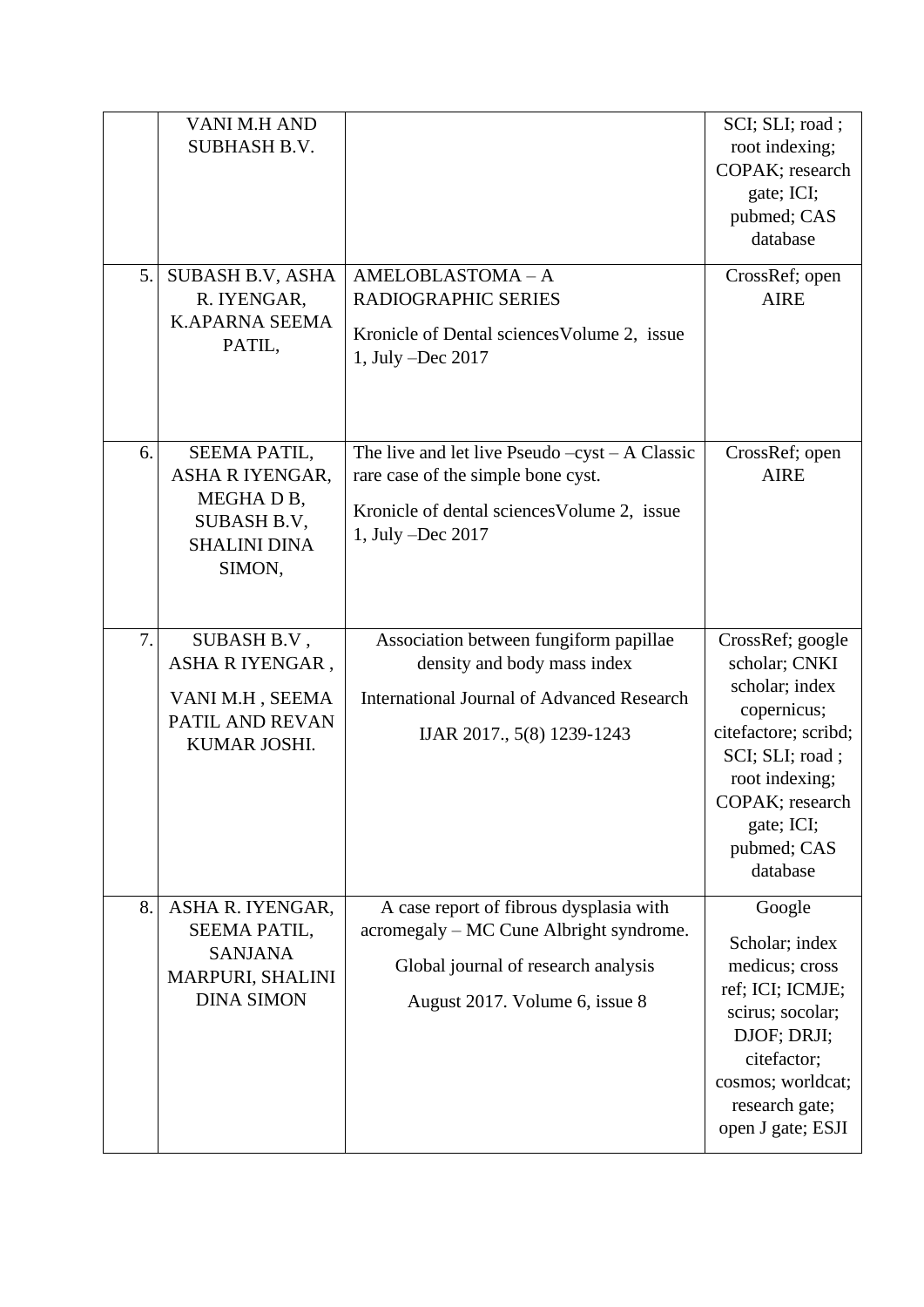| 9.       | <b>ASHA R. IYENGAR</b>                                                                                                                 | An unusual case of extra follicular<br>adenomatoidodontogenictumour: a case<br>report<br>International journal of Advanced research<br>6(7),1161-1169; OCT 2018<br><u>2018</u>                                                                                                                                                                                                             | CrossRef; google<br>scholar; CNKI<br>scholar; index<br>copernicus;<br>citefactore; scribd;<br>SCI; SLI; road;<br>root indexing;<br>COPAK; research<br>gate; ICI;<br>pubmed; CAS<br>database             |
|----------|----------------------------------------------------------------------------------------------------------------------------------------|--------------------------------------------------------------------------------------------------------------------------------------------------------------------------------------------------------------------------------------------------------------------------------------------------------------------------------------------------------------------------------------------|---------------------------------------------------------------------------------------------------------------------------------------------------------------------------------------------------------|
| 10<br>11 | <b>ASHA R. IYENGAR</b><br>ASHARIYENGAR,<br>SEEMA PATIL,<br>SUBASH BV,<br><b>REVAN JOSHI</b><br>MEGHNA GOHAIN,<br>VANI AND MEGHA<br>DB. | An unusual case of extra follicular<br>adenomatoidodontogenictumour: a case<br>report<br>International journal of Advanced research<br>6(7), 1161-1169<br>Detection Of Human Papilloma Virus And<br>EbsteinBarrvirus In Subjects Of Oral<br>Leukoplakia By Polymerase Chain<br>Reaction(Pcr)-A Preliminary Study<br>International journal of Advanced research<br>6(12), 741-749; Dec 2018 | CrossRef; google<br>scholar; CNKI<br>scholar; index<br>copernicus;<br>citefactore; scribd;<br>SCI; SLI; road;<br>root indexing;<br>COPAK; research<br>gate; ICI;<br>pubmed; CAS<br>database<br>CrossRef |
|          |                                                                                                                                        | <u>2019</u>                                                                                                                                                                                                                                                                                                                                                                                |                                                                                                                                                                                                         |
| 12       | VANI M.H,                                                                                                                              | Foramen magnum and mandibular                                                                                                                                                                                                                                                                                                                                                              | CrossRef; google                                                                                                                                                                                        |
|          | SUBHASH B.V,<br>ASHA R IYENGAR,                                                                                                        | dimensions as an aid in gender determination:<br>a retrospective cone beam computed<br>tomography                                                                                                                                                                                                                                                                                          | scholar; CNKI<br>scholar; index<br>copernicus;                                                                                                                                                          |
|          | SEEMA PATIL,<br><b>AND REVAN</b><br><b>KUMAR JOSHI</b>                                                                                 | (CBCT)<br><b>International Journal of Current Advanced</b>                                                                                                                                                                                                                                                                                                                                 | citefactore; scribd;<br>SCI; SLI; road;<br>root indexing;                                                                                                                                               |
|          |                                                                                                                                        | Research                                                                                                                                                                                                                                                                                                                                                                                   | COPAK; research<br>gate; ICI;                                                                                                                                                                           |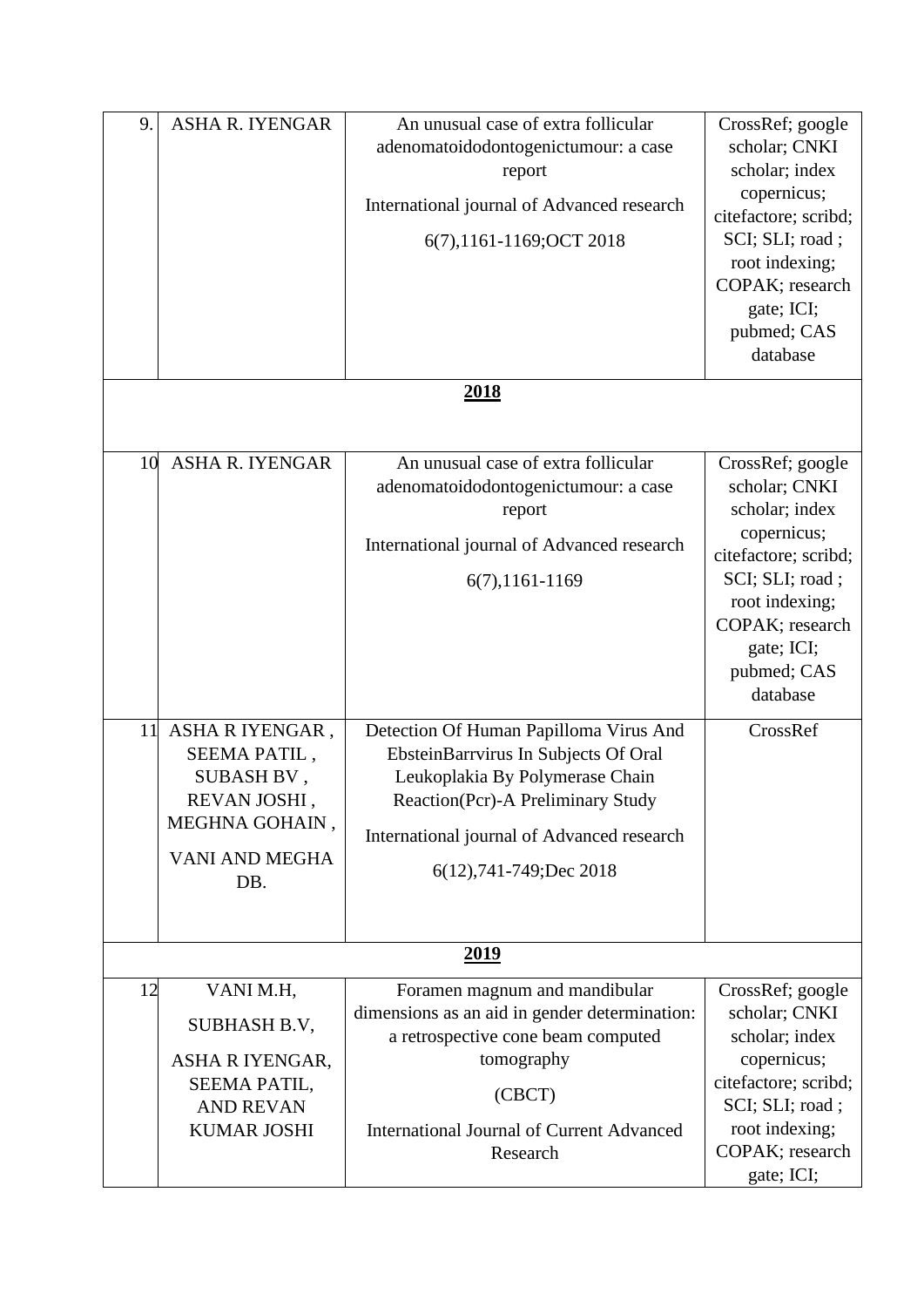|          |                                                                                                                                                                                |                                                                                                                                                                                                                                                                                                                                                                                  | pubmed; CAS                                                                                                                                                                                 |
|----------|--------------------------------------------------------------------------------------------------------------------------------------------------------------------------------|----------------------------------------------------------------------------------------------------------------------------------------------------------------------------------------------------------------------------------------------------------------------------------------------------------------------------------------------------------------------------------|---------------------------------------------------------------------------------------------------------------------------------------------------------------------------------------------|
|          |                                                                                                                                                                                |                                                                                                                                                                                                                                                                                                                                                                                  | database                                                                                                                                                                                    |
| 13<br>14 | <b>SHALINI DINA</b><br>SIMON, ASHAR<br>IYENGAR, SUBASH<br><b>B. V, SHAIKH</b><br><b>ZAINAB ARA</b><br>SHAKEEL AHMED,<br><b>SEEMA PATIL</b><br>Aastha Manchanda,<br>Seema Patil | Morphometric Evaluation of frontal and<br>maxillary sinuses for gender determination<br>using CBCT- A retrospective study<br><b>International Journal of Science Research</b><br>2019 DEC 2;8(11)<br>Ameloblastomatous Calcifying Cystic<br>Odontogenic Tumour: A Review of a rare<br>lesion<br>Journal of Indian Academy of oral medicine<br>and radiology 2019 OCT 1:31(4):370 | Googlescholar;<br>crossref;<br>elibrary.re; scite;<br>mendeley; digital<br>repository;<br>LSUS;semantic<br>scholar;<br>DOAJ, Index<br>Copernicus,<br>scopus                                 |
|          |                                                                                                                                                                                |                                                                                                                                                                                                                                                                                                                                                                                  |                                                                                                                                                                                             |
|          |                                                                                                                                                                                | 2020                                                                                                                                                                                                                                                                                                                                                                             |                                                                                                                                                                                             |
|          | <b>15 DR SEEMA PATIL</b>                                                                                                                                                       | Gingival squamous cell carcinoma- a case<br>report.<br>International journal of advanced research;<br>8(11), 548-553; oct-2020                                                                                                                                                                                                                                                   | CrossRef; google<br>scholar; CNKI<br>scholar; index<br>copernicus;<br>citefactore; scribd;<br>SCI; SLI; road;<br>root indexing;<br>COPAK; research<br>gate; ICI;<br>pubmed; CAS<br>database |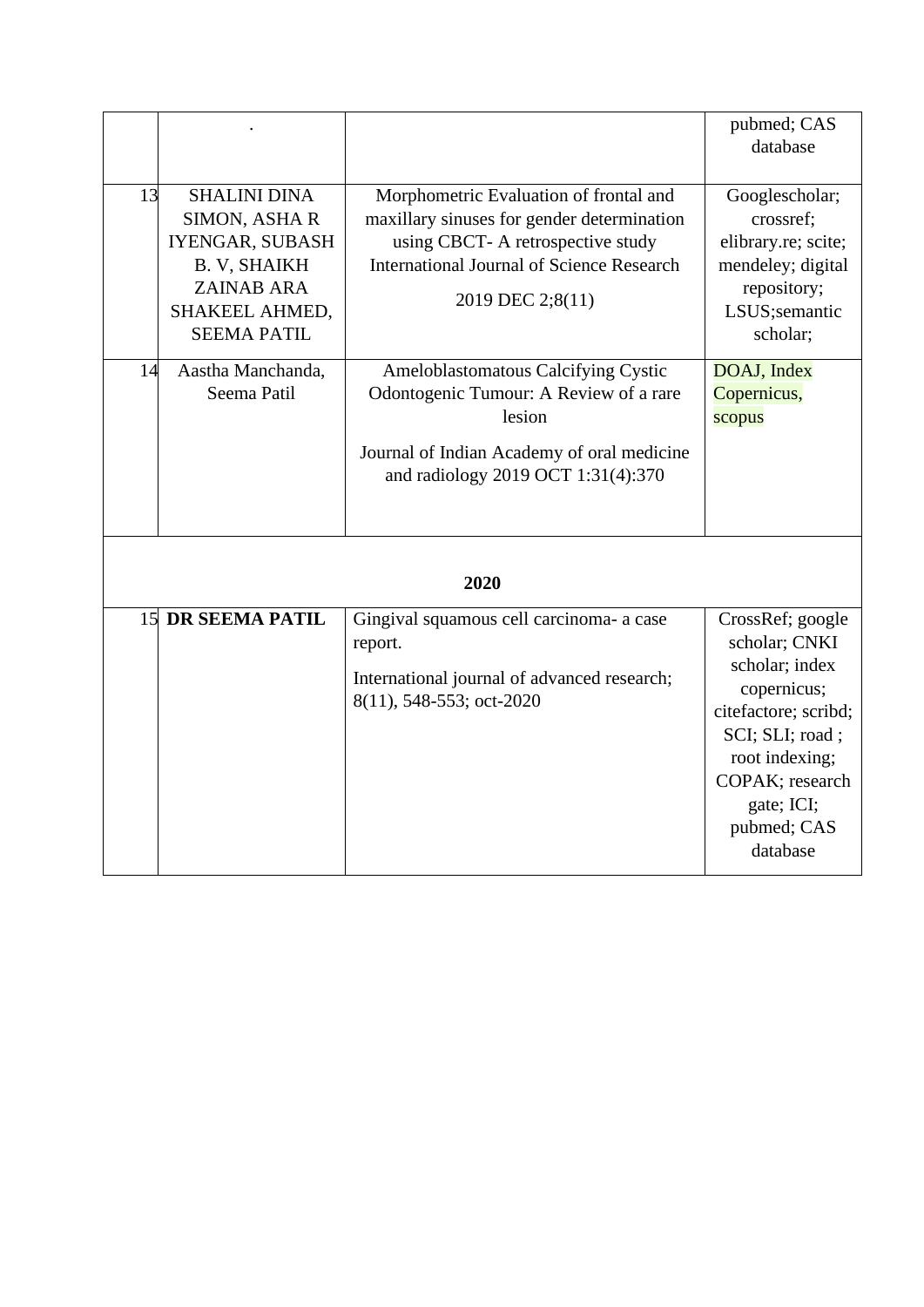#### **DEPARTMENT OF ORAL SURGERY**

|    | 2017                                                                                                                                                    |                                                                                                                                                                                                               |                                                                                                                                                                                                                                      |  |
|----|---------------------------------------------------------------------------------------------------------------------------------------------------------|---------------------------------------------------------------------------------------------------------------------------------------------------------------------------------------------------------------|--------------------------------------------------------------------------------------------------------------------------------------------------------------------------------------------------------------------------------------|--|
| 1. | Dr. Sunil Vasudev, Dr.<br>Chinmay Dilip<br>Vakade Dr. Roshan<br>Cherian Paramesh, Dr.<br>Prerna R<br>Dr. Deepak S, Dr.<br>Anjaleena Elizabeth<br>Mathew | Hydroxyapetite and $\beta$ -Tricalcium<br>Phosphate for bone regeneration in<br>large cystic cavities<br>International journal of oral health and<br>medical research<br>july-august 2017; vol 4; issue 2     | Google Scholar<br>PubsHub<br><b>JGate</b><br>UlrishWeb<br><b>OAJI</b><br><b>EIJASR</b><br><b>Research Bible</b><br>IndianScience.in<br>Globethics.net<br><b>ROAD</b><br><b>NISCAIR</b><br>AcademicKeys<br>Academia.edu<br>CiteFactor |  |
| 2. | Dr. Vasudev S<br>Dr. Vakade C<br>Dr. Paramesh RC<br>Dr. Bansal A                                                                                        | Pleomorphic adenoma: A Rare sighting<br>of a common tumour<br>Annals Of Dental Specialtyvol5; issue3;<br>jul-sept 2017                                                                                        | SJIF; Index Copernicus;<br>Google scholar;<br>Journal index.net;<br>DAIJ;OAJI.net;OpenJga<br>te;Cite factor;<br>cosmos;newjour;ISI;Res<br>earch bible;<br>PBN;Genamics;ESJI;D<br>RJI; Advanced science<br>index                      |  |
| 3. | Dr. Sunil Vasudev,<br>Dr. Chinmay Dilip<br>Vakade<br>Dr. Roshan Cherian<br>Paramesh<br>Dr. Belgal Priyanka<br>Govind                                    | Transcutaneous electric nerve<br>stimulation: An adjuvant modality for<br>pain relief in myofascial pain<br>dysfunction syndrome<br>Journal of Medicine, Radiology,<br>Pathology & Surgery $(2017)$ , 4, 9-11 | Index copernicus;<br>Google scholar;<br>Proquest;<br>Open jgate;<br>Crossref                                                                                                                                                         |  |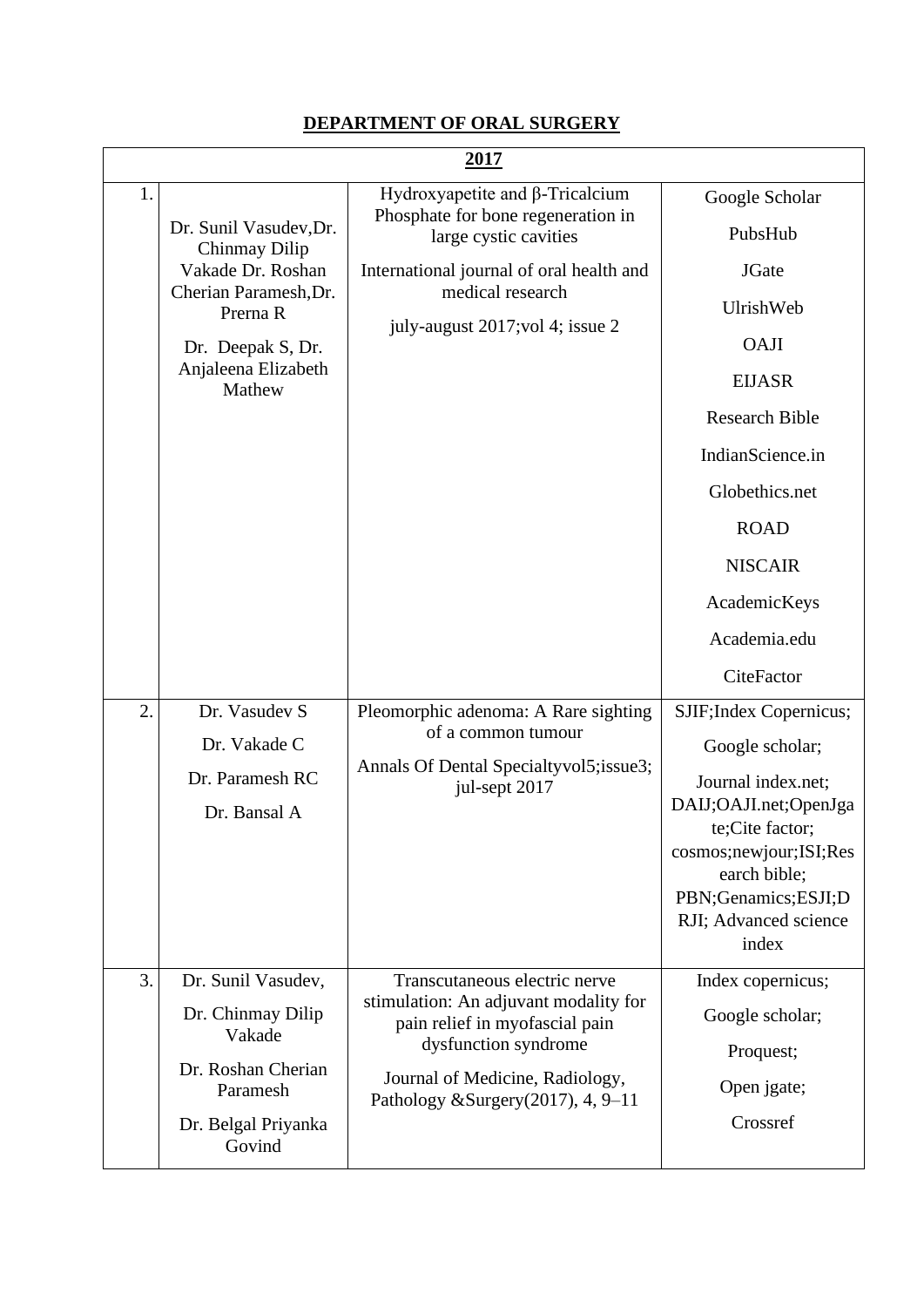| 4. | Dr. Sarita Yanduri, Dr.<br>KK Deepa, Dr. B<br>Veerendra Kumar, Dr.<br>S Suma, Dr. MG<br>Madhura, Dr.<br>Chinmay DilipVakade | Glandular odontogenic cyst: Analysis<br>of clinical pathological features of five<br>cases<br>Indian Journal of Oral Health and<br>Research<br>VOL3 Issue 1 Pages 40                                                                                                                     | Baidu Scholar, CNKI<br>(China National<br>Knowledge<br>Infrastructure), EBSCO<br>Publishing's Electronic<br>Databases, Ex Libris -<br>Primo Central, Google<br>Scholar, Hinari,<br>Infotrieve, National<br>Science Library,<br>Netherlands ISSN center<br>, ProQuest, TdNet,<br><b>Wanfang Data</b>                                                                                                                                                                                                                                                                                                                                                                                                                                         |
|----|-----------------------------------------------------------------------------------------------------------------------------|------------------------------------------------------------------------------------------------------------------------------------------------------------------------------------------------------------------------------------------------------------------------------------------|---------------------------------------------------------------------------------------------------------------------------------------------------------------------------------------------------------------------------------------------------------------------------------------------------------------------------------------------------------------------------------------------------------------------------------------------------------------------------------------------------------------------------------------------------------------------------------------------------------------------------------------------------------------------------------------------------------------------------------------------|
|    |                                                                                                                             | <u>2018</u>                                                                                                                                                                                                                                                                              |                                                                                                                                                                                                                                                                                                                                                                                                                                                                                                                                                                                                                                                                                                                                             |
| 5. | Dr. Velmurugan<br>Naganathan,<br>Dr. K. Bala Vikhram<br>Dr. Vinod Narayan                                                   | Comparison of intramuscular<br>dexamethasone and<br>methylprednisolone in control of post<br>operative sequelae following surgical<br>excision of impacted mandibular third<br>molars,<br>European Journal Of Pharmaceutical<br><b>And Medical Research</b><br>VOL5; ISSUE3<br>MARCH2018 | > Google Scholar<br>> Indian Science<br>Publications<br>> InfoBase Index (In<br>Process)<br>> SOCOLAR, China<br>> Research Bible,<br>Fuchu, Tokyo. JAPAN<br>> International Society<br>for Research activity<br>(ISRA)<br>$>$ Scientific Indexing<br>Services (SIS)<br>Polish Scholarly<br>Bibliography<br><b>Global Impact Factor</b><br>(GIF) (Under Process)<br><b>Universal Impact Factor</b><br><b>International Scientific</b><br>Indexing (ISI), UAE<br><b>Index Copernicus</b><br>CAS (A Division of<br><b>American Chemical</b><br>Society) USA (Under<br>Process)<br>Directory of Open<br>Access Journal (DOAJ,<br>Sweden, in process)<br><b>UD Ledge Science</b><br><b>Citation Index</b><br>CiteFactor<br>Directory Of Research |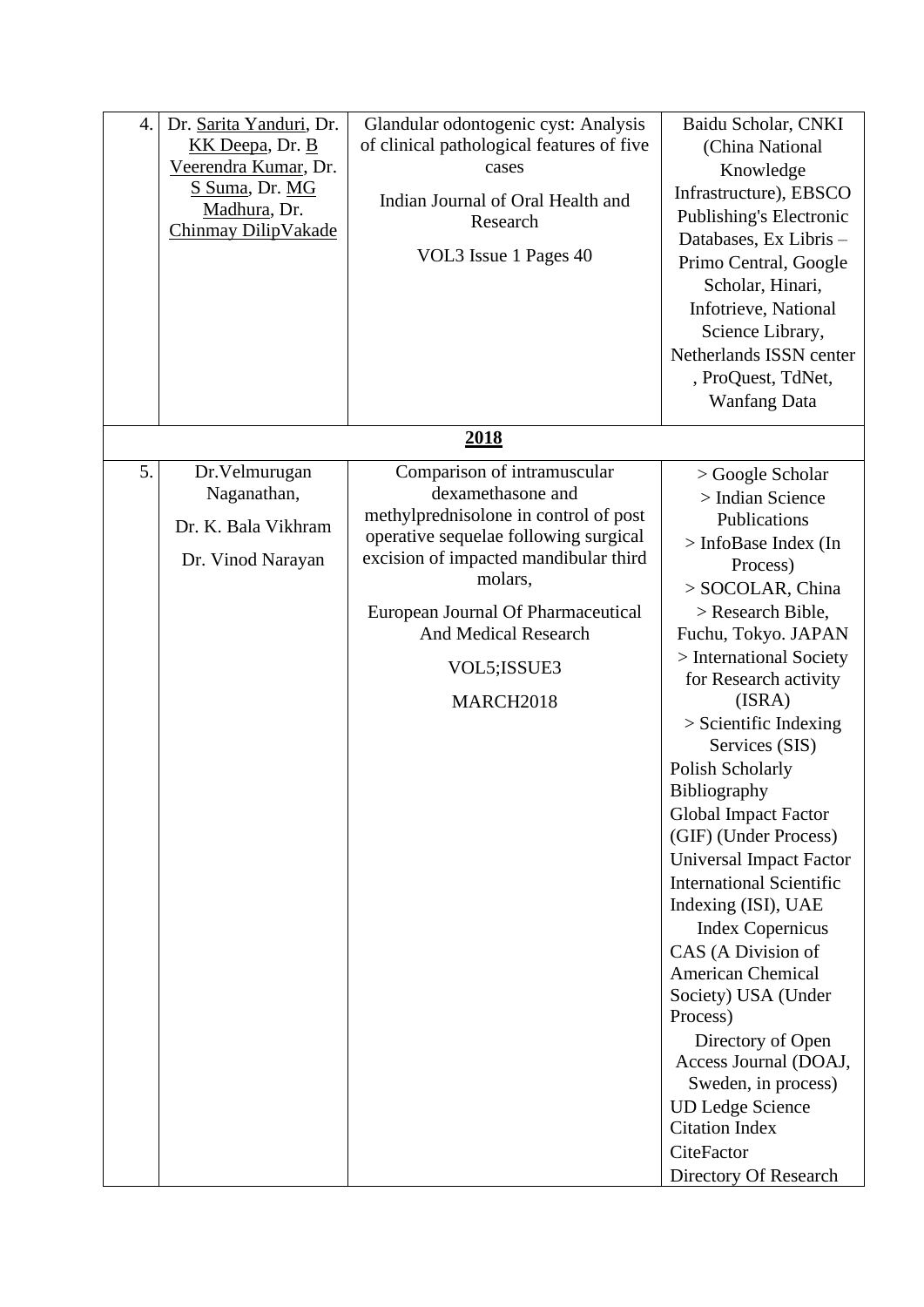|    |                     |                                                                         | Journal Indexing (DRJI)                                          |
|----|---------------------|-------------------------------------------------------------------------|------------------------------------------------------------------|
|    |                     |                                                                         | Indian citation Index<br>(ICI)                                   |
|    |                     |                                                                         | Journal Index (JI, Under<br>Process)                             |
|    |                     |                                                                         | Directory of abstract                                            |
|    |                     |                                                                         | indexing for Journals<br>(DAIJ)                                  |
|    |                     |                                                                         | Open Access Journals<br>(Under Process)                          |
|    |                     |                                                                         | <b>Impact Factor Services</b>                                    |
|    |                     |                                                                         | For International<br>Journals (IFSIJ)                            |
|    |                     |                                                                         | <b>Cosmos Impact Factor</b>                                      |
|    |                     |                                                                         | Jour Informatics (Under                                          |
|    |                     |                                                                         | Process)                                                         |
|    |                     |                                                                         | <b>Eurasian Scientific</b><br>Journal Index (ESJI)               |
|    |                     |                                                                         | International Innovative<br>Journal Impact Factor<br>(IIIIF)     |
|    |                     |                                                                         | Science Library Index,<br>Dubai, United Arab<br>Emirates         |
|    |                     |                                                                         | <b>Pubmed Database</b><br>[NLM ID: 101669306]<br>(Under Process) |
|    |                     |                                                                         | IP Indexing (IP Value<br>(2.40)                                  |
|    |                     |                                                                         | Web of Science Group<br>(Under Process)                          |
|    |                     |                                                                         | Directory of Research<br>Journals Indexing                       |
| 6. |                     | <b>Bilateral Eminectomy for recurrent</b>                               | $>$ Google Scholar                                               |
|    | DR.K. Bala Vikhram  | TMJ dislocation in the mentally<br>challenged patient under neuroleptic | > Indian Science                                                 |
|    | DR.M. R. Muthusekar | drug therapy- a case report                                             | <b>Publications</b>                                              |
|    |                     |                                                                         | > InfoBase Index (In<br>Process)                                 |
|    |                     | European Journal Of Pharmaceutical<br>And Medical Research VOL-5;       | > SOCOLAR, China                                                 |
|    |                     |                                                                         | > Research Bible,                                                |
|    |                     | $ISSUE-10;$                                                             | Fuchu, Tokyo. JAPAN                                              |
|    |                     | <b>OCT-2018</b>                                                         | > International Society                                          |
|    |                     |                                                                         | for Research activity<br>(ISRA)                                  |
|    |                     |                                                                         | $>$ Scientific Indexing                                          |
|    |                     |                                                                         | Services (SIS)                                                   |
|    |                     |                                                                         | > Polish Scholarly                                               |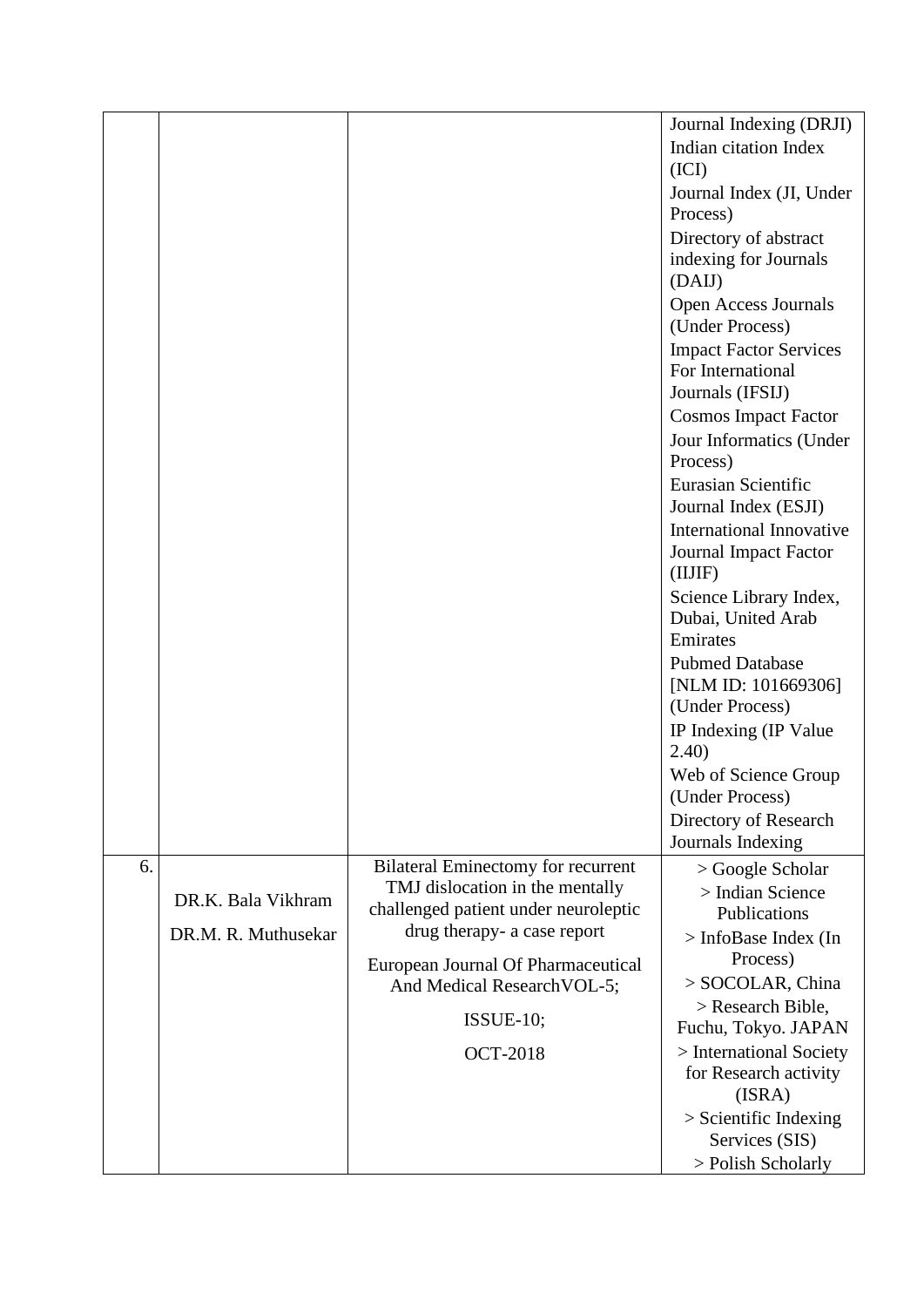|  | Bibliography                                  |
|--|-----------------------------------------------|
|  | > Global Impact Factor                        |
|  | (GIF) (Under Process)                         |
|  | > Universal Impact                            |
|  | Factor                                        |
|  | $>$ International                             |
|  | Scientific Indexing                           |
|  | (ISI), UAE                                    |
|  | $>$ Index Copernicus                          |
|  | $>$ CAS (A Division of                        |
|  | <b>American Chemical</b>                      |
|  | Society) USA (Under                           |
|  | Process)                                      |
|  | > Directory of Open                           |
|  | Access Journal (DOAJ,                         |
|  | Sweden, in process)                           |
|  | >UDLedge Science                              |
|  | <b>Citation Index</b>                         |
|  | >CiteFactor                                   |
|  | > Directory Of Research                       |
|  | Journal Indexing (DRJI)                       |
|  | $>$ Indian citation Index                     |
|  | (ICI)                                         |
|  | > Journal Index (JI,                          |
|  | <b>Under Process)</b>                         |
|  | > Directory of abstract                       |
|  | indexing for Journals                         |
|  | (DAIJ)                                        |
|  | > Open Access Journals                        |
|  | (Under Process)                               |
|  | > Impact Factor                               |
|  | Services For<br><b>International Journals</b> |
|  | (IFSIJ)                                       |
|  | > Cosmos Impact Factor                        |
|  | > Jour Informatics                            |
|  | (Under Process)                               |
|  | > Eurasian Scientific                         |
|  | Journal Index (ESJI)                          |
|  | $>$ International                             |
|  | Innovative Journal                            |
|  | <b>Impact Factor (IIJIF)</b>                  |
|  | $>$ Science Library Index,                    |
|  | Dubai, United Arab                            |
|  | Emirates                                      |
|  | >Pubmed Database                              |
|  | [NLM ID: 101669306]                           |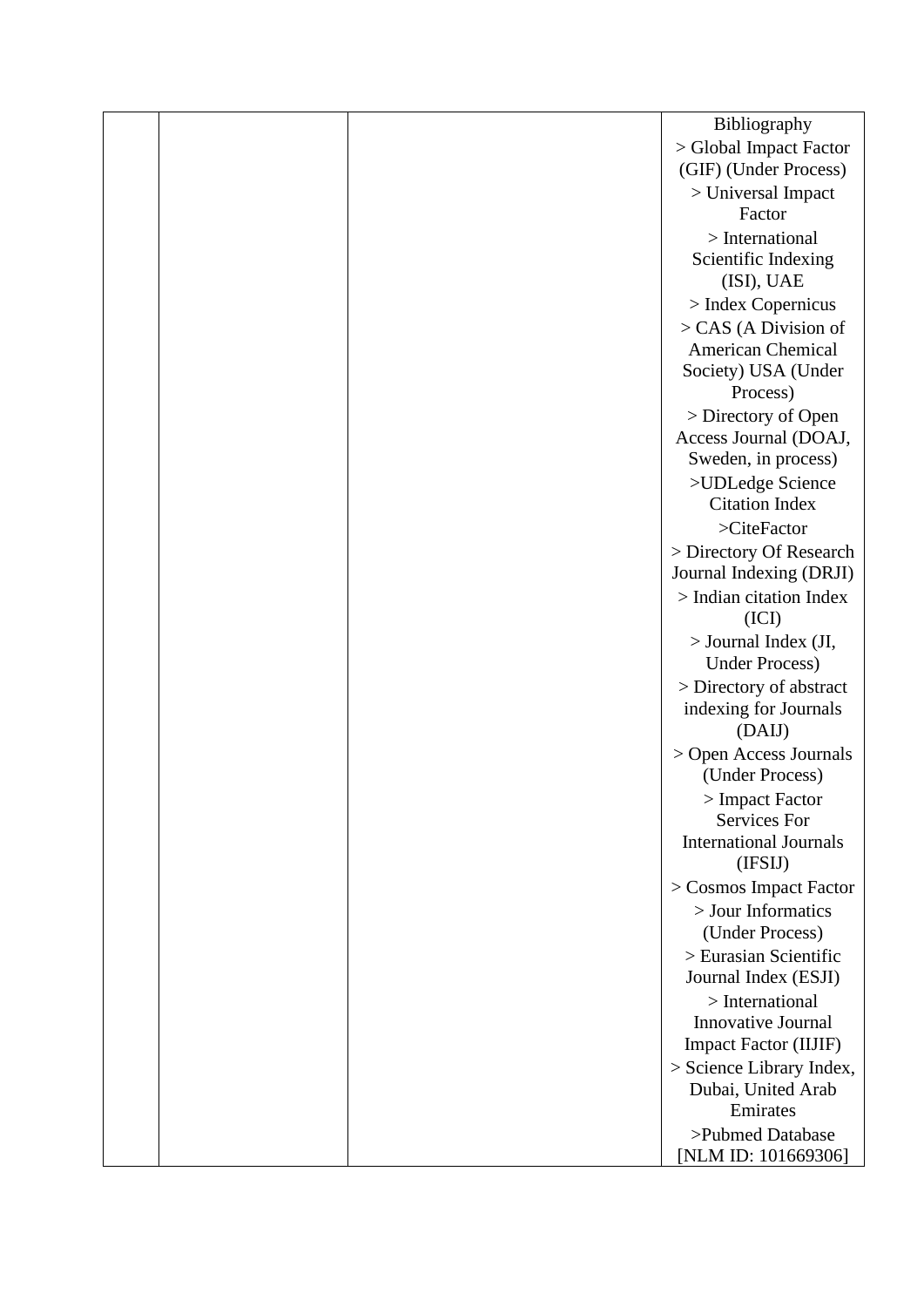|    |                                                                                                  |                                                                                                                                                                                                                                                                                                    | (Under Process)<br>> IP Indexing (IP Value                                                                                                                                                                                                                             |
|----|--------------------------------------------------------------------------------------------------|----------------------------------------------------------------------------------------------------------------------------------------------------------------------------------------------------------------------------------------------------------------------------------------------------|------------------------------------------------------------------------------------------------------------------------------------------------------------------------------------------------------------------------------------------------------------------------|
|    |                                                                                                  |                                                                                                                                                                                                                                                                                                    | (2.40)<br>> Web of Science Group<br>(Under Process)<br>> Directory of Research<br>Journals Indexing                                                                                                                                                                    |
|    |                                                                                                  | 2019                                                                                                                                                                                                                                                                                               |                                                                                                                                                                                                                                                                        |
| 7. | Dr Suchetha A,<br>Dr.SuryaSuprabhan<br>Dr Divya Bhat, Dr K<br>Balavikhram                        | Dentinogenic Ghost Cell Tumor - A<br><b>Rare First Author</b><br><b>Cat I Neoplastic Form of Calcifying</b><br>Odontogenic Cyst<br><b>International Journal of Dental Science</b><br>and Innovative Research (IJDSIR)<br>IJDSIR: Volume-2, Issue - 2, March -<br>April - 2019, Page No.: 296 - 302 | <b>PUBMED</b><br>Index copernicus;<br>crossref;<br>ESJI; GIF; Innospace;<br>Web of science;<br>Research<br>bible;thomsonreuters;<br>publons;<br><b>ICMJE</b>                                                                                                           |
| 8. | Dr Belgal Priyanka<br>govind, Dr Deepak, Dr<br>sunilvasudev                                      | Lower Third Molar Impactions -<br>Efficacy OfPiezosurgery in comparison<br>with Conventional Rotary Technique<br><b>International Journal of Dental Science</b><br>and Innovative Research (IJDSIR)<br>:Volume - 2, Issue - 2, March - April -<br>2019, Page No.: 311 - 316                        | <b>PUBMED</b><br>Index copernicus;<br>crossref;<br>ESJI; GIF; Innospace;<br>Web of science;<br>Research<br>bible; thomson reuters;<br>publons;<br><b>ICMJE</b>                                                                                                         |
|    |                                                                                                  | 2020                                                                                                                                                                                                                                                                                               |                                                                                                                                                                                                                                                                        |
| 9. | DR.SUNIL<br><b>VASUDEV</b><br>DR.SHREYA SINGH<br>DR.M.S.SAHANA<br>DR.JEHAN KOSHY<br><b>JACOB</b> | Hemophilia C in maxillofacial surgery-<br>a rare finding<br>International journal of medical and<br>dental case reports $(2020)$ ; 7:1-3                                                                                                                                                           | <b>PUBMED</b><br>Google scholar; crossref;<br>Open J gate; proquest                                                                                                                                                                                                    |
| 10 | Dr Sahana MS<br>Dr.Nikhil N<br>Dr.Gopalkrishnan K                                                | Triple blind randomised control trial of<br>two different treatment analgesic<br>regimens following open reduction and<br>internal fixation of mandibular<br>fractures; Vol.7; Issue: 3; March 2020                                                                                                | Index copernicus;<br><b>Chemical Abstracts</b><br>Service (CAS), USA<br>Geneva Foundation for<br>Medical Education &<br>Research (GFMER),<br>Switzerland<br><b>ICMJE</b> (International<br><b>Committee of Medical</b><br>Journal Editors)<br>Google Scholar<br>Google |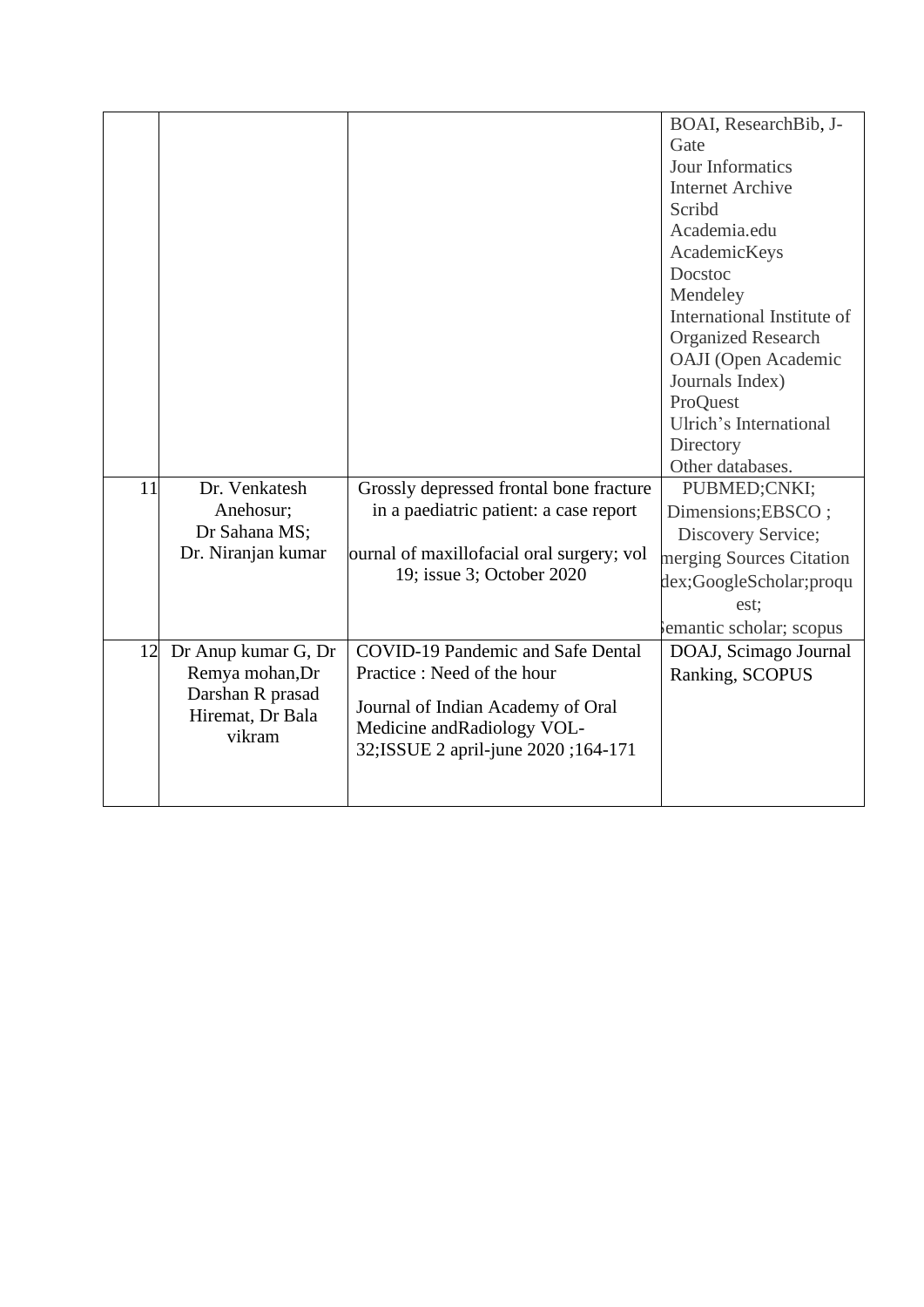#### **DEPARTMENT OF PROSTHODONTICS**

| 2018 |                                                                                                      |                                                                                                                                                                                                    |                                                                                                                                                                                                                                                                                                                                                                     |
|------|------------------------------------------------------------------------------------------------------|----------------------------------------------------------------------------------------------------------------------------------------------------------------------------------------------------|---------------------------------------------------------------------------------------------------------------------------------------------------------------------------------------------------------------------------------------------------------------------------------------------------------------------------------------------------------------------|
| 1.   | S Chincholikar, S<br>Singh, N Kalavathy, A<br>Kapoor                                                 | Prosthetic management of malpositioned<br>implants in anterior maxillary region: a case<br>series<br>IOSR journal of dental and medical sciences<br>Vol17 Issue 7<br><b>July 2018</b>              | CrossRef, J-Gate,<br><b>EBSCO,Google</b><br>Scholar, Ulrich's                                                                                                                                                                                                                                                                                                       |
| 2.   | Dr N Kalavathy, Dr<br>SonalSaumya, Dr<br>Swapnil Chincholikar,<br>Dr Rohit Prasad                    | The use of ceramic veneers to esthetically<br>rehabilitate a dentition with severe fluorosis:<br>a case report<br>IOSR journal of dental and medical sciences<br>Vol17 Issue 6<br><b>June 2018</b> | CrossRef, J-Gate,<br><b>EBSCO,Google</b><br>Scholar, Ulrich's                                                                                                                                                                                                                                                                                                       |
| 3.   | Kulkarni, Reshma;<br>Nair, Anoop; Kumar,<br>Roshan                                                   | Innovative technique in the fabrication of<br>hollow close bulb obturator: a case report<br>Indian journal of comprehensive dental care<br>Vol8 Issue 2<br>July-dec 2018                           | Index Copernicus,<br>ProQuest, DOAJ                                                                                                                                                                                                                                                                                                                                 |
|      |                                                                                                      | 2019                                                                                                                                                                                               |                                                                                                                                                                                                                                                                                                                                                                     |
| 4.   | DrPavan, Dr. Archana,<br>Dr. Sridevi J, Dr.<br>Mitha Shetty, Dr.<br>Roshan, Dr. Supreetha<br>S. Naik | Customised ear conformer: case reports<br>European journal of pharmaceutical and<br>medical research<br>Vol 6 Issue 2 433-437 pages Jan 2019                                                       | Google Scholar,<br><b>Indian Science</b><br>Publications,<br>InfoBase Index (In<br>Process),<br>SOCOLAR,<br>Research Bible,<br>International<br>Society for<br>Research activity<br>(ISRA), Scientific<br><b>Indexing Services</b><br>(SIS), Polish<br>Scholarly<br>Bibliography,<br>Global Impact<br>Factor (GIF),<br>Universal Impact<br>Factor,<br>International |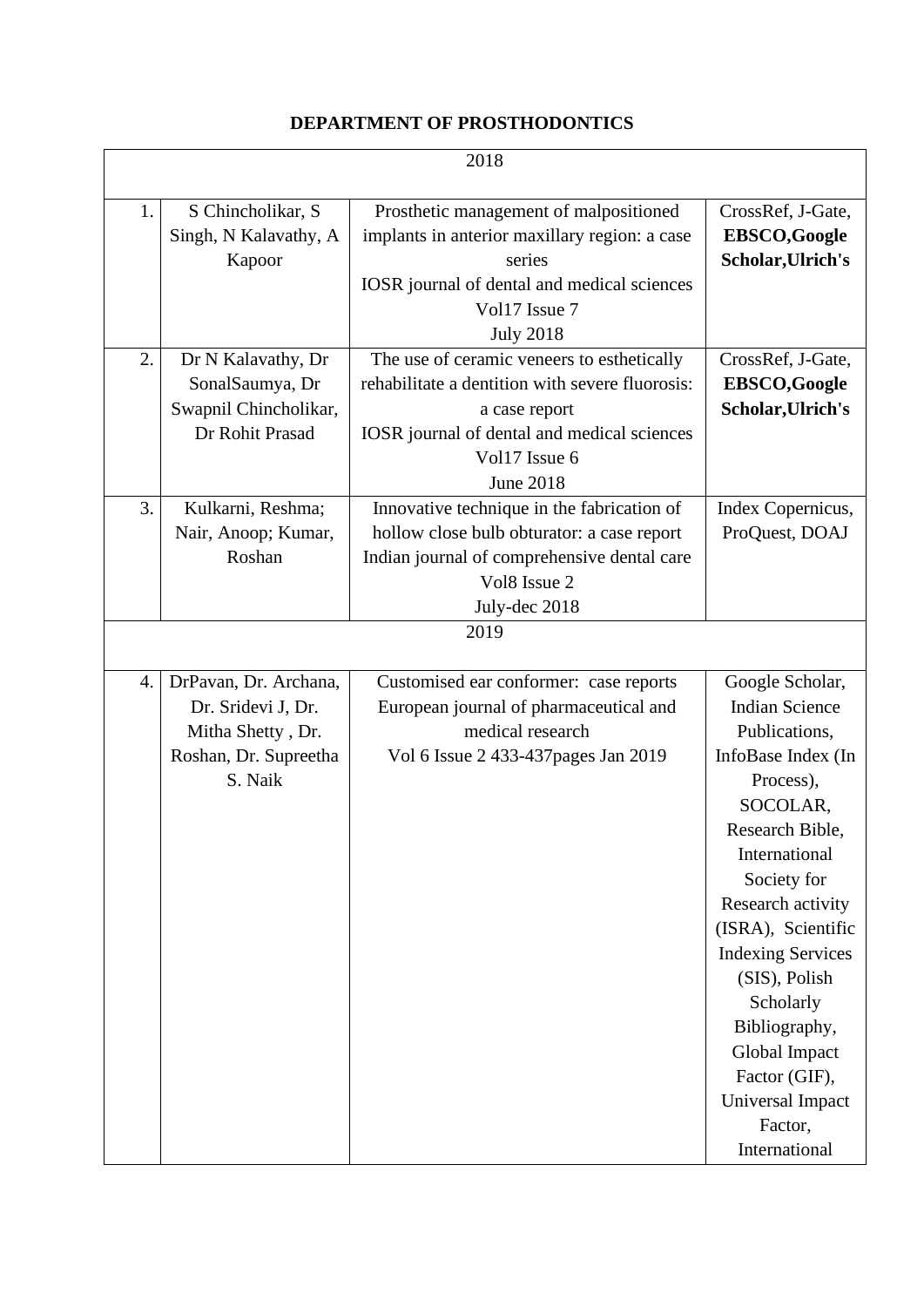|  | Scientific Indexing     |
|--|-------------------------|
|  | (ISI), Index            |
|  | Copernicus, CAS         |
|  | (A Division of          |
|  | American                |
|  | Chemical Society),      |
|  | Directory of Open       |
|  | <b>Access Journal</b>   |
|  | (DOAJ),                 |
|  | <b>UDLedge Science</b>  |
|  | Citation Index,         |
|  | CiteFactor,             |
|  | Directory Of            |
|  | <b>Research Journal</b> |
|  | Indexing (DRJI),        |
|  | Indian citation         |
|  | Index (ICI),            |
|  | Journal Index (JI),     |
|  | Directory of            |
|  | abstract indexing       |
|  | for Journals            |
|  | (DAIJ), Open            |
|  | Access Journals,        |
|  | <b>Impact Factor</b>    |
|  | <b>Services For</b>     |
|  | International           |
|  | Journals (IFSIJ),       |
|  | Cosmos Impact           |
|  | Factor, Jour            |
|  | Informatics,            |
|  | Eurasian Scientific     |
|  | Journal Index           |
|  | (ESJI),                 |
|  | International           |
|  | Innovative Journal      |
|  | <b>Impact Factor</b>    |
|  | (IIJIF), Science        |
|  | Library Index,          |
|  | <b>Pubmed Database</b>  |
|  | [NLM ID:                |
|  | 101669306], IP          |
|  | Indexing (IP Value      |
|  | 2.40), Web of           |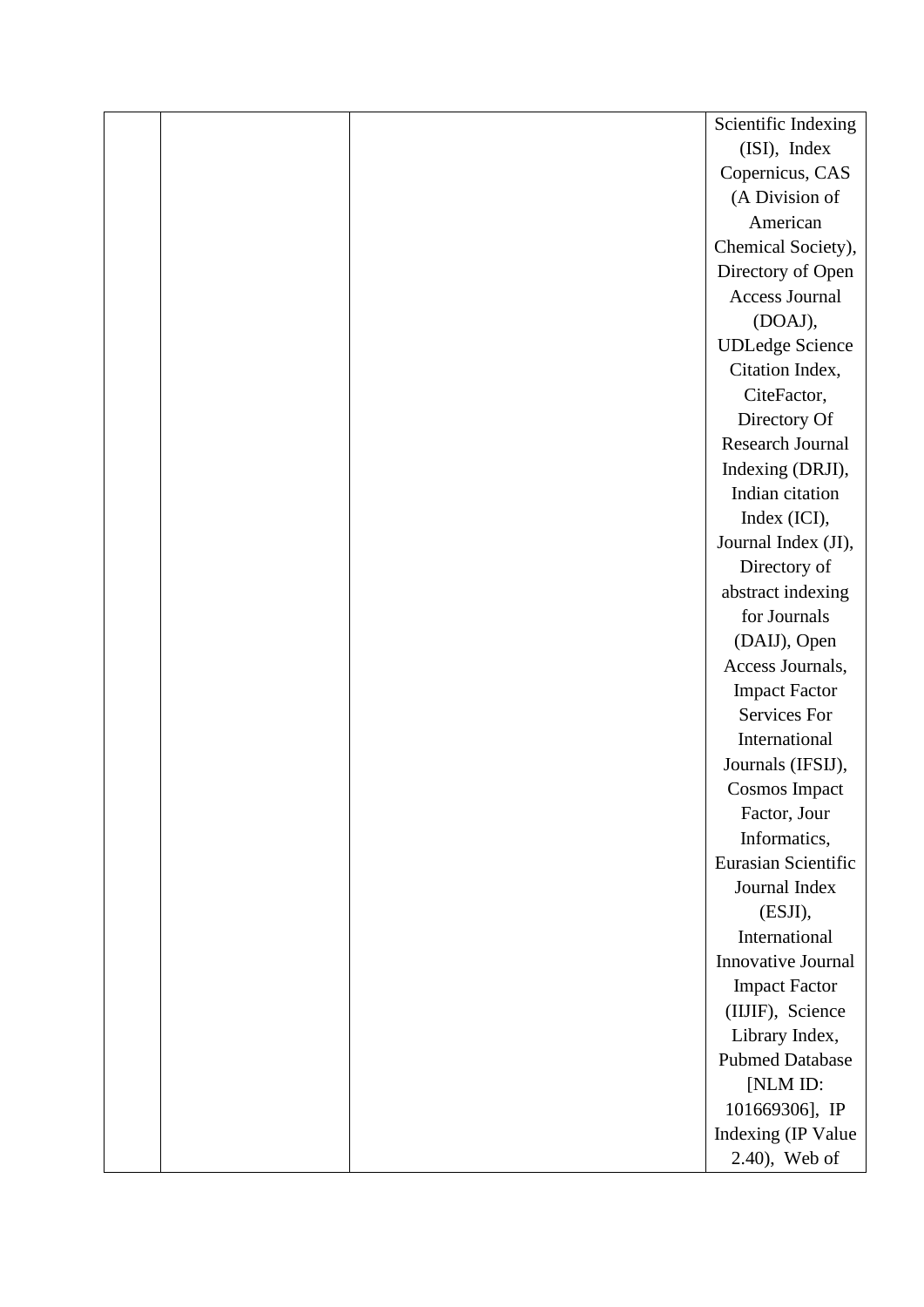|  | Science Group,           |
|--|--------------------------|
|  | Directory of             |
|  | <b>Research Journals</b> |
|  | Indexing                 |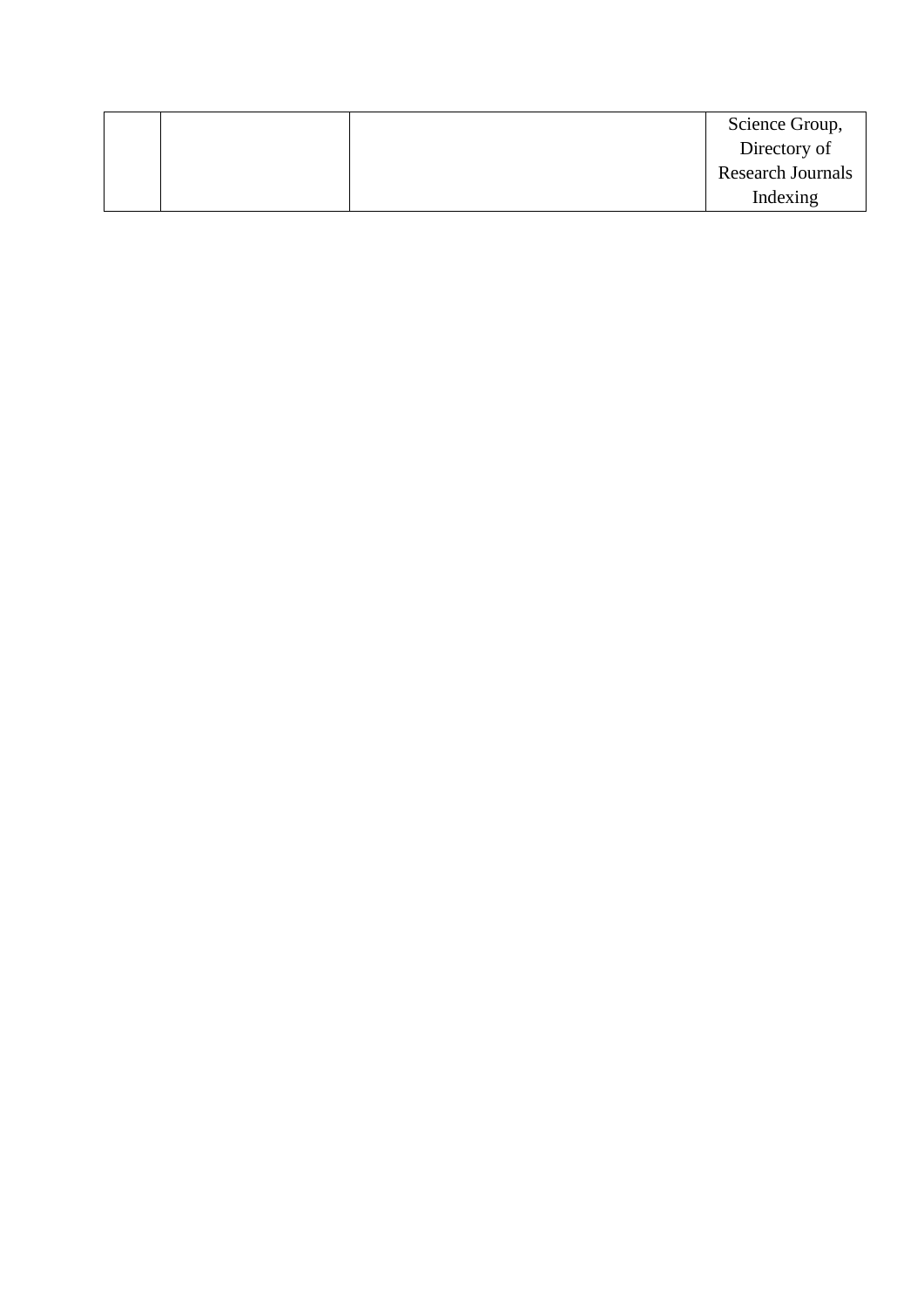#### **DEPARTMENT OF CONSERVATIVE AND ENDODONTICS**

| 2017 |                                                         |                                                                                                                                                                                                                                 |                                                                                                                                                                               |
|------|---------------------------------------------------------|---------------------------------------------------------------------------------------------------------------------------------------------------------------------------------------------------------------------------------|-------------------------------------------------------------------------------------------------------------------------------------------------------------------------------|
|      |                                                         |                                                                                                                                                                                                                                 |                                                                                                                                                                               |
| 1.   | Dr. H.Murali                                            | The intriguing tale of an iatrogenic<br>perforation                                                                                                                                                                             |                                                                                                                                                                               |
|      |                                                         | RGUHS Journal of dental sciences. ISSN:<br>0976-9439                                                                                                                                                                            |                                                                                                                                                                               |
|      |                                                         | Jan 2017: VOL-9; Issue-1                                                                                                                                                                                                        |                                                                                                                                                                               |
| 2.   | Dr. Keshava Prasad B<br>S                               | Endo-perio lesions- the problem and the<br>solutions                                                                                                                                                                            |                                                                                                                                                                               |
|      |                                                         | RGUHS Journal of Dental sciences, July 2017<br>Vol-9, Issue-2                                                                                                                                                                   |                                                                                                                                                                               |
| 3.   | Karanam Apoorva<br>Prakash, Shashikala K,<br>Vanamala N | Double trouble-endodontic management of a<br>doubly curved root canal system: a case report<br>IOSR journal of dental and medical<br>sciences:e-ISSN:2279-0853,p-ISSN:2279-<br>0861. Vol-16, issue5 Ver.IX May<br>2017:Pg:29-31 | CrossRef, J-Gate,<br>EBSCO,Google<br>Scholar, Ulrich's                                                                                                                        |
| 4.   | Dr. Sheela N.V                                          | Angulation of light curing unit tip and its<br>effect on the sheer bond strength of an<br>orthodontic bonding adhesive.<br>Dental Essence Journal.2017 vol (2) No:1pg<br>39-43                                                  | Index copernicus                                                                                                                                                              |
|      |                                                         | 2018                                                                                                                                                                                                                            |                                                                                                                                                                               |
| 5.   | Dr. Keshava Prasad B<br>S, Dr. H.Murali                 | Light curing units: a review<br>Global journal of research analysis Vol7 issue<br>1 Jan 2018                                                                                                                                    | PubMed, Index<br>Medicus,<br>CrossRef,<br>Ulrichs, DRJI,<br>I2OR, CiteFactor,<br>DJOF, Scirus,<br>ISI, ICMJE,<br>Genamics, Open J<br>Gate, ESJI,<br>WorldCat,<br>ResearchGate |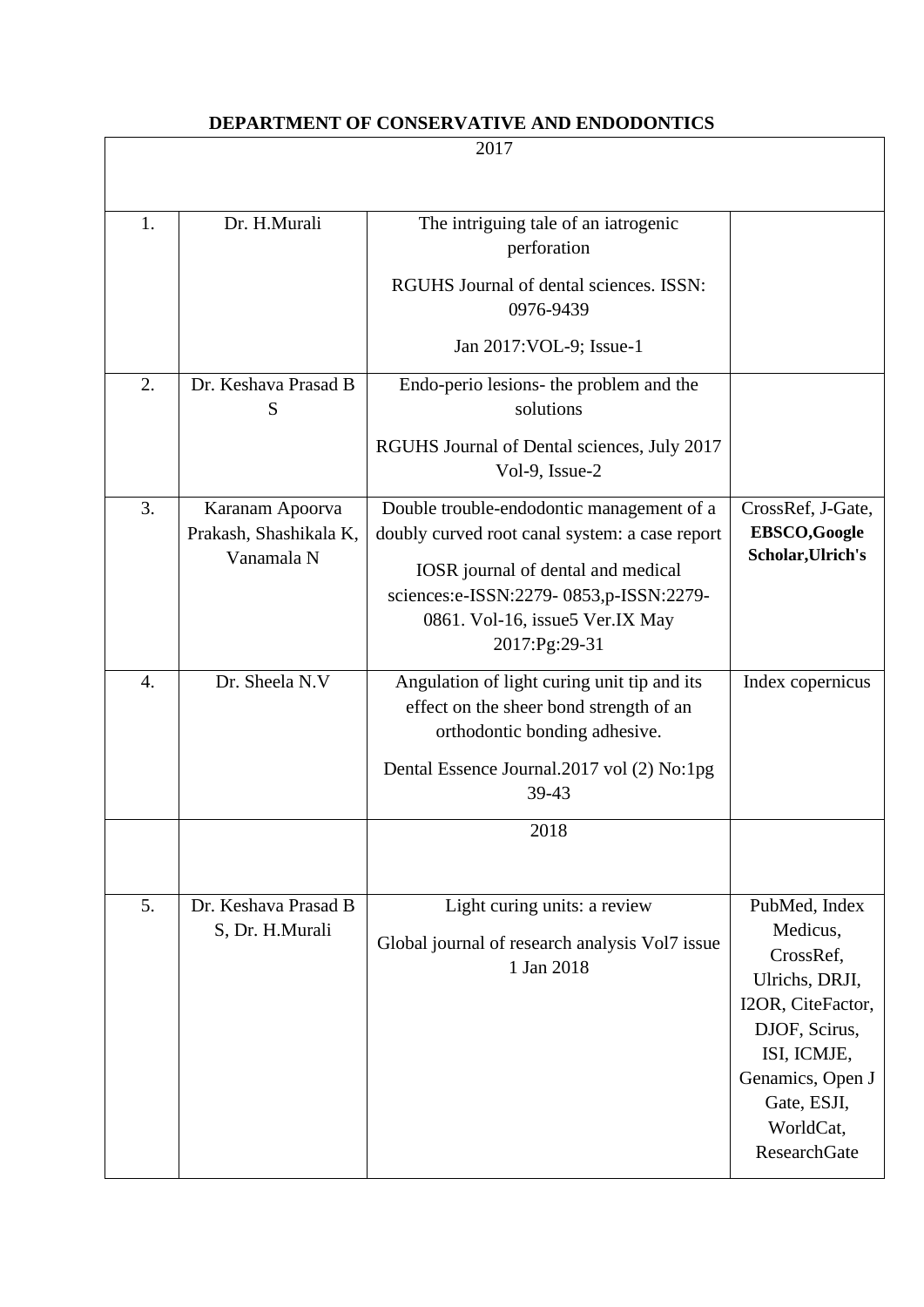| 6.  | Dr. Keshava Prasad B<br>S, Dr. Shashikala K,<br>Dr. H.Murali | Dual combination -PRF and hydroxyapetite<br>in the treatment of periapical lesions<br>IOSR journal of dental and medical sciences<br>Vol17 issue 2 feb2018                                                                              | CrossRef, J-Gate,<br>EBSCO,Google<br>Scholar, Ulrich's                                                                                                                               |
|-----|--------------------------------------------------------------|-----------------------------------------------------------------------------------------------------------------------------------------------------------------------------------------------------------------------------------------|--------------------------------------------------------------------------------------------------------------------------------------------------------------------------------------|
| 7.  | Marya Gul, Vanamala<br>N, H Murali Rao,<br>Shashikala K      | Bioceramics in Endodontics: Literature<br>review of Biodentine and Mineral Trioxide<br>Aggregate with case reports.<br>IOSR Journal of dental and medical sciences,<br>vol 17, issue 2(9), 77-83; Feb 2018. (Impact<br>factor- $5.16$ ) | CrossRef, J-Gate,<br>EBSCO,Google<br>Scholar, Ulrich's Cr<br>ossRef                                                                                                                  |
| 8.  | Dr. Keshava Prasad B<br>S, Dr. Shashikala K,<br>Dr. H.Murali | Management of a furcal portion with MTA -<br>A case report<br><b>IOSR Journal of Dental and Medical Science,</b><br>Dec2018, vol.17(12), Ver.3                                                                                          | CrossRef, J-Gate,<br>EBSCO,Google<br>Scholar, Ulrich's                                                                                                                               |
| 9.  | DrArun, Dr. H.Murali,<br>Dr. Divakar KP                      | Mandibular incisor with extra canal &<br>periapical lesion – an endodontic challenge<br>Global Journal for Research Analysis, vol(7)<br>issue $(1)$ Jan 2018                                                                            | PubMed, Index<br>Medicus,<br>CrossRef,<br>Ulrichs, DRJI,<br>I2OR, CiteFactor,<br>DJOF, Scirus,<br>ISI, ICMJE,<br>Genamics, Open J<br>Gate, ESJI,<br>WorldCat,<br><b>ResearchGate</b> |
| 10. | Dr. Sheela N.V                                               | Orthodontic root resorption of endodontically<br>treated teeth Vs vital teeth- A split mouth<br>study.<br>Dental Essence Journal 2018 vol (2) No.2 pg<br>58-61.                                                                         | Index copernicus                                                                                                                                                                     |
| 11. | Dr.Keshava Prasad B<br>S.                                    | Casein phosphopeptide amorphous calcium<br>phosphate (CPP-ACP) modified glass<br>Ionomer cement- A review article<br>Global journal for research analysis Volume -<br>7, Issue- 11 Nov 18                                               | PubMed, Index<br>Medicus,<br>CrossRef,<br>Ulrichs, DRJI,<br>I2OR, CiteFactor,<br>DJOF, Scirus,<br>ISI, ICMJE,<br>Genamics, Open J                                                    |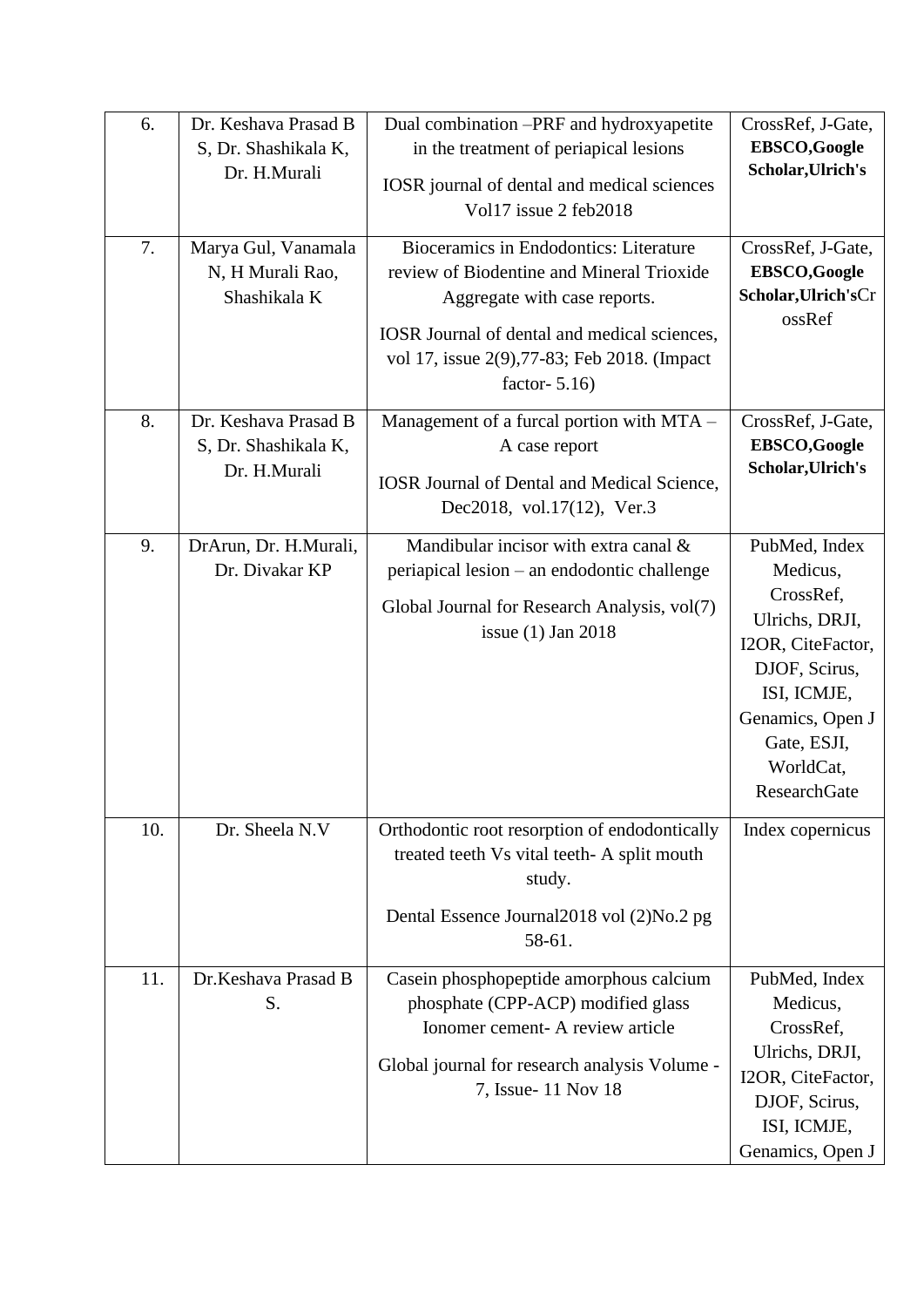| 12. | Dr. Shashikala K                                                                                               | MTA-Review of literature with clinical                                                                                                                                                                                    | Gate, ESJI,<br>WorldCat,<br><b>ResearchGate</b><br>CrossRef, J-Gate,               |
|-----|----------------------------------------------------------------------------------------------------------------|---------------------------------------------------------------------------------------------------------------------------------------------------------------------------------------------------------------------------|------------------------------------------------------------------------------------|
|     |                                                                                                                | applications.<br>IOSR Journal of dental and medical sciences,<br>vol 17, issue 3(6), 4-11; Mar 2018. (Impact<br>factor- $5.16$ )                                                                                          | <b>EBSCO,Google</b><br>Scholar, Ulrich's                                           |
|     |                                                                                                                | 2019                                                                                                                                                                                                                      |                                                                                    |
| 13. | Dr. H.Murali, Dr.<br>Keshava Prasad B S                                                                        | Management of severely obliterated canal-<br>case series<br>IOSR journal of dental and medical sciences<br>Vol18 issue 1 jan2019                                                                                          | CrossRef, J-Gate,<br><b>EBSCO,Google</b><br>Scholar, Ulrich's                      |
| 14. | Dr. Monica Goyal, Dr.<br>B. S. Keshava Prasad,<br>Dr. H Murali Rao                                             | Comparative analysis of four direct post<br>endodontic restorations - A short term study<br><b>IOSR Journal of Dental and Medical Science,</b><br>Jan 2019                                                                | CrossRef, J-Gate,<br><b>EBSCO,Google</b><br>Scholar, Ulrich's                      |
| 15. | A.S Arya, Shashikala<br>K, Arun A, Umang<br>Gupta, Roopak David,<br><b>B.S Keshava Prasad,</b><br>H Murali Rao | Post Endodontic management of a critically<br>traumatized Central Incisor: An extreme save<br><b>IOSR Journal of Dental and Medical Sciences</b><br>(IOSR-JDMS) Volume 18, Issue 2 Ser. 14<br>(February. 2019)            | CrossRef, J-Gate,<br><b>EBSCO,Google</b><br>Scholar, Ulrich's                      |
| 16. | Dr. Keshava Prasad B<br>S, Dr. Sheela N.V                                                                      | <b>Biosmart Materials: A Review.</b><br><b>IOSR Journal of Dental and Medical Science,</b><br>Jan 2019, vol.18(1), series 9                                                                                               | CrossRef                                                                           |
| 17. | Dr. Arun, Dr.<br>Vanamala N, Dr.<br>Keshava Prasad B S                                                         | Herbal extracts to eradicate enterococcus<br>faecalis- an invitro study<br><b>IJSR, March 2019</b><br>Vol-8 Issue-3. Page No.-1-3                                                                                         | Crossref,<br>Semantic Scholar,<br>Mendeley,                                        |
| 18. | Dr. Vanamala N, Dr.<br>Keshava Prasad B S                                                                      | Effect of two different rotary instruments on<br>Dentinal crack formation during canal<br>preparation: a stereomicroscopic study<br>International journal of dental sciences and<br>research (IJDSIR); NV-DEC 2019 VOL-2, | Google Scholar,<br>PubMed, Index<br>Copernicus, ESJI,<br>General Impact<br>Factor, |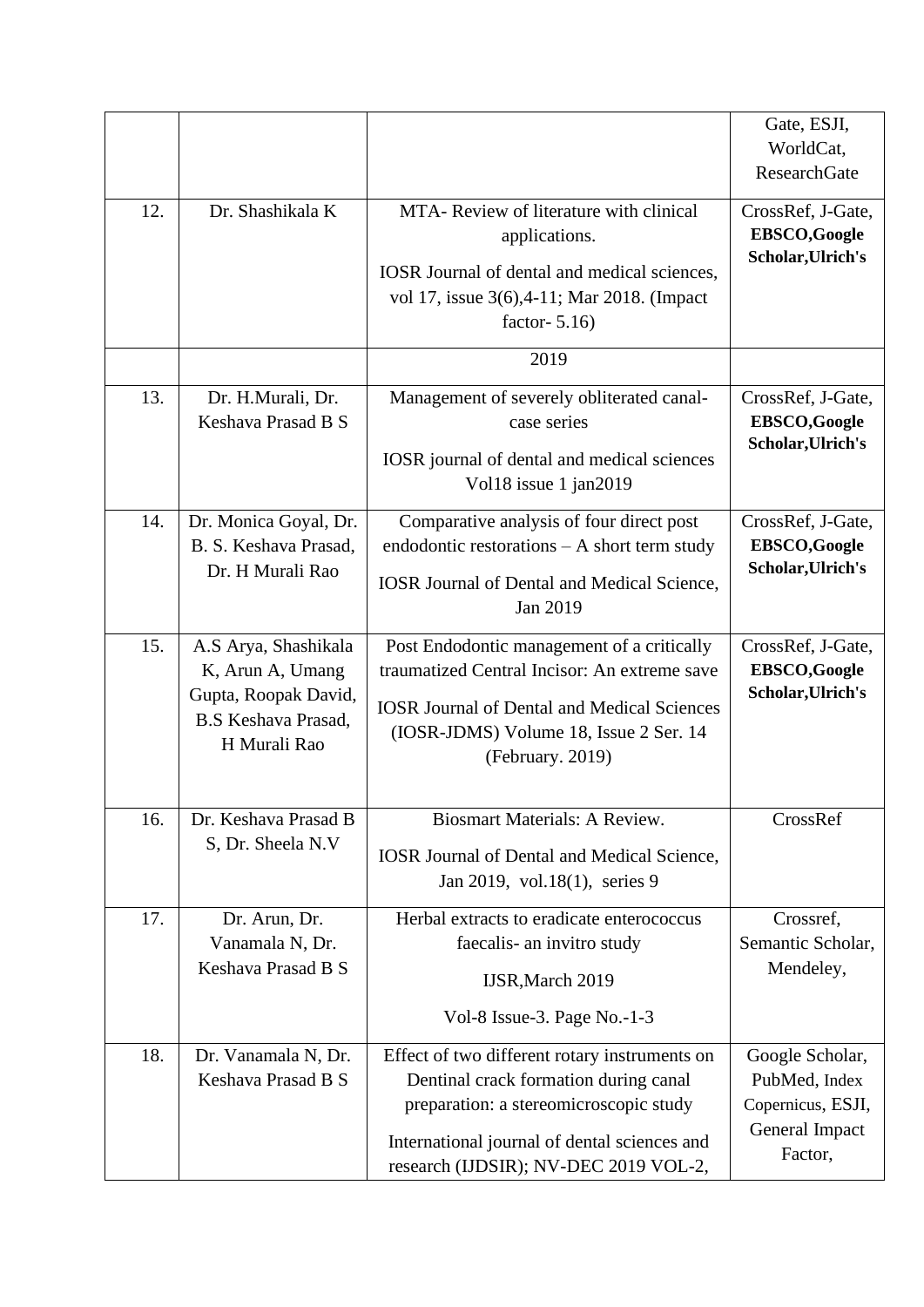|     |                                     | Issue-6, Page-627-631                             | InnoSpace,                         |
|-----|-------------------------------------|---------------------------------------------------|------------------------------------|
|     |                                     |                                                   | Thomson Reuters,                   |
|     |                                     |                                                   | Clarivate                          |
|     |                                     |                                                   | Analytics,                         |
|     |                                     |                                                   | Publons,                           |
|     |                                     |                                                   | ResearcherID,                      |
|     |                                     |                                                   | ScopeMed,                          |
|     |                                     |                                                   | Orchid ID, ISIFI,                  |
|     |                                     |                                                   | I2OR, DRJI,                        |
|     |                                     |                                                   | ICMJE, JISRA,                      |
|     |                                     |                                                   | SIS,                               |
|     |                                     |                                                   | ResearchBible                      |
| 19. | Dr. H Murali Rao, Dr.               | Successful management of endo-perio lesions       | Baidu Scholar,                     |
|     | BS Keshava Prasad, Dr.              | with different treatment modalities - Case        | CNKI, EBSCO                        |
|     | K Shashikala                        | series                                            | Publishing's                       |
|     |                                     |                                                   | Electronic                         |
|     |                                     | SRM Journal of Dental Sciences, Vol: 10,          | Databases, Ex                      |
|     |                                     | Issue: 2, April-June 2019, Pg Nos: 2 - 6          | Libris - Primo                     |
|     |                                     |                                                   | Central, Google                    |
|     |                                     |                                                   | Scholar, Hinari,                   |
|     |                                     |                                                   | Infotrieve,                        |
|     |                                     |                                                   | <b>National Science</b>            |
|     |                                     |                                                   | Library,                           |
|     |                                     |                                                   | ProQuest, TdNet,                   |
|     |                                     |                                                   | Wanfang Data,                      |
|     |                                     |                                                   | Index Copernicus,                  |
|     |                                     |                                                   | <b>Indian Science</b>              |
|     |                                     |                                                   | Abstracts, Scopus                  |
| 20. | Dr. Keshava Prasad B                | Era of future dentistry- recent advances and      | CrossRef, Google                   |
|     | S                                   | future prospective of restorative dentistry $- a$ | Scholar,                           |
|     |                                     | literature review                                 | Scilit, Index                      |
|     |                                     | <b>International Journal of Applied Dental</b>    | Copernicus                         |
|     |                                     | Sciences, Vol-5(1), 2019 Pg Nos 111-116           |                                    |
|     |                                     |                                                   |                                    |
| 21. | Vijetha Vishwanath, H<br>Murali Rao | Gutta-percha in endodontics - A                   | <b>Indian Science</b>              |
|     |                                     | comprehensive review of material science          | Abstracts,                         |
|     |                                     | Journal Conservative Dentistry May - June         | IndMed, PubMed<br>Central, Scimago |
|     |                                     | 2019; Volume 22; Issue 3 Pg Nos. 216-222          |                                    |
|     |                                     |                                                   | Journal Ranking,<br><b>SCOPUS</b>  |
|     |                                     |                                                   |                                    |
| 22. | Dr. Vanamala N                      | Management of open apices with mineral            | CrossRef, J-Gate,                  |
|     |                                     | trioxide aggregate and biodentine - a case        | EBSCO,Google                       |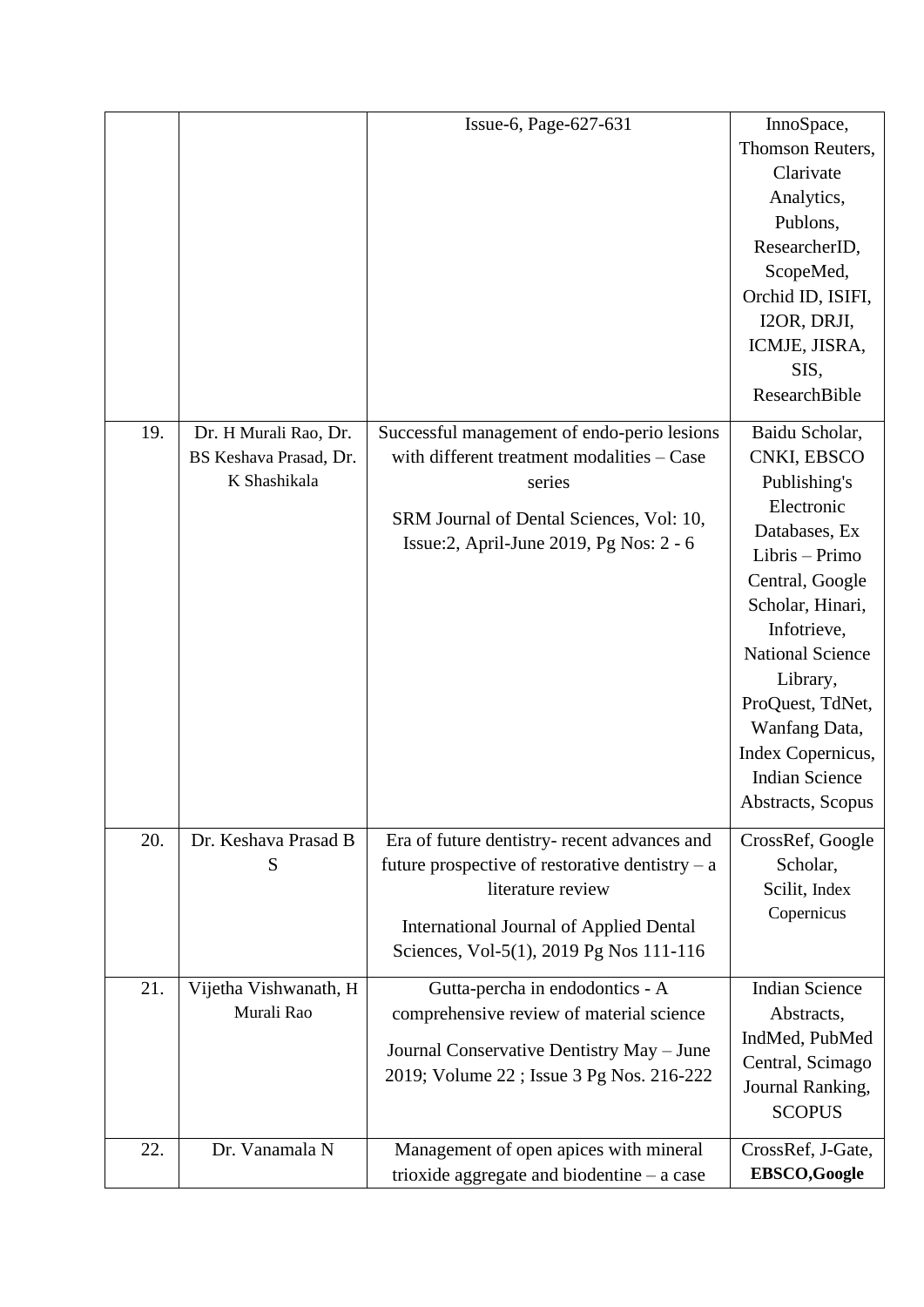|     |                                                                                                                   | report                                                                                                                                                  | Scholar, Ulrich's                                                                                                                                                                                                                                                                                                                                                                                                                                                                                                                     |
|-----|-------------------------------------------------------------------------------------------------------------------|---------------------------------------------------------------------------------------------------------------------------------------------------------|---------------------------------------------------------------------------------------------------------------------------------------------------------------------------------------------------------------------------------------------------------------------------------------------------------------------------------------------------------------------------------------------------------------------------------------------------------------------------------------------------------------------------------------|
|     |                                                                                                                   | IOSR journal of dental and medical sciences.<br>eISSN;2279-0853 pSSN:2279-0861.volume<br>18, Issue 3 (march 2019), PP 09-13                             |                                                                                                                                                                                                                                                                                                                                                                                                                                                                                                                                       |
| 23. | Sheela N Veerappa,<br>Bharathi V<br>Srinivas, Dharmesh S<br>Hampapura, Kiran<br>Honnalingaiah, Jeevan<br>V Shetty | Congenital Hemifacial Hypertrophy- A case<br>Report.<br>International Journal of Oral Care<br>Research.vol-7(4):Oct-Dec 2019: pg 96-99                  | <b>Index Copernicus</b>                                                                                                                                                                                                                                                                                                                                                                                                                                                                                                               |
| 24. | Dr. K Supreetha S<br>Naik                                                                                         | <b>Customised Ear Conformers: Case reports</b><br>European Journal of Pharmaceutical and<br>Medical Research, 2019; Vol 06; Issue 02,<br>Pg Nos-433-437 | Google Scholar,<br><b>Indian Science</b><br>Publications,<br>InfoBase Index<br>(In Process),<br>SOCOLAR,<br>Research Bible,<br>International<br>Society for<br>Research activity<br>(ISRA),<br>Scientific<br><b>Indexing Services</b><br>(SIS), Polish<br>Scholarly<br>Bibliography,<br>Global Impact<br>Factor (GIF),<br>Universal Impact<br>Factor,<br>International<br>Scientific<br>Indexing (ISI),<br>Index Copernicus,<br><b>CAS</b> (A Division<br>of American<br>Chemical<br>Society),<br>Directory of Open<br>Access Journal |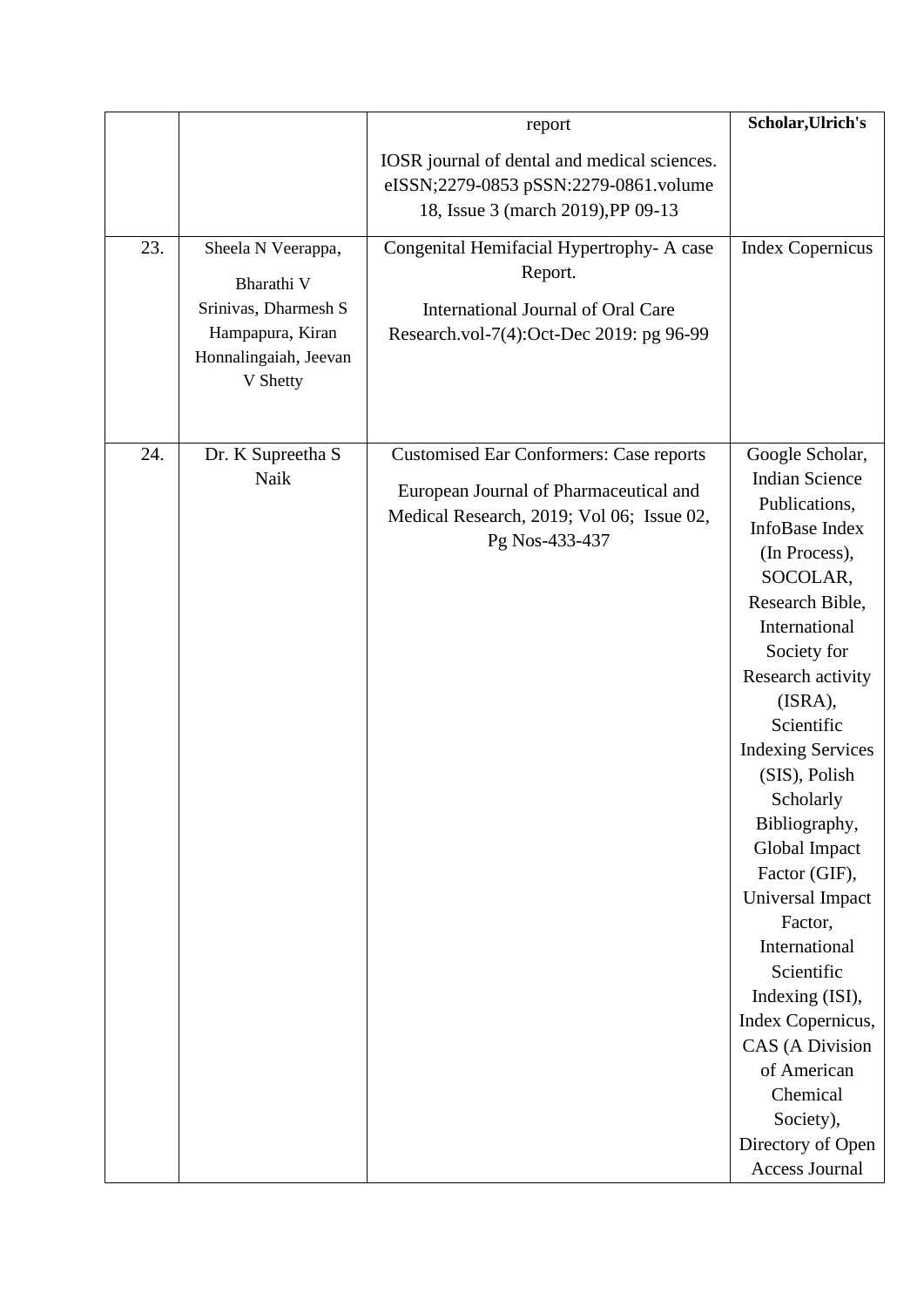|     |                       |                                                | (DOAJ),                |
|-----|-----------------------|------------------------------------------------|------------------------|
|     |                       |                                                | <b>UDLedge Science</b> |
|     |                       |                                                | Citation Index,        |
|     |                       |                                                | CiteFactor,            |
|     |                       |                                                | Directory Of           |
|     |                       |                                                | Research Journal       |
|     |                       |                                                | Indexing (DRJI),       |
|     |                       |                                                | Indian citation        |
|     |                       |                                                | Index (ICI),           |
|     |                       |                                                | Journal Index          |
|     |                       |                                                | (JI), Directory of     |
|     |                       |                                                | abstract indexing      |
|     |                       |                                                | for Journals           |
|     |                       |                                                | (DAIJ), Open           |
|     |                       |                                                | Access Journals,       |
|     |                       |                                                | <b>Impact Factor</b>   |
|     |                       |                                                | Services For           |
|     |                       |                                                | International          |
|     |                       |                                                | Journals (IFSIJ),      |
|     |                       |                                                | <b>Cosmos Impact</b>   |
|     |                       |                                                | Factor, Jour           |
|     |                       |                                                | Informatics,           |
|     |                       |                                                | Eurasian               |
|     |                       |                                                | Scientific Journal     |
|     |                       |                                                | Index (ESJI),          |
|     |                       |                                                | International          |
|     |                       |                                                | Innovative             |
|     |                       |                                                | Journal Impact         |
|     |                       |                                                | Factor (IIJIF),        |
|     |                       |                                                | Science Library        |
|     |                       |                                                | Index, Pubmed          |
|     |                       |                                                | Database [NLM          |
|     |                       |                                                | ID: 101669306],        |
|     |                       |                                                | IP Indexing (IP        |
|     |                       |                                                | Value 2.40),           |
|     |                       |                                                | Web of Science         |
|     |                       |                                                | Group, Directory       |
|     |                       |                                                | of Research            |
|     |                       |                                                | Journals Indexing      |
|     |                       | 2020                                           |                        |
|     |                       |                                                |                        |
| 25. | Dr. Shashikala K, Dr. | Surgical management of mandibular anterior     | Google Scholar,        |
|     | Keshava Prasad B S    | teeth with unusual root canal configuration: A | PubMed, Index          |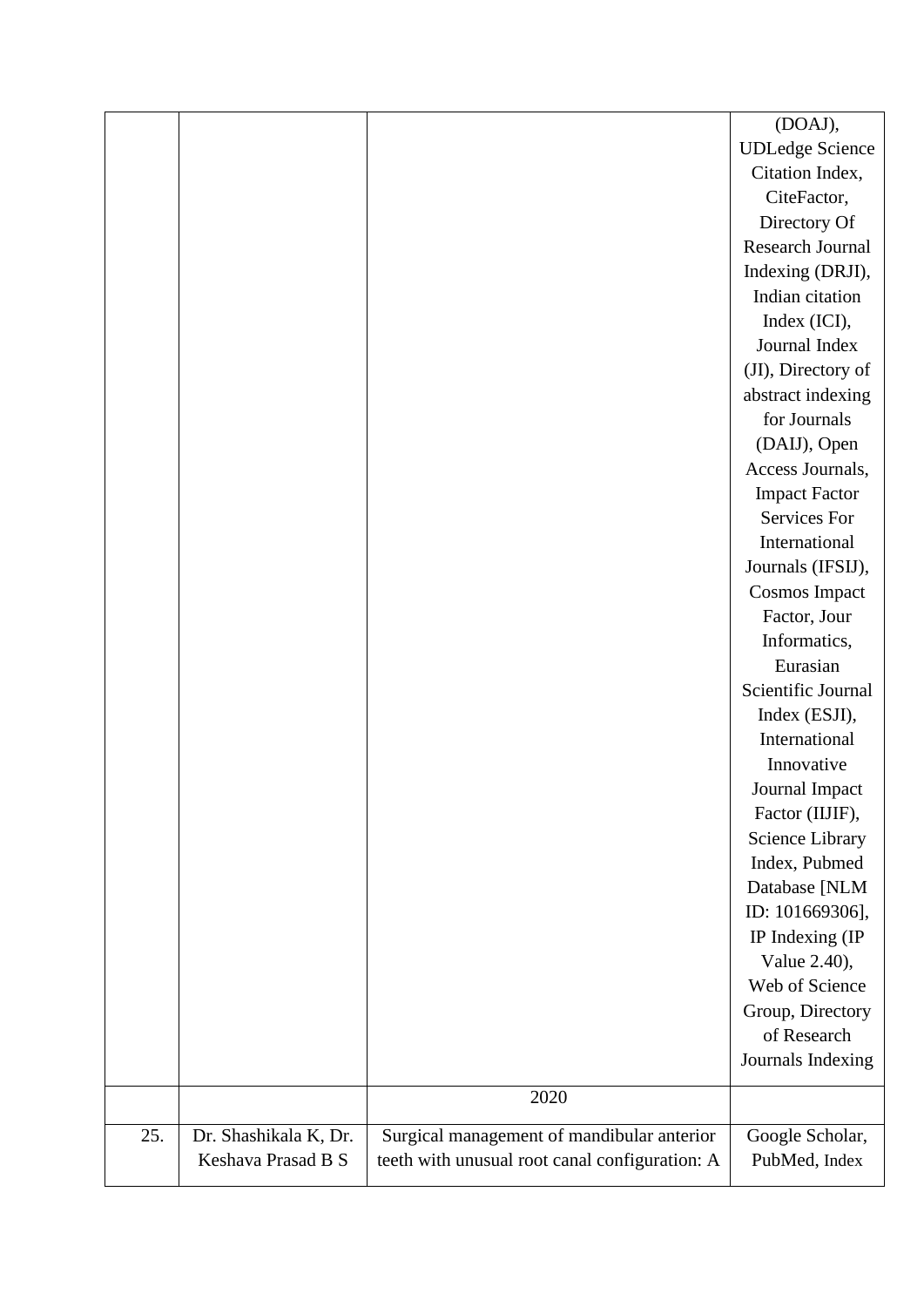|     |                                                     | rare case report<br>International Journal of Dental Science and<br>Innovative Research (IJDSIR):<br>Volume $-3$ , Issue $-1$ , Jan 2020, Page No.<br>:313-317                                                                                                                                                                                                      | Copernicus, ESJI,<br>General Impact<br>Factor,<br>InnoSpace,<br>Thomson Reuters,<br>Clarivate<br>Analytics,<br>Publons,<br>ResearcherID,<br>ScopeMed,<br>Orchid ID, ISIFI,<br>I2OR, DRJI,<br>ICMJE, JISRA,<br>SIS,<br>ResearchBible                                     |
|-----|-----------------------------------------------------|--------------------------------------------------------------------------------------------------------------------------------------------------------------------------------------------------------------------------------------------------------------------------------------------------------------------------------------------------------------------|-------------------------------------------------------------------------------------------------------------------------------------------------------------------------------------------------------------------------------------------------------------------------|
| 26. | Dr. Keshava Prasad B<br>S                           | An invitro comparative stereomicroscopic<br>evaluation of marginal seal between mineral<br>trioxide aggregate, glass ionomer cement and<br>light cured calcium hydroxide paste as root<br>end filling materials using 1% methylene blue<br>as tracer.<br>International journal of dental sciences and<br>research (IJDSIR);<br>Jan2020VOL-3, Issue-1, Page-318-326 | Google Scholar,<br>PubMed, Index<br>Copernicus, ESJI,<br>General Impact<br>Factor,<br>InnoSpace,<br>Thomson Reuters,<br>Clarivate<br>Analytics,<br>Publons,<br>ResearcherID,<br>ScopeMed,<br>Orchid ID, ISIFI,<br>I2OR, DRJI,<br>ICMJE, JISRA,<br>SIS,<br>ResearchBible |
| 27. | Dr. Karanam Apoorva<br>Prakash, Dr.<br>Shashikala K | Oral conditions and its management during<br>pregnancy: a review<br>World Journal of pharmaceutical and medical<br>research: 2020, vol-6(3), pg:103-106                                                                                                                                                                                                            | Google Scholar,<br>Index Copernicus,<br>SOCOLAR,<br><b>Indian Science</b><br>Publications,<br><b>Cosmos Impact</b><br>Factor, Research<br>Bible, Scientific<br>Indexing<br>Services,                                                                                    |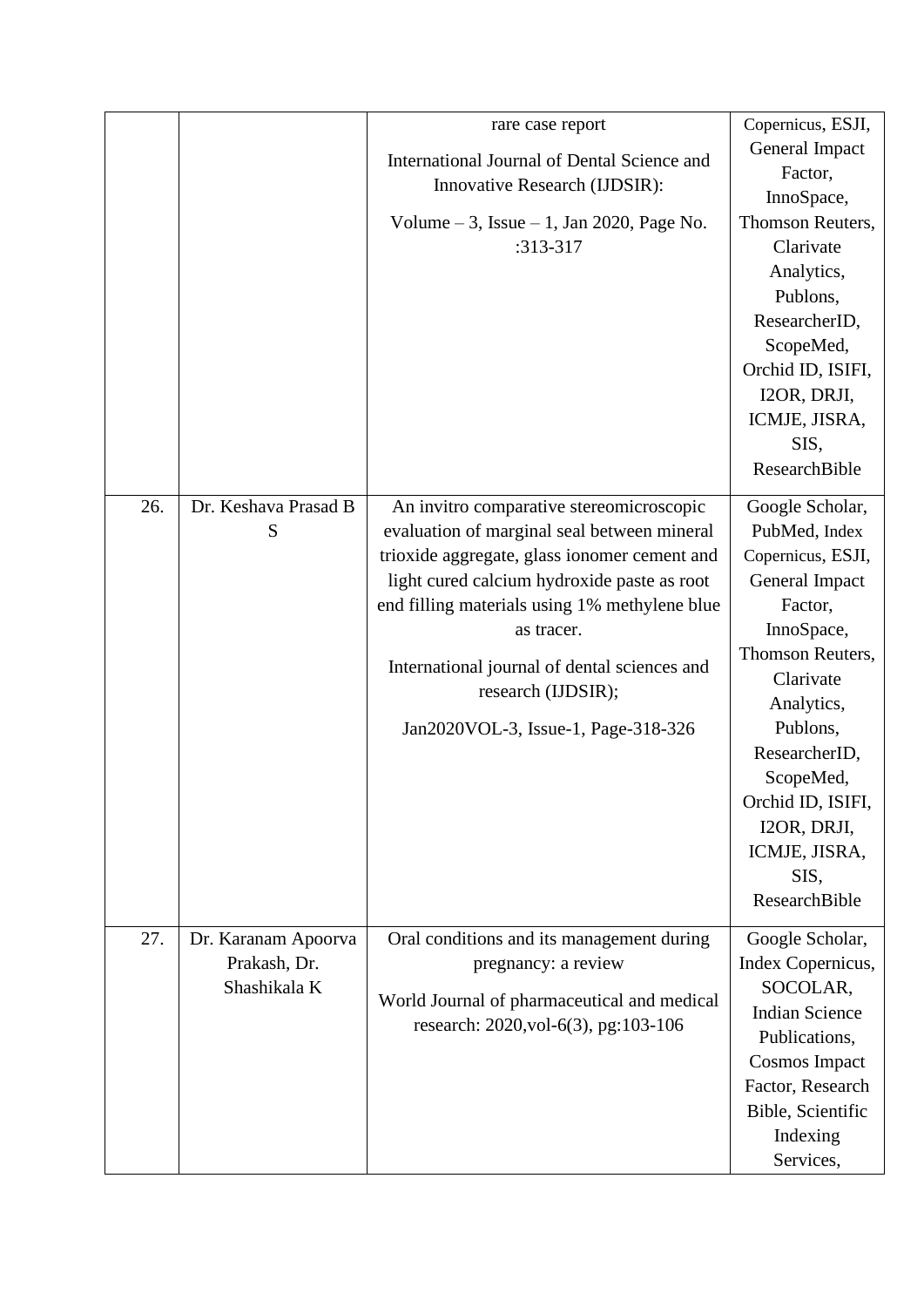|  | <b>UDLedge Science</b>   |
|--|--------------------------|
|  | Citation Index,          |
|  | International            |
|  | <b>Impact Factor</b>     |
|  | Services,                |
|  | International            |
|  | Society for              |
|  | Research Activity        |
|  | (ISRA) Journal           |
|  | <b>Impact Factor</b>     |
|  | (JIF),                   |
|  | International            |
|  | Innovative               |
|  | Journal Impact           |
|  | Factor (IIJIF),          |
|  | Scientific Journal       |
|  | <b>Impact Factor</b>     |
|  | (SJIF), Global           |
|  | <b>Impact Factor (In</b> |
|  | Process), Digital        |
|  | Online Identifier-       |
|  | Database System          |
|  | (DOI-DS),                |
|  | Science Library          |
|  | Index, Dubai,            |
|  | <b>United Arab</b>       |
|  | Emirates,                |
|  | Eurasian                 |
|  | Scientific Journal       |
|  | Index (ESJI), ISI,       |
|  | <b>IFSIJ Measure of</b>  |
|  | Journal Quality,         |
|  | Web of Science           |
|  | Group, Directory         |
|  | of Research              |
|  | Journals Indexing        |
|  |                          |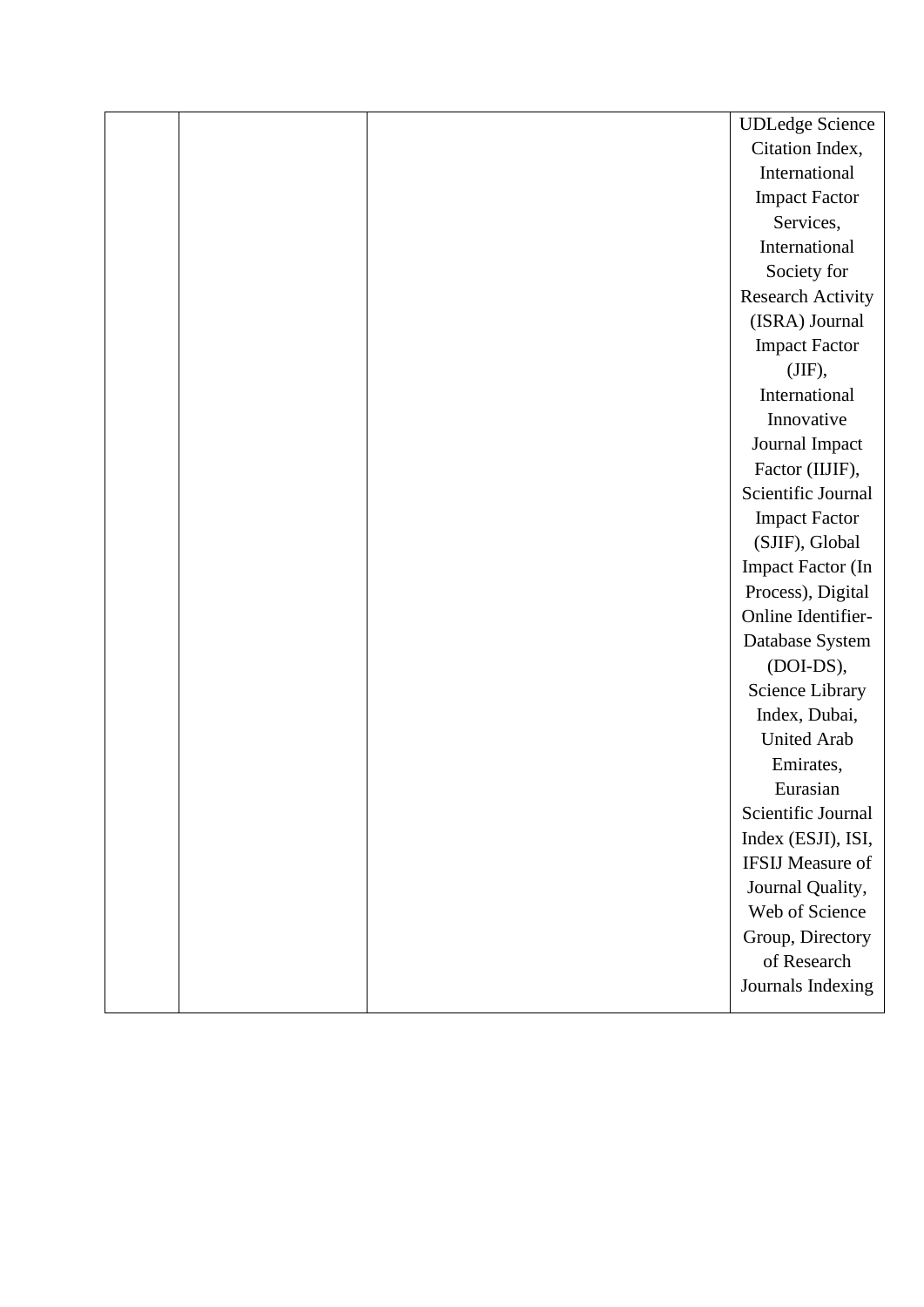## **DEPARTMENT OF PERIODONTICS**

| 2017             |                                                                                                                               |                                                                                                                                                                                                                                 |                                                                                                                                                                                                                                                                                                                            |
|------------------|-------------------------------------------------------------------------------------------------------------------------------|---------------------------------------------------------------------------------------------------------------------------------------------------------------------------------------------------------------------------------|----------------------------------------------------------------------------------------------------------------------------------------------------------------------------------------------------------------------------------------------------------------------------------------------------------------------------|
| 1.               | DR.SuchethaA<br>DR.Latha Govindappa<br>DR.SapnaN<br>DR.ApoorvaSM<br>DR.DarshanBM<br>DR.Salman Khawar                          | Photodynamic Therapy: Re-entry in the<br>Treatment of Chronic Periodontitis: A<br><b>Clinical Study</b><br>Journal of Interdisciplinary Dentistry Volume<br>7   Issue 1   January-April 2017                                    | Index<br>Copernicus,<br><b>Indian Science</b><br>Abstracts                                                                                                                                                                                                                                                                 |
| 2.               | Dr. Suchetha A<br>Dr. Chitra<br>Jayachandran<br>Dr. Darshan B M<br>Dr.Sapna N<br>Dr. Divya Bhat<br>Dr. Spandana<br>Andavarapu | Comparison of the Furcation Involvement by<br><b>Clinical Probing and Cone Beam Computed</b><br>Tomography with True Level of Involvement<br>during Flap Surgery<br>World journal of dentistry July-august<br>2017;8(4):267-272 | Google scholar;<br>Hinari;<br>Scopus;<br>Ebsco                                                                                                                                                                                                                                                                             |
| 3.               | Dr. Suchetha A<br>Dr. Spandana A<br>Dr. Sapna N<br>Dr. Divya Bhat<br>Dr.ApoorvaSM<br>Dr. Chitra<br>Jayachandran               | Hertwig's epithelial root sheath:APanaromic<br>View<br>International journal of applied dental<br>sciences<br>2017;(4):21-25                                                                                                    | CrossRef, Google<br>Scholar, Scilit,<br><b>Index</b><br>Copernicus,<br><b>Jaccess</b>                                                                                                                                                                                                                                      |
| $\overline{4}$ . | DR. Darshan BM<br>DR.Manjarilalwani<br>DR.Suchetha A<br>DR.Sapna N<br>DR.Apoorva SM<br>DR.BhavanaPuvvalla                     | A comparative clinical and radiographic study<br>using biograft – HABG active and biograft -<br><b>CPC</b><br>International journal of current and advanced<br>research 5(3), 1080-1089.2017                                    | Pubmed central;<br>proquest;<br>Scopus;<br>hinari;science<br>central; open j-<br>gate; docstoc;<br>indian citation<br>index; scribd;<br>research bible;<br>pub zone; drji;<br>ulrich's; journal<br>seeks; scirus;<br>medline; doaj;<br>pubhub; india<br>open access<br>journal; academic<br>index; oajse;<br>journal index |
| 5.               | Dr. Suchetha A<br>Dr. Salman Khawar<br>Dr. Sapna N                                                                            | Endo-perio lesion: A case report<br>International journal of applied dental                                                                                                                                                     | CrossRef, Google<br>Scholar, Scilit,<br><b>Index</b>                                                                                                                                                                                                                                                                       |
|                  | Dr. Apoorva SM                                                                                                                | sciences                                                                                                                                                                                                                        | Copernicus,                                                                                                                                                                                                                                                                                                                |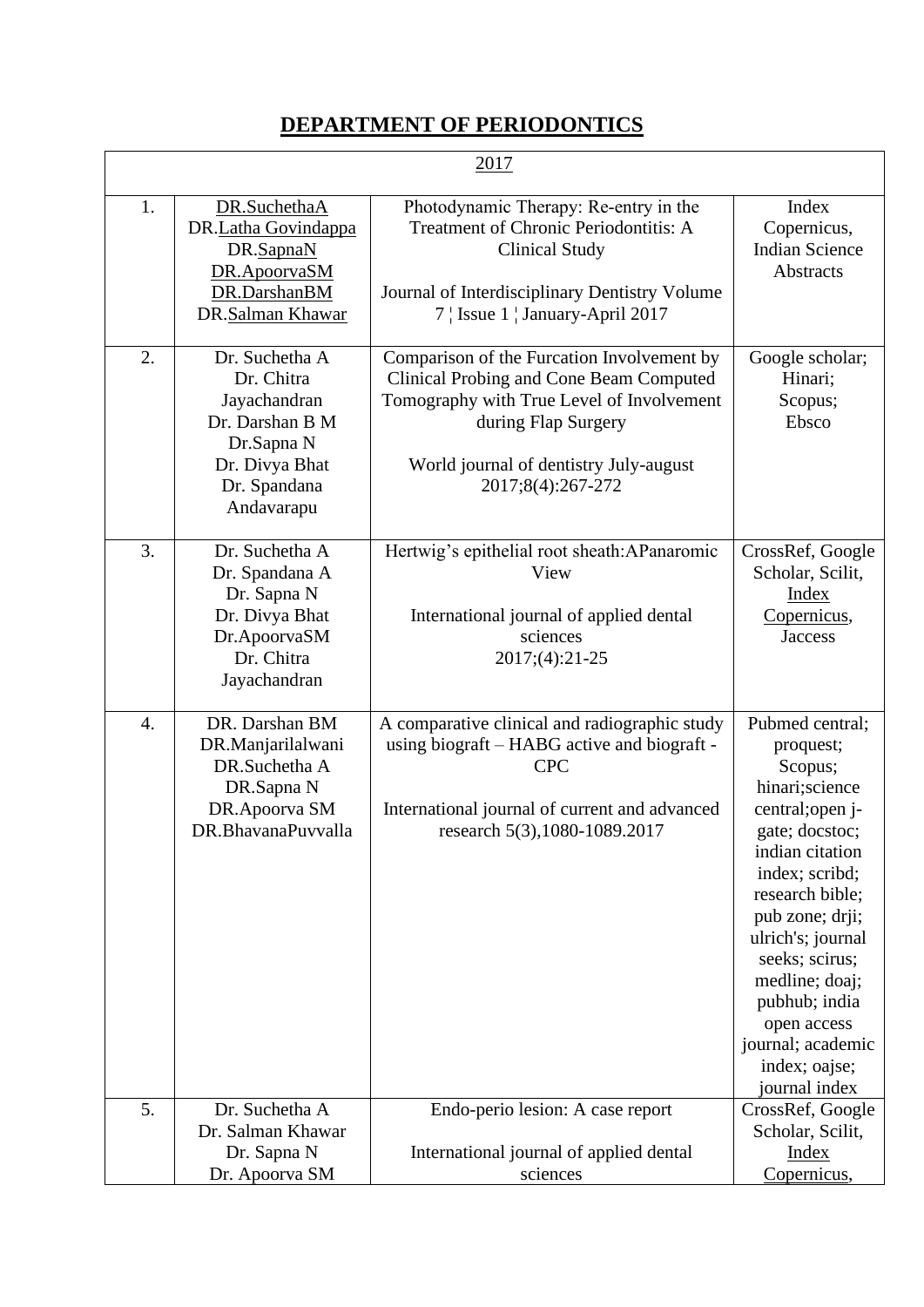|     | Dr. Darshan BM                   | 2017;3(3)::113-116                                     | <b>Jaccess</b>                    |
|-----|----------------------------------|--------------------------------------------------------|-----------------------------------|
|     | Dr. Divya Bhat                   |                                                        |                                   |
|     |                                  |                                                        |                                   |
| 6.  | DR.Suchetha A                    | Bio-film and its therapeutic approaches                | Google scholar;                   |
|     | DR.SpandanaAndavara              |                                                        | ISI(International                 |
|     | pu                               | Journal of applied dental and medical                  | scientific                        |
|     | DR.Sapna N                       | sciences                                               | indexing)                         |
|     | DR.Divya Bhat                    | Vol issue 2;april-june 2017                            |                                   |
|     | DR.Apoorva SM<br>DR.Chitra       |                                                        |                                   |
|     | Jayachandran                     |                                                        |                                   |
|     |                                  |                                                        |                                   |
| 7.  | DR. Suchetha A                   | Alveolar bone in disease                               | Google scholar;                   |
|     | DR.Esha Tanwar                   |                                                        | Cross ref                         |
|     | DR.Sapna N                       | International journal of Periodontology and            | J-gate;                           |
|     | DR.Divya Bhat                    | implantology Oct-Dec 2017;2(4);136-140                 | K-Journals                        |
|     | DR.Spandana A                    |                                                        | master list;                      |
|     |                                  |                                                        | academic                          |
|     |                                  |                                                        | edu;ROAD                          |
| 8.  | DR. Suchetha A<br>DR.Esha Tanwar | Alveolar bone in health                                | Google scholar;<br>Cross ref      |
|     | DR.Darshan BM                    | International journal of Periodontology and            | L-gate;                           |
|     | DR.Apoorva SM                    | implantology Oct-Dec 2017;2(4);112-116                 | M-Journals                        |
|     | DR.Salman K                      |                                                        | master list;                      |
|     |                                  |                                                        | academic                          |
|     |                                  |                                                        | edu;ROAD                          |
| 9.  | DR. Suchetha A                   | Endo-perio lesions- the problem and the                |                                   |
|     |                                  | solutions                                              |                                   |
|     |                                  |                                                        |                                   |
|     |                                  | RGUHS Journal of Dental sciences 2017                  |                                   |
| 10. | DR. Suchetha A;                  | Vol-9, Issue-2<br>The intriguing tale of an iatrogenic |                                   |
|     | DR. Apoorva SM                   | perforation                                            |                                   |
|     |                                  |                                                        |                                   |
|     |                                  | <b>RGUHS</b> Journal of dental sciences                |                                   |
|     |                                  | Jan 2017: VOL-9; Issue-1                               |                                   |
| 11. | Dr. Salman Khawar                | NSAIDs in Periodontology: Moving beyond                | Index                             |
|     | Dr. Suchetha A                   | analgesics                                             | Copernicus;                       |
|     | Dr. Apoorva S.M                  |                                                        | SOCOL;                            |
|     | Dr. Sapna N                      | World journal of pharmceutical and life                | Research bible;                   |
|     | Dr. Divya Bhat                   | sciences                                               | DRJI; web of                      |
|     | Dr. Latha G                      |                                                        | science group;                    |
|     |                                  |                                                        | edge; jourGIF;<br>Indian citation |
|     |                                  |                                                        | index                             |
|     |                                  |                                                        |                                   |
|     |                                  | 2018                                                   |                                   |
| 12. | DR.BhavanaPuvvalla               | Unfolding various concepts of junctional               | Scopus                            |
|     | DR.Suchetha A.                   | epithelium                                             |                                   |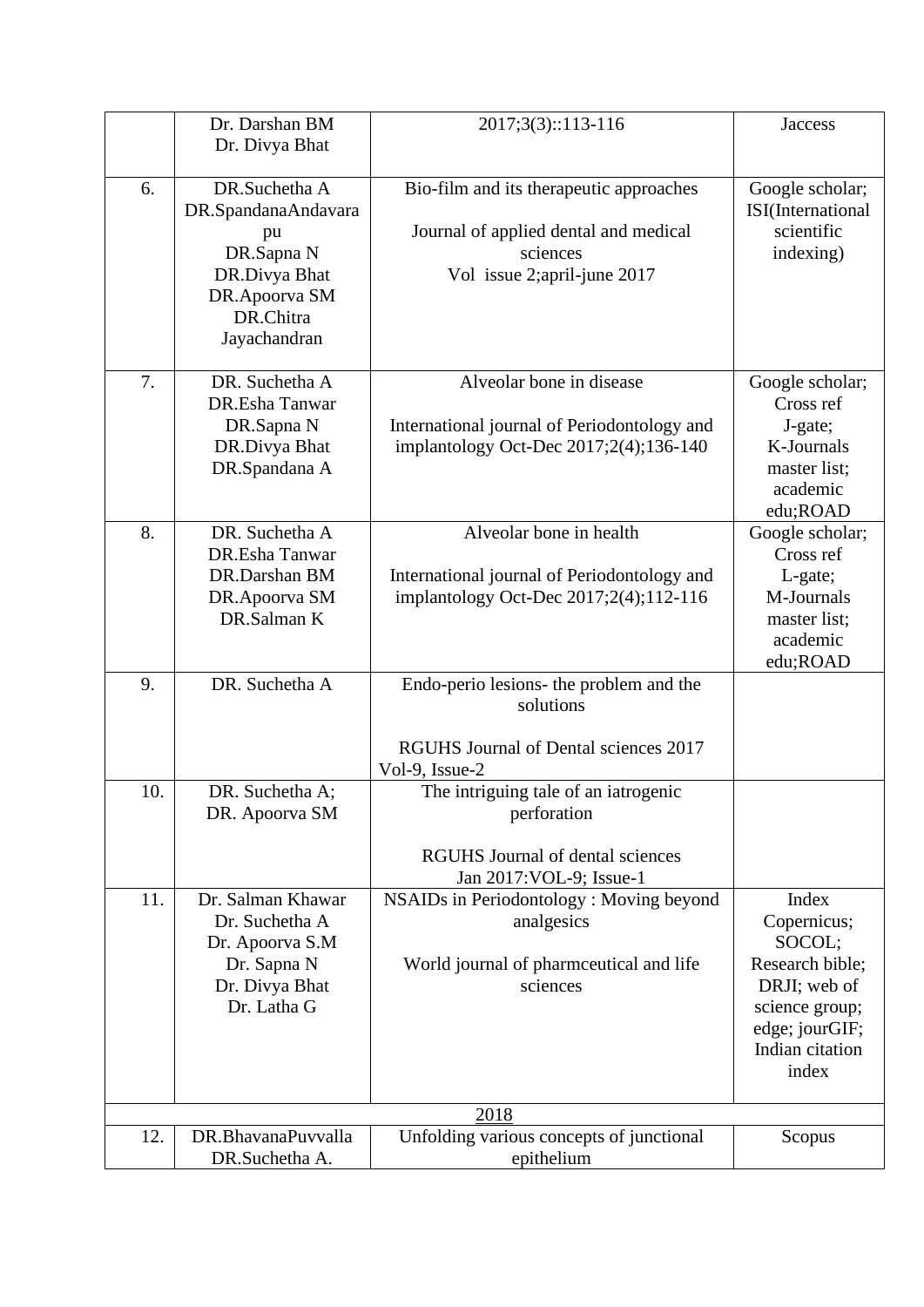| 13. | DR.Darshan B. M,<br>DR.Apoorva S. M.<br>DR.Divya Bhat<br>DR.Suchetha A<br>DR.Bhavana Puvvalla<br>DR.Sapna N<br>DR.Darshan B M<br>DR.Divya Bhat<br>DR.Spandana<br>Andavarapu | NITTE university journal of health science<br>Vol 8, no 1, march 2018<br><b>Comparative Evaluation Of Diode Laser And</b><br>Flouride Varnish For Treatment Of Dentin<br><b>Hypersensitivity: A Clinical Study</b><br>Journal of Interdisciplinary Dentistry NOV<br>2018 | Index<br>Copernicus,<br><b>Indian Science</b><br>Abstracts                                                                                                                                                                    |
|-----|-----------------------------------------------------------------------------------------------------------------------------------------------------------------------------|--------------------------------------------------------------------------------------------------------------------------------------------------------------------------------------------------------------------------------------------------------------------------|-------------------------------------------------------------------------------------------------------------------------------------------------------------------------------------------------------------------------------|
| 14. | Dr. Suchetha A<br>Dr. Shahna N<br>Dr. Sapna N<br>Dr. Darshan BM<br>Dr. Apoorva SM<br>Dr.Divya Bhat                                                                          | Gingival Crevicular Fluid: A Review Of<br>Literature<br>Annals of dental specialty Vol. 6; Issue 2.<br>Apr-Jun 2018                                                                                                                                                      | SJIF; Index<br>Copernicus;<br>Google scholar;<br>Journal index.net;<br>DAIJ;OAJI.net;O<br>penJgate;Cite<br>factor;<br>cosmos; newjour; I<br>SI;Research<br>bible;<br>PBN;Genamics;E<br>SJI;DRJI;<br>Advanced<br>science index |
| 15. | Dr. Suchetha A                                                                                                                                                              | Designing The Perfect Smile: A Case Report                                                                                                                                                                                                                               | Google scholar;                                                                                                                                                                                                               |
|     | Dr. Esha Tanwar<br>Dr. Sapna N<br>Dr. Darshan BM<br>Dr. Apoorva SM                                                                                                          | <b>International Journal Dental And Medical</b><br>Sciences Research (IJDMSR)<br>Vol 2, Issue 7(July-2018)                                                                                                                                                               | Index copernicus;<br>Getcited;<br>DOAJ;UTeM;<br>Cornel university<br>library; issuu                                                                                                                                           |
| 16. | Dr. Suchetha A<br>Dr. Esha Tanwar<br>Dr. Darshan BM<br>Dr. Apoorva SM<br>Dr.Divya Bhat                                                                                      | Post-Operative Complications After<br>periodontal Surgery<br>International journal of applied dental<br>sciences<br>2018 Vol-4 Issue-4 Part -C                                                                                                                           | CrossRef, Google<br>Scholar, Scilit,<br><b>Index</b><br>Copernicus,<br><b>Jaccess</b>                                                                                                                                         |
| 17. | Dr. Suchetha A<br>Dr. Shahna N<br>Dr. Divya Bhat<br>Dr. Apoorva SM<br>Dr. Sapna N                                                                                           | A Review On Gingival Depigmentation<br>Procedures And Repigmentation<br>International journal of applied dental<br>sciences<br>Vol 4 Issue 4; partF Sept 2018                                                                                                            | CrossRef, Google<br>Scholar, Scilit,<br><b>Index</b><br>Copernicus,<br><b>Jaccess</b>                                                                                                                                         |
| 18. | Dr. Suchetha A<br>Dr. Surya Suprabhan<br>Dr. Divya Bhat<br>Dr. Apoorva SM<br>Dr.Darshan BM                                                                                  | Management Of Peripheral Ossifying<br>Fibroma Using Electrocautery $-2$ Case<br>Reports<br>International journal of applied dental<br>sciences                                                                                                                           | CrossRef, Google<br>Scholar, Scilit,<br><b>Index</b><br>Copernicus,<br><b>Jaccess</b>                                                                                                                                         |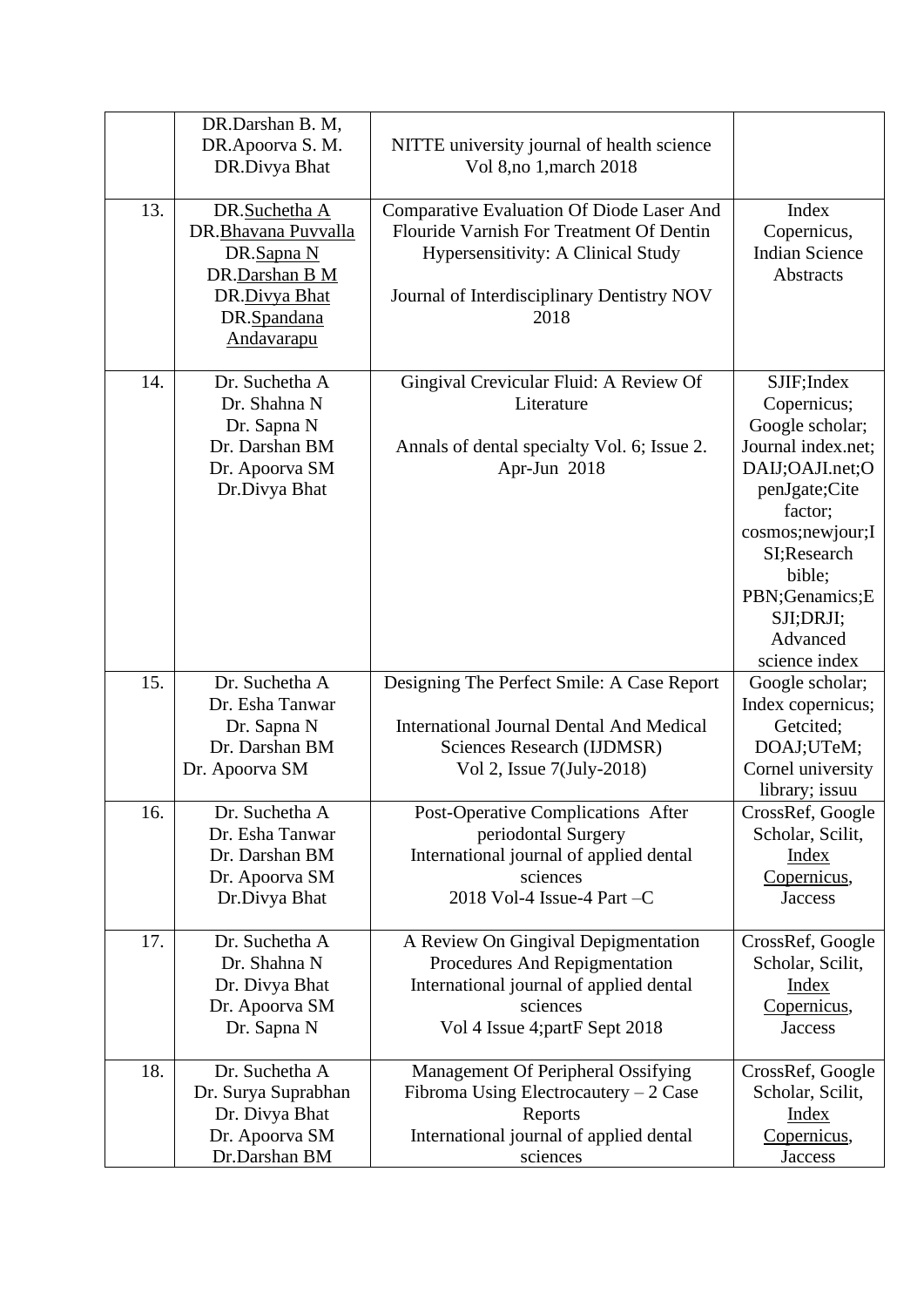|     |                                                                                                   | Vol 4 Issue 4; partF Sept 2018                                                                                                                                                                                                                                                                                         |                                                                                                                                                                  |
|-----|---------------------------------------------------------------------------------------------------|------------------------------------------------------------------------------------------------------------------------------------------------------------------------------------------------------------------------------------------------------------------------------------------------------------------------|------------------------------------------------------------------------------------------------------------------------------------------------------------------|
| 19. | Dr. Subramaniam M<br>Rao<br>Dr. Sharath K S<br>Dr. Darshan B M                                    | Comparative evaluation of copolymerized<br>polylactic acid(PLA) and polyglycolic acid<br>(PGA) fisiograft gel in the treatment of<br>periodontal intraosseous defects: a clinico-<br>radiographic study<br>International journal of science and research<br>oct 2018 Vol 7, No 10 (2018)<br>2019                       | Semantic scholar;<br>crossref;<br>mendeley;<br>Researchgate;<br>Inno space                                                                                       |
|     |                                                                                                   |                                                                                                                                                                                                                                                                                                                        |                                                                                                                                                                  |
| 20. | DR. Suchetha A<br>DR.Esha Tanwar<br>DR.Sapna N<br>DR.Darshan BM<br>DR.Divya Bhat                  | Assessment of Antibacterial, Anti-<br><b>Inflammatory and Antioxidant Effects of</b><br>Cinnamommum Zeylanicum (Cinnamon) –<br>An In-Vitro Study<br>International Journal of Dental Science and<br>Innovative Research (IJDSIR) Volume $-2$ ,<br>Issue $-2$ , March - April - 2019, Page No.:<br>$418 - 432$           | <b>PUBMED</b><br>Index copernicus;<br>crossref;<br>ESJI;<br>GIF; Innospace;<br>Web of science;<br>Research<br>bible;thomsonreu<br>ters; publons;<br><b>ICMJE</b> |
| 21. | DR.Latha<br>DR.Suchetha A<br>DR.Divya Bhat<br>DR.Sapna N<br>DR.Darshan BM<br>DR.Apoorva SM        | Effects of Punica Granatum Peel on Oral<br>Bacterial Species- An In-Vitro Study<br>International Journal of Dental Science and<br>Innovative Research (IJDSIR) Volume-2,<br>Issue $-2$ , March - April - 2019, Page No.:<br>$393 - 406$                                                                                | <b>PUBMED</b><br>Index copernicus;<br>crossref;<br>ESJI;<br>GIF; Innospace;<br>Web of science;<br>Research<br>bible;thomsonreu<br>ters; publons;<br><b>ICMJE</b> |
| 22. | DR. Suchetha A<br>DR.Esha Tanwar<br>DR.Sapna N<br>DR.Darshan BM<br>DR.Apoorva SM<br>DR.Divya Bhat | Comparative evaluation of 0.2% hyaluronic<br>acid gel (Gengigel®) and photodynamic<br>therapy in the Treatment of Chronic<br>Periodontitis: A Clinical Study<br>International Journal of Dental Science and<br>Innovative Research (IJDSIR) Volume $-2$ ,<br>Issue $-2$ , March - April - 2019, Page No.:<br>382 - 392 | <b>PUBMED</b><br>Index copernicus;<br>crossref;<br>ESJI;<br>GIF; Innospace;<br>Web of science;<br>Research<br>bible;thomsonreu<br>ters; publons;<br><b>ICMJE</b> |
| 23. | DR. Suchetha A<br>DR.Surya S<br>DR.Divya Bhat<br>DR.K Bala vikhram                                | Dentinogenic Ghost Cell Tumor - A Rare<br><b>Neoplastic Form of Calcifying Odontogenic</b><br>$\frac{\text{Cyst}}{\text{Cust}}$<br>International Journal of Dental Science and<br>Innovative Research (IJDSIR) Volume $-2$ ,<br>Issue $-2$ , March - April - 2019, Page No.:<br>$296 - 302$                            | <b>PUBMED</b><br>Index copernicus;<br>crossref;<br>ESJI;<br>GIF; Innospace;<br>Web of science;<br>Research<br>bible;thomsonreu<br>ters; publons;                 |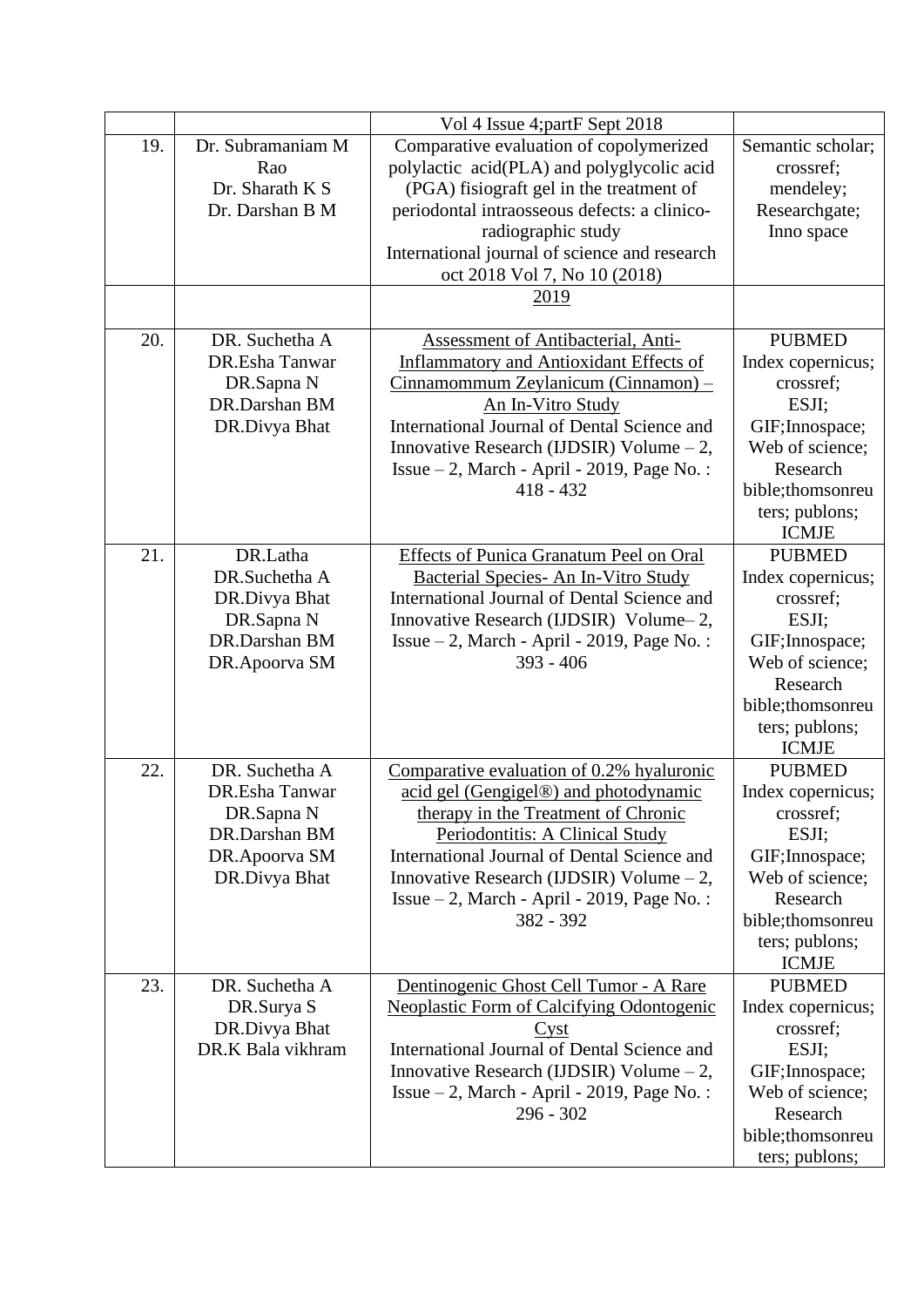|     |                       |                                                 | <b>ICMJE</b>                   |
|-----|-----------------------|-------------------------------------------------|--------------------------------|
| 24. | Dr. Shahna N          | Assessment of antibacterial, anti-              | <b>PUBMED</b>                  |
|     | Dr. Suchetha A        | inflammatory and antioxidant effects of         | Index copernicus;              |
|     | Dr. Darshan B M       | Nyctanthes arbor tristis - an in-vitro study    | crossref;                      |
|     | Dr. Sapna N           |                                                 | ESJI;                          |
|     | Dr. Apoorva S M       | International Journal of Dental Science and     | GIF; Innospace;                |
|     | Dr. Divya Bhat        | Innovative Research (IJDSIR) Volume $-2$ ,      | Web of science;                |
|     |                       | Issue $-2$ , March - April - 2019, Page No.:    | Research                       |
|     |                       | $547 - 566$                                     | bible;thomsonreu               |
|     |                       |                                                 | ters; publons;                 |
|     |                       |                                                 | <b>ICMJE</b>                   |
| 25. | Dr. Suchetha A        | Comparative evaluation of efficacy of diode     | <b>PUBMED</b>                  |
|     | Dr. Shahna N          | laser and photodynamic therapy as an adjunct    | Index copernicus;              |
|     | Dr. Sapna N           | to scaling and root planing (SRP) in the        | crossref;                      |
|     | Dr. Darshan B M       | treatment of chronic periodontitis - a clinical | ESJI;                          |
|     | Dr. Apoorva S M       | <u>study</u>                                    | GIF; Innospace;                |
|     | Dr. Divya Bhat        | International Journal of Dental Science and     | Web of science;                |
|     |                       | Innovative Research (IJDSIR) Volume $-2$ ,      | Research                       |
|     |                       | Issue $-3$ , May - June- 2019, Page No.: 65 -   | bible;thomsonreu               |
|     |                       | 80                                              | ters; publons;                 |
|     |                       |                                                 | <b>ICMJE</b>                   |
| 26. | Dr. Suchetha A        | Bone Morphogenetic Proteins: From Origin        | <b>PUBMED</b>                  |
|     | Dr. Esha Tanwar       | To Application                                  | Index copernicus;              |
|     | Dr. Sapna N           | International Journal of Dental Science and     | crossref;                      |
|     | Dr. Darshan BM        | Innovative Research (IJDSIR) Volume $-2$ ,      | ESJI;                          |
|     | Dr. Apoorva SM        | Issue – 3, May - June- 2019, Page No. 81-89     | GIF; Innospace;                |
|     | Dr. Divya Bhat        |                                                 | Web of science;<br>Research    |
|     |                       |                                                 | bible;thomsonreu               |
|     |                       |                                                 |                                |
|     |                       |                                                 | ters; publons;<br><b>ICMJE</b> |
| 27. | Dr. Sravani Koduru    | A Clinical and radiographic evaluation of the   | DOAJ, Emerging                 |
|     | Dr. Suchetha A        | efficacy of nano-hydroxyapatite(Sybograf)       | <b>Sources Citation</b>        |
|     | Dr. Sapna N           | versus bioactive calcium phosphosilicate        | Index, Index                   |
|     | DR. <b>SM Apoorva</b> | putty(novabone) in the treatment of human       | Copernicus,                    |
|     | Dr. Divya Bhat        | periodontal intrabony defects: a randomized     | <b>Indian Science</b>          |
|     | Dr. Bhavana Puvvalla  | control trial.                                  | Abstracts,                     |
|     |                       | Contemporary clinical dentistry Volume :        | IndMed, PubMed                 |
|     |                       | $10$   Issue : 1   Page : 16-23                 | Central,                       |
|     |                       |                                                 | SCOPUS, Web                    |
|     |                       |                                                 | of Science                     |
| 28. | Dr. Surya Suprabhan   | Corticotomy Facilitated Orthodontics- An        | <b>PUBMED</b>                  |
|     | Dr. Darshan B M       | interdisciplinary approach for Faster           | Index copernicus;              |
|     | Dr. Suchetha A        | orthodontic therapy                             | crossref;                      |
|     | Dr. Manjunath Hegde   |                                                 | ESJI;                          |
|     | Dr. Namratha Nagesh   | International Journal of Dental Science and     | GIF; Innospace;                |
|     |                       | Innovative Research (IJDSIR) Volume $-2$ ,      | Web of science;                |
|     |                       | Issue $-4$ , July $-$ August - 2019, Page No.:  | Research                       |
|     |                       | $254 - 259$                                     | bible;thomsonreu               |
|     |                       |                                                 | ters; publons;                 |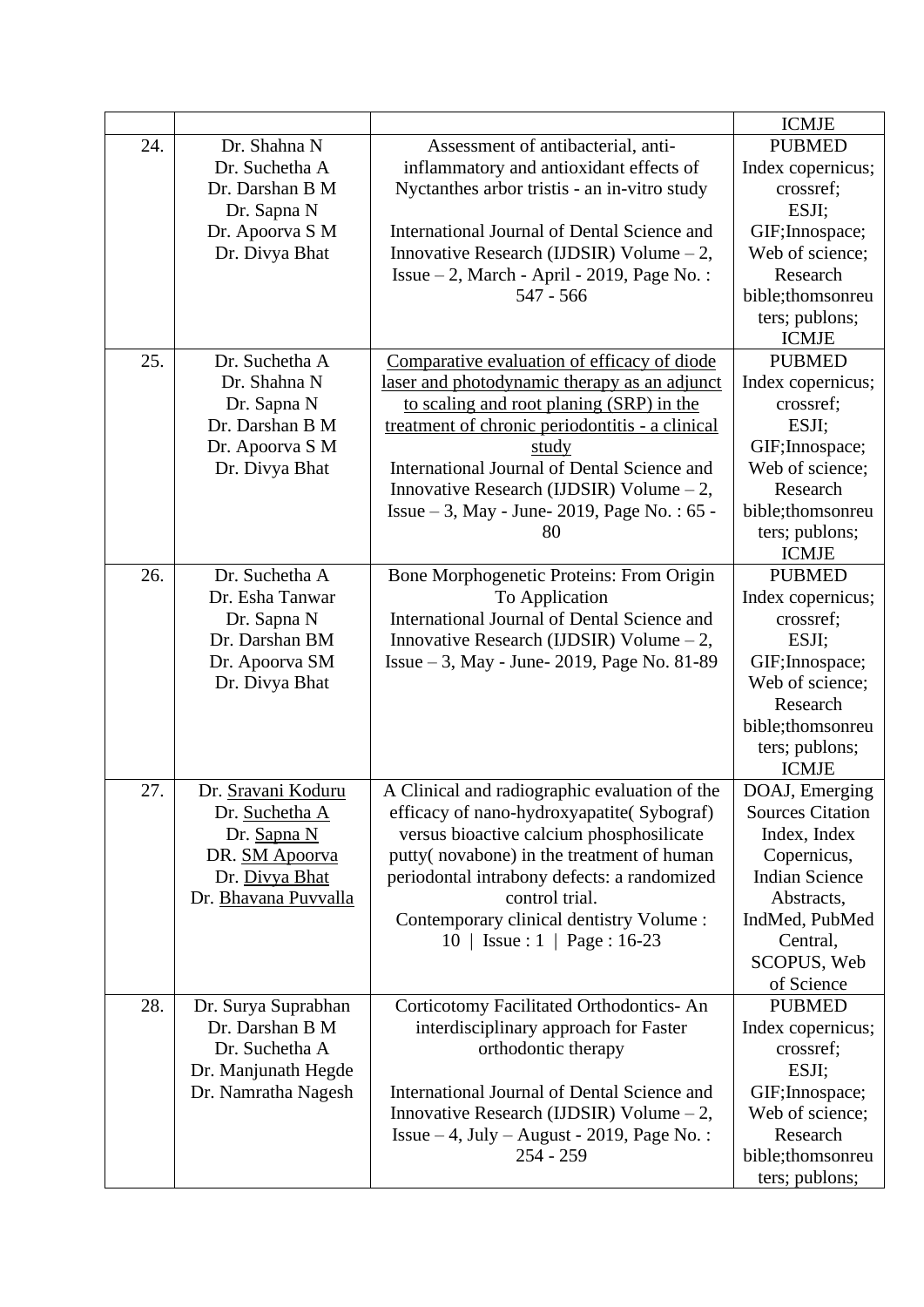|     |                              |                                               | <b>ICMJE</b>      |
|-----|------------------------------|-----------------------------------------------|-------------------|
| 29. | Dr. Rameshwari               | Pyogenic granuloma- a case report             | Pubmed central;   |
|     | Dr.Suchetha.A                |                                               | proquest;         |
|     | Dr.Darshan BM                | International journal of current and advanced | Scopus;           |
|     | Dr.Apoorva SM                | research                                      | hinari;science    |
|     | Dr.Divyabhat                 | Volume -8; Issue $12(B)$ ;                    | central; open j-  |
|     | Dr. Surya suprabhan          | Page no-20706-20710,                          | gate; docstoc;    |
|     |                              | September 2019                                | indian citation   |
|     |                              |                                               | index; scribd;    |
|     |                              |                                               | research bible;   |
|     |                              |                                               | pub zone; drji;   |
|     |                              |                                               | ulrich's; journal |
|     |                              |                                               | seeks; scirus;    |
|     |                              |                                               | medline; doaj;    |
|     |                              |                                               | pubhub; india     |
|     |                              |                                               | open access       |
|     |                              |                                               | journa; academic  |
|     |                              |                                               | index; oajse;     |
|     |                              |                                               | journal index     |
| 30. | Dr Suchetha A                | Amlodipine induced gingival overgrowth and    | CrossRef          |
|     | Dr Suma Prashanth            | its non surgical management- a case report    |                   |
|     | Dr Apoorva. S.M              | Journal of medical science and clinical       |                   |
|     | Dr Darshan. B.M              | research<br>Vol 7 Issue 3 March 2019          |                   |
|     | Dr Sapna.N<br>Dr Divya Bhat  |                                               |                   |
| 31. | Dr. Shahna N                 | Gingival pigmentation: A review of literature | CrossRef, Google  |
|     | Dr. Suchetha A               |                                               | Scholar, Scilit,  |
|     | Dr. Sapna N                  | International journal of applied dental       | <b>Index</b>      |
|     | Dr. Darshan BM               | sciences                                      | Copernicus,       |
|     | Dr. Apoorva SM               | 2019; 5(2): 83-91                             | <b>Jaccess</b>    |
|     |                              |                                               |                   |
|     |                              | 2020                                          |                   |
| 32. | DR. SUCHETHA A               | Management of an aberrant mandibular labial   | <b>PUBMED</b>     |
|     | DR. SWATI GEORGE             | frenum by V-Rhomboidoplasty- a case report    | Index copernicus; |
|     | DR. AOORVA SM                |                                               | crossref;         |
|     | DR. SAPNA N                  | International journal of dental sciences and  | ESJI;             |
|     | DR. DIVYA BHAT               | innovative research (IJDSIR)                  | GIF; Innospace;   |
|     | DR. FREEDA                   | VOL-3; ISS-4; AUG-2020; Pg: 525-530           | Web of science;   |
|     | <b>AMPOTTI</b>               |                                               | Research          |
|     |                              |                                               | bible;thomsonreu  |
|     |                              |                                               | ters; publons;    |
|     |                              |                                               | <b>ICMJE</b>      |
| 33. | DR. SUCHETHA A               | Pre-treatment assessment of anxiety levels    | EBSCO; Google     |
|     | DR.SURYA                     | among patients undergoing surgical and non-   | scholar; Baidu    |
|     | <b>SUPRABHAN</b>             | surgical therapy- a cross sectional study.    | scholar; CNKI;    |
|     | DR.DARSHAN.B.M               |                                               | Hinari; proquest  |
|     | DR.SAPNA.N                   | Indian journal of oral health and research    |                   |
|     | DR. APOORVA SM<br>DR. SALMAN |                                               |                   |
|     |                              |                                               |                   |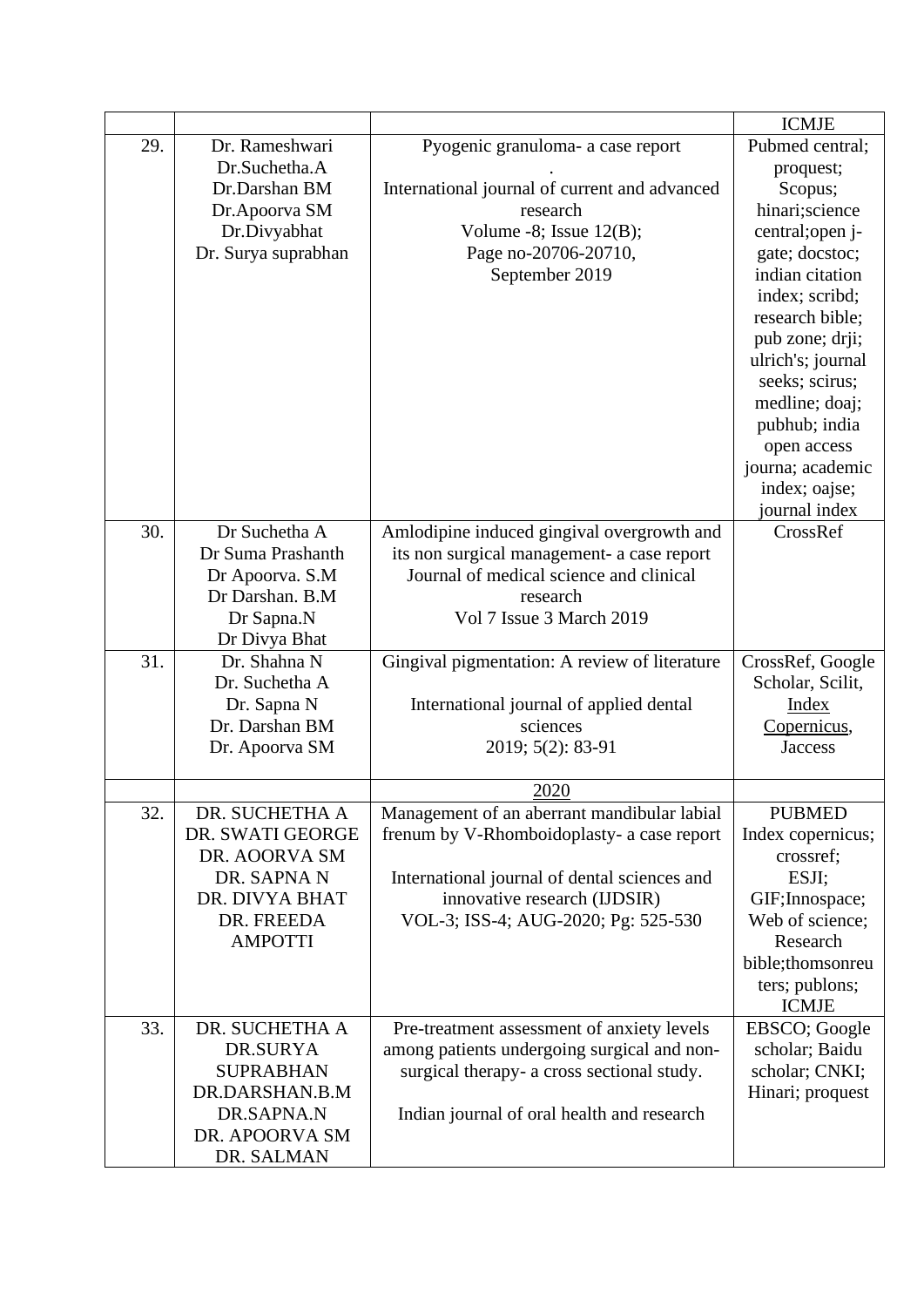|     | <b>KHAWAR</b>     |                                          |                     |
|-----|-------------------|------------------------------------------|---------------------|
| 34. | DR. SUCHETHA A    | Trauma from occlusion a review           | <b>First Author</b> |
|     | DR                | World journal of pharmaceutical research | Cat I               |
|     | <b>RAMESHWARI</b> | Vol 9, Issue 14. Nov 2020pg: 452-464     |                     |
|     | DR. APOORVA SM    |                                          |                     |
|     | DR. DIVYA BHAT    |                                          |                     |
|     | DR.DARSHAN.B.M    |                                          |                     |
|     | DR.SURYA          |                                          |                     |
|     | <b>SUPRABHAN</b>  |                                          |                     |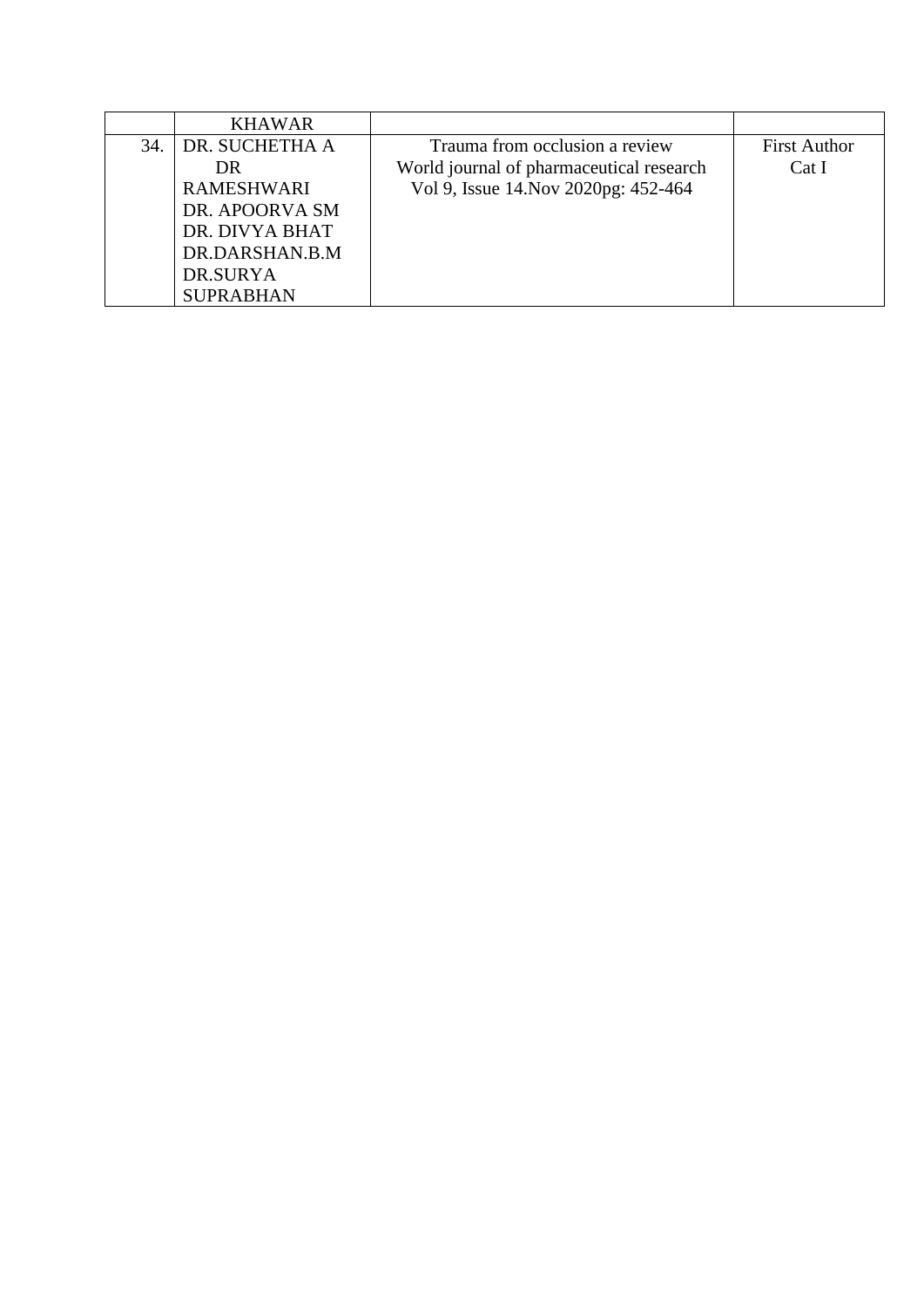## **DEPARTMENT OF PEDODONTICS**

| 2017           |                                                                                                                            |                                                                                                                                                                                                                                                            |                                                                                                                   |
|----------------|----------------------------------------------------------------------------------------------------------------------------|------------------------------------------------------------------------------------------------------------------------------------------------------------------------------------------------------------------------------------------------------------|-------------------------------------------------------------------------------------------------------------------|
|                | K Krishna Aswathi, S<br>Prathibha Rani,<br>AnantharajAthimuthu,<br>Praveen Prasanna,<br>PrasannakumariPatil,<br>KJ Deepali | Comparision of efficacy of caries removal<br>using polymer bur and<br>chemomechanical caries removal agent : A<br>clinical and microbiological assessment - An<br>invivo study.<br>Journal of Indian<br>society of Pedodontics and preventive<br>dentistry | DOAJ, Index<br>Copernicus,<br><b>Indian Science</b><br>Abstracts,<br>Scimago Journal<br>Ranking,<br><b>SCOPUS</b> |
|                |                                                                                                                            | 2018                                                                                                                                                                                                                                                       |                                                                                                                   |
| $\overline{2}$ | Siddhi Sinha, Prasanna<br>Praveen,<br>S Prathibha Rani, and<br>AthimuthuAnantharaj                                         | Pedodontic Considerations In A Child With<br><b>Attention Deficit</b><br><b>Hyperactivity Disorder: Literature Review</b><br>And A Case Report<br><b>International Journal Of Clinical Preventive</b><br>Dentistry                                         | CrossRef                                                                                                          |

#### **DEPARTMENT OF ORTHODONTICS**

|                |                                                                                                                                       | 2017                                                                                                                                                                                                             |                                                                                                                                                         |
|----------------|---------------------------------------------------------------------------------------------------------------------------------------|------------------------------------------------------------------------------------------------------------------------------------------------------------------------------------------------------------------|---------------------------------------------------------------------------------------------------------------------------------------------------------|
| 1              | N. Yannawar Vijay,<br>R. M. Dharma, M. R.<br>Dinesh, Kalpesh<br>Sharma, Sunny<br>Gupta, Garima<br>Chitakara, Abhishek<br>Singh Nayyar | Alkaline phosphatase and lactate<br>dehydrogenase enzyme activity in<br>gingival crevicular fluid during<br>orthodontic tooth movement.<br>Journal of clinical sciences, Volume 14,<br>Number 2, April-June 2017 | DOAJ, Index<br>Copernicus                                                                                                                               |
| $\overline{2}$ | Roopak Mathew<br>David, Raghu<br>Ranjan, Dinesh MR,<br>Dharma R M,<br>Amaranth B C,<br>Sharmila Arjunan                               | Analysis of buccal cortical plate<br>thickness for placement of mini-plates-<br>A CBCT Study<br>International Journal of Applied<br>Sciences, 2017                                                               | BASE,<br>CiteFactor,<br><b>CNKI</b> , CrossRef,<br>DRJI, Google<br>Scholar, Harvard<br>Library(HOLLI<br>$S$ ), ISSN,<br>LOCKSS, J-Gate,<br>JournalTOCs, |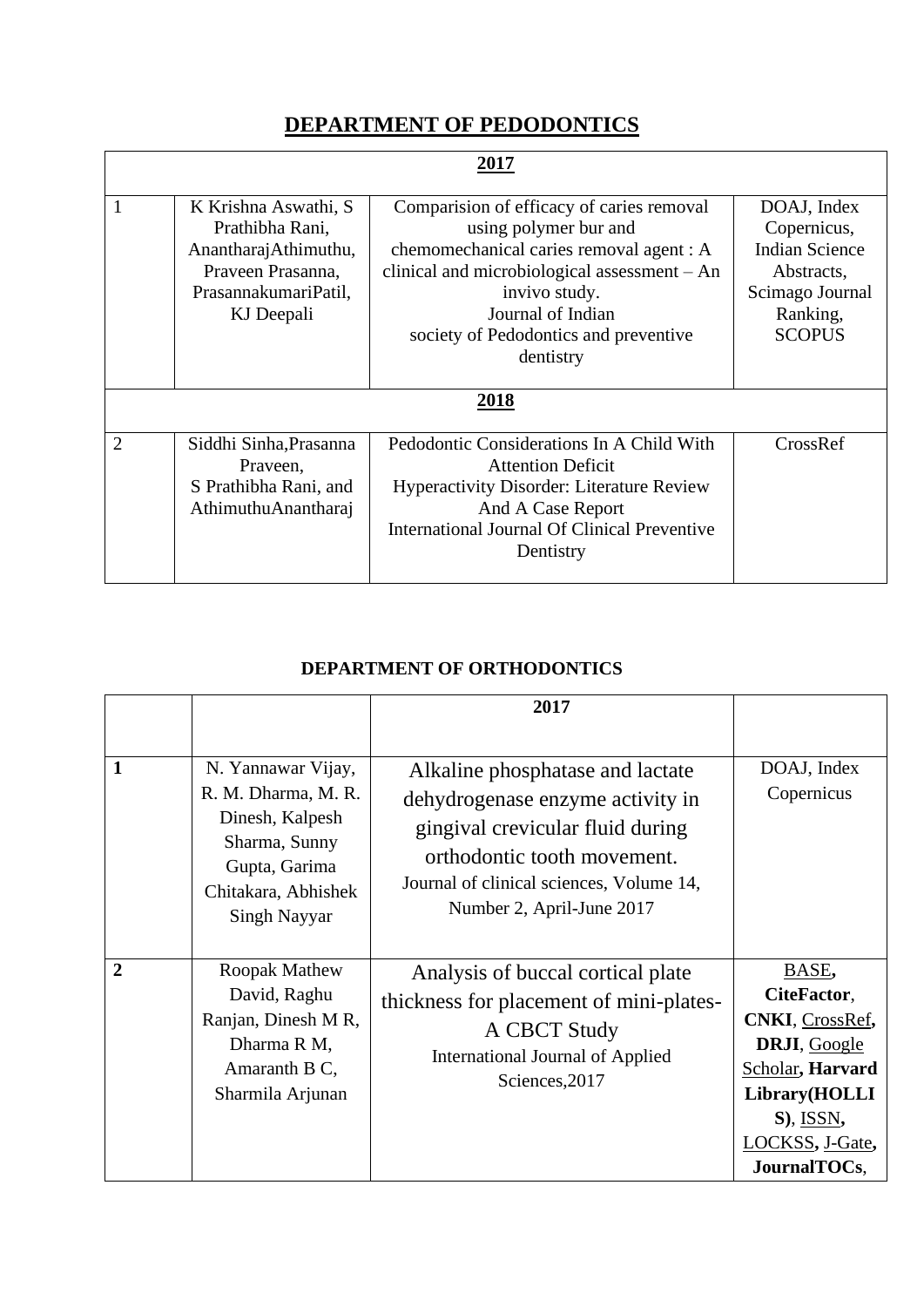|                         |                                                                                              |                                                                                                                                                                                                                                                        | PKP,                                                                                                                                                                                                                                                                                                                |
|-------------------------|----------------------------------------------------------------------------------------------|--------------------------------------------------------------------------------------------------------------------------------------------------------------------------------------------------------------------------------------------------------|---------------------------------------------------------------------------------------------------------------------------------------------------------------------------------------------------------------------------------------------------------------------------------------------------------------------|
|                         |                                                                                              |                                                                                                                                                                                                                                                        | ResearchGate,                                                                                                                                                                                                                                                                                                       |
|                         |                                                                                              |                                                                                                                                                                                                                                                        | WorldCat                                                                                                                                                                                                                                                                                                            |
| 3                       | Dr. Narmada Reddy<br>A, Dr. Dinesh MR,<br>Dr. Manjunath<br>Hegde and Dr.<br>Sharmila Arjunan | Association of paired box<br>9(PAX9) (rs12881240) and muscle<br>segment homeobox<br>$1(MSX1)$ (rs $12532$ ) gene<br>polymorphisms in human tooth<br>agenesis<br><b>International Journal Of Applied Dental</b><br>Sciences, 2017<br>2018               | CrossRef, Google<br>Scholar,<br>Scilit, Index<br>Copernicus                                                                                                                                                                                                                                                         |
| $\overline{\mathbf{4}}$ | Dr. Ruchira<br>Shreevats, Dr.<br>Prashanth CS, Dr.<br>Amarnath BC and<br>Dr. Akshai Shetty   | An fem study on anterior tooth<br>movement, in sliding mechanics with<br>varying bracket slot and arch wire<br>dimension with and without alveolar<br>bone loss<br><b>International Journal of Applied Dental</b><br>Sciences, 2018<br>$4(1): 197-202$ | CrossRef, Google<br>Scholar,<br>Scilit, Index<br>Copernicus                                                                                                                                                                                                                                                         |
| 5                       | Dr. Rasitha V, Dr.<br>Dharma RM, Dr<br>Manjunath Hegde                                       | <b>Association between Sella Turcica</b><br>Bridging and Canine Impaction in<br><b>Skeletal Class III Malocclusion</b><br>International Journal of Health Sciences and<br>Research, JAN 2018<br>Vol.8; Issue: 1; January 2018                          | Index Copernicus,<br>Google Scholar,<br>Google Search,<br>Genamics,<br>CiteSeer, Open<br>Science<br>Directory,<br>AGORA, BOAI,<br>Index Scholar,<br>Journal Index,<br>eJManager,<br>Scirus (Elsevier),<br><b>SOROS, BASE</b><br>Search Engine,<br>Find ejournal,<br>NEWJOUR,<br>Open J-Gate,<br>ICMJE,<br>WorldCat, |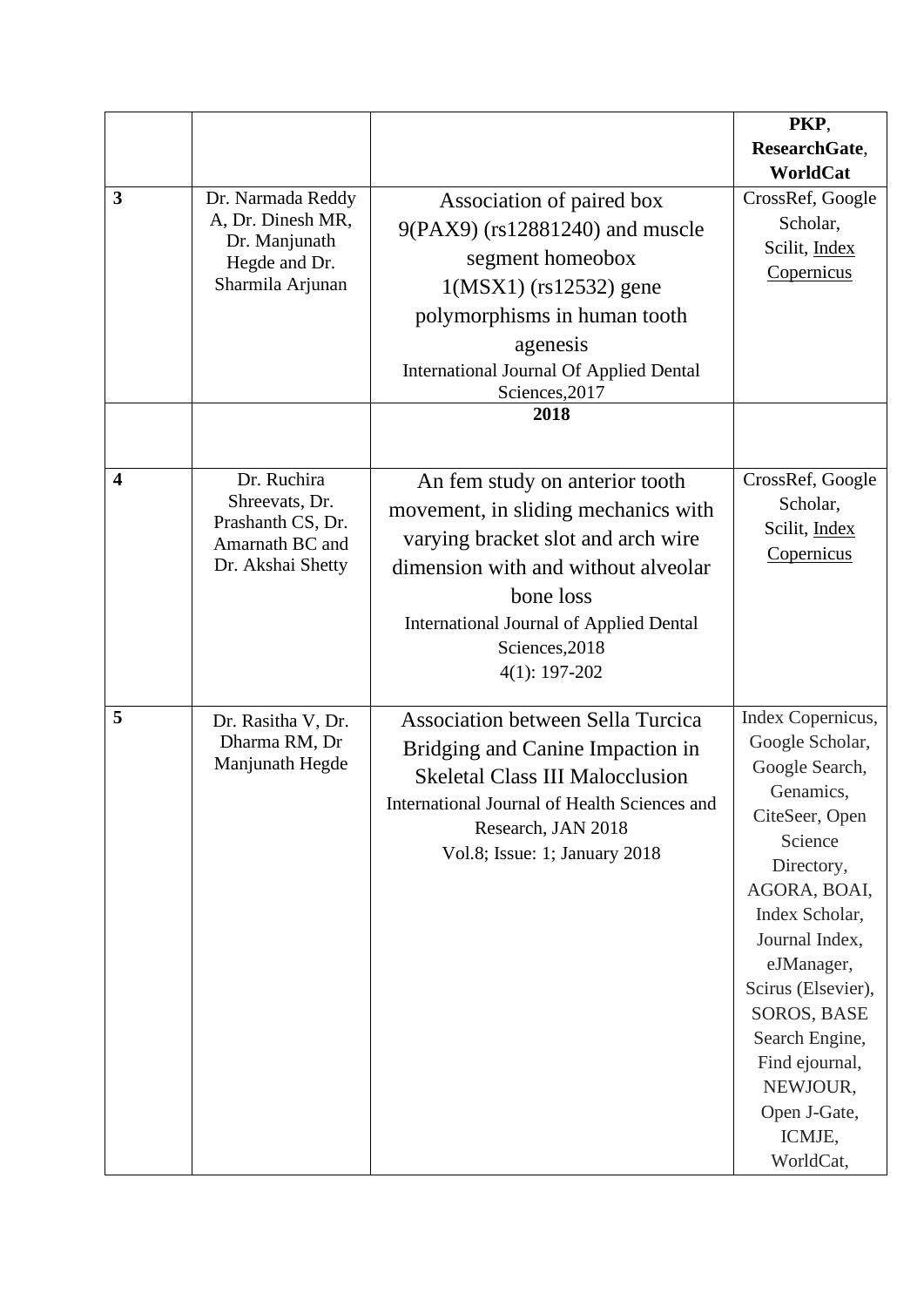|   |                    |                                               | AcademicKeys,          |
|---|--------------------|-----------------------------------------------|------------------------|
|   |                    |                                               | Docstoc,               |
|   |                    |                                               | ResearchBible,         |
|   |                    |                                               | getCITED,              |
|   |                    |                                               | Ulrich's               |
|   |                    |                                               | international          |
|   |                    |                                               | directory,             |
|   |                    |                                               | University of the      |
|   |                    |                                               | West Library,          |
|   |                    |                                               | Other databases.       |
| 6 | Vishnuvardhan V,   | DNA Sequencing for AXIN 2 (SNP                | Semantic Scholar,      |
|   | Manjunath Hegde,   | 7591 and 7224837) Gene                        | CrossRef,              |
|   | Dinesh M. R, R. M. | Polymorphisms in Non-Syndromic                | Mendeley,              |
|   | Dharma             | Cleft Lip and/or Cleft Palate in the          | Research Gate,         |
|   |                    |                                               | InnoSpace              |
|   |                    | <b>Local Population</b>                       |                        |
|   |                    | International Journal of Science and Research |                        |
|   |                    |                                               |                        |
|   |                    | 2019                                          |                        |
|   |                    |                                               |                        |
| 7 | Dr. Shanahas M. V  | Analysis of tooth size discrepancies          | Google                 |
|   | Dr. Amarnath B C,  | among 5 different malocclusion groups         | Scholar, CrossRef,     |
|   | Dr. Manjunath      | Indian journal of applied research. Volume :  | Index Medicus,         |
|   | Hegde, Dr. Roopak  | IX, Issue: II, February $-2019$               | <b>Indian Citation</b> |
|   | M David, Dr.       |                                               | Index, Research        |
|   | Pramod Mohan       |                                               | Gate, Ulrichs,         |
|   |                    |                                               | International          |
|   |                    |                                               | Society of             |
|   |                    |                                               | Universal              |
|   |                    |                                               | Research in            |
|   |                    |                                               | Sciences,              |
|   |                    |                                               | Genamics,              |
|   |                    |                                               | Electronic             |
|   |                    |                                               | Journals Library,      |
|   |                    |                                               | Open J-Gate,           |
|   |                    |                                               | DRJI, I2OR, ISI,       |
|   |                    |                                               | InnoSpace,             |
|   |                    |                                               | Cosmos, World          |
|   |                    |                                               | Cat, Indian            |
|   |                    |                                               | Science, Quality       |
|   |                    |                                               | Factor, IISS,          |
|   |                    |                                               | Directory of           |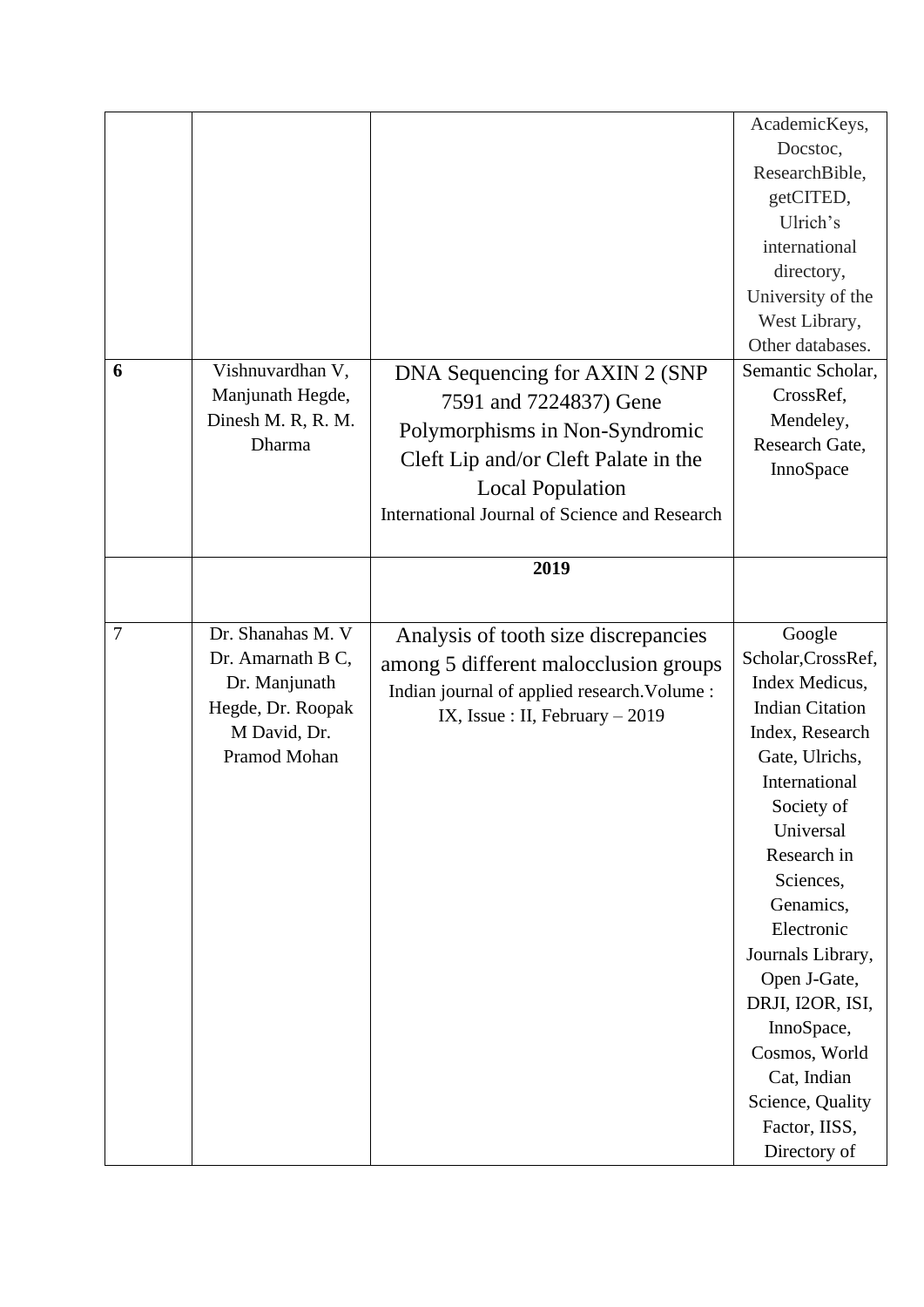| 8  | Dr. Khalidh Khan S,<br>Dr. Amarnath BC,<br>Dr. Prashanth CS,<br>Dr. Roopak Mathew<br>David and Dr.<br>Pramod Karupakala | A comparison of salivary Indian<br>hedgehog protein levels and cervical<br>maturational stages as growth<br>indicators<br>International journal of applied dental<br>sciences2019 5(3):151-162                                                                                         | Journal Quality<br>factor,<br>ScopeMed,<br>ICMJE,<br>SherpaRoMEO,<br><b>ESJI</b><br>CrossRef, Google<br>Scholar,<br>Scilit, Index<br>Copernicus                                                                                                                         |
|----|-------------------------------------------------------------------------------------------------------------------------|----------------------------------------------------------------------------------------------------------------------------------------------------------------------------------------------------------------------------------------------------------------------------------------|-------------------------------------------------------------------------------------------------------------------------------------------------------------------------------------------------------------------------------------------------------------------------|
| 9  | Dr. Surya<br>Suprabhan, Dr.<br>Darshan B M, Dr.<br>Suchetha A., Dr.<br>Manjunath Hegde,<br>Dr. Namratha<br>Nagesh       | <b>Corticotomy Facilitated Orthodontics-</b><br>An interdisciplinary approach for<br>Faster orthodontic therapy<br>International Journal of Dental Science and<br>Innovative Research (IJDSIR) IJDSIR :<br>Volume $-2$ , Issue $-4$ , July $-$ August - 2019,<br>Page No.: $254 - 259$ | Google Scholar,<br>PubMed, Index<br>Copernicus, ESJI,<br>General Impact<br>Factor,<br>InnoSpace,<br>Thomson Reuters,<br>Clarivate<br>Analytics,<br>Publons,<br>ResearcherID,<br>ScopeMed,<br>Orchid ID, ISIFI,<br>I2OR, DRJI,<br>ICMJE, JISRA,<br>SIS,<br>ResearchBible |
| 10 | A.S Arya, Shashikala<br>K, Arun A, Umang<br>Gupta, Roopak<br>David, B.S Keshava<br>Prasad, H Murali<br>Rao              | Post Endodontic management of a<br>critically traumatized Central Incisor:<br>An extreme save<br><b>IOSR Journal of Dental and Medical Sciences</b><br>(IOSR-JDMS)<br>Volume 18, Issue 2 Ser. 14 (February. 2019)                                                                      | CrossRef, , J-<br>Gate,<br><b>EBSCO,Google</b><br>Scholar, Ulrich's                                                                                                                                                                                                     |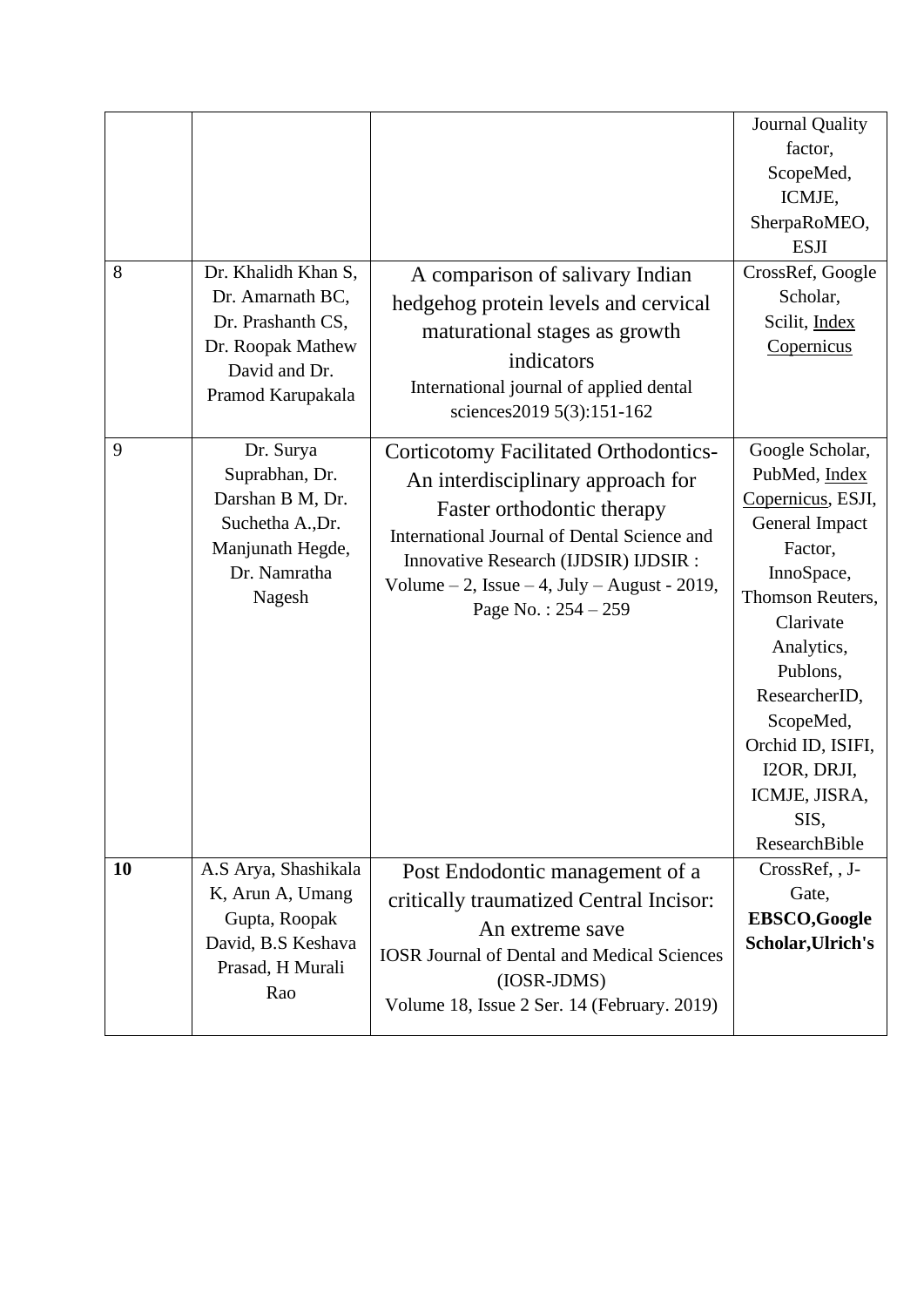## **DEPARTMENT OF PUBLIC HEALTH DENTISTRY**

| 2017 |                                                                                                                                                              |                                                                                                                                                                                                                                                               |                                                                                                                                                                                          |
|------|--------------------------------------------------------------------------------------------------------------------------------------------------------------|---------------------------------------------------------------------------------------------------------------------------------------------------------------------------------------------------------------------------------------------------------------|------------------------------------------------------------------------------------------------------------------------------------------------------------------------------------------|
| 1.   | DR.Janakiram<br>C, DR. Rudrappa RB<br>DR.Taha<br>F,DR.Ramanarayanan<br>V<br>DR.HarikiranA.GDR.K<br>adanakuppe S                                              | Equity in oral health care in India: A review<br>on health system analysis.<br>Economical and political weekly<br>March 4, 2017                                                                                                                               | Index copernicus                                                                                                                                                                         |
| 2.   | DR.Seshasayee SM<br>DR.Krishna V<br>DR.Govindan CC<br>DR.HarikiranA.G                                                                                        | Allied health professionals as potential<br>partners in oral health promotion and primary<br>prevention . A pilot assessment of<br>physiotherapy students in Bangalore, India.<br>Journal of physical therapy and health<br>promotion<br>2017, vol.5, Issue 1 | publons                                                                                                                                                                                  |
| 3.   | DR.ArkalgudGovindraj<br>u Harikiran<br>DR.DeeptiVadavi,<br>DR.Tulika Shruti                                                                                  | Beta Testing An Oral Health Edutainment<br>Card Game Among 12-1 Year Old Children<br>In Bangalore, India,<br>Games for health journal                                                                                                                         | PubMed;<br>publons                                                                                                                                                                       |
| 4.   | DR. Kamal<br>Shigli, DR.S Jyotsna<br>DR.G<br>Rajesh, DR. Umesh Wad<br>gave<br>DR.BanashreeSankesh<br>wari<br>DR.Sushma S<br>Nayak, DR. Rashmi<br><b>Vyas</b> | Challenges in learning pre clinical<br>prosthodontics: Survey of perceptions of<br>dental undergraduates and teaching faculty at<br>an Indian dental school<br>Journal of clinical and diagnostic research                                                    | PubMed Central;<br>DOAJ;<br>EBSCOhost;<br><b>Index Copernicus</b><br>GoogleScholar;<br>HINARI; Indian<br><b>ScienceAbstracts</b><br>(ISA);<br>JournalseekDatab<br>ase;Google;<br>Popline |
|      |                                                                                                                                                              | 2020                                                                                                                                                                                                                                                          |                                                                                                                                                                                          |
| 5.   | DR. Mysuru<br>Vasudevamurthy<br>Akshatha<br>DR. Vinodhini Krishna<br>DR.Anupriya<br>ThampanDR.Natasheka<br>raMalleshSRM                                      | Solving dental amalgam dilemma: An<br>integrated toxicology and its management<br>strategies- A systematic review.<br>Journal of Research in Dental Sciences<br>2019;10:220-6                                                                                 | Index copernicus;<br>inian science<br>abstracts                                                                                                                                          |
| 6.   | Dr.JyotsnaSrinagesh<br>Dr. Harikiran A G<br>Dr.Asha R Iyengar<br>Dr.DeeptiVadavi<br>Dr. Vinodhini Krishna                                                    | Experiential learning of social responsibility-<br>case study from D.A. Pandu Memorial<br>R.V.Dental College in bangalore, India.<br>Social innovations journal October 2020; 18<br>[cited 2020Nov.1];3                                                       |                                                                                                                                                                                          |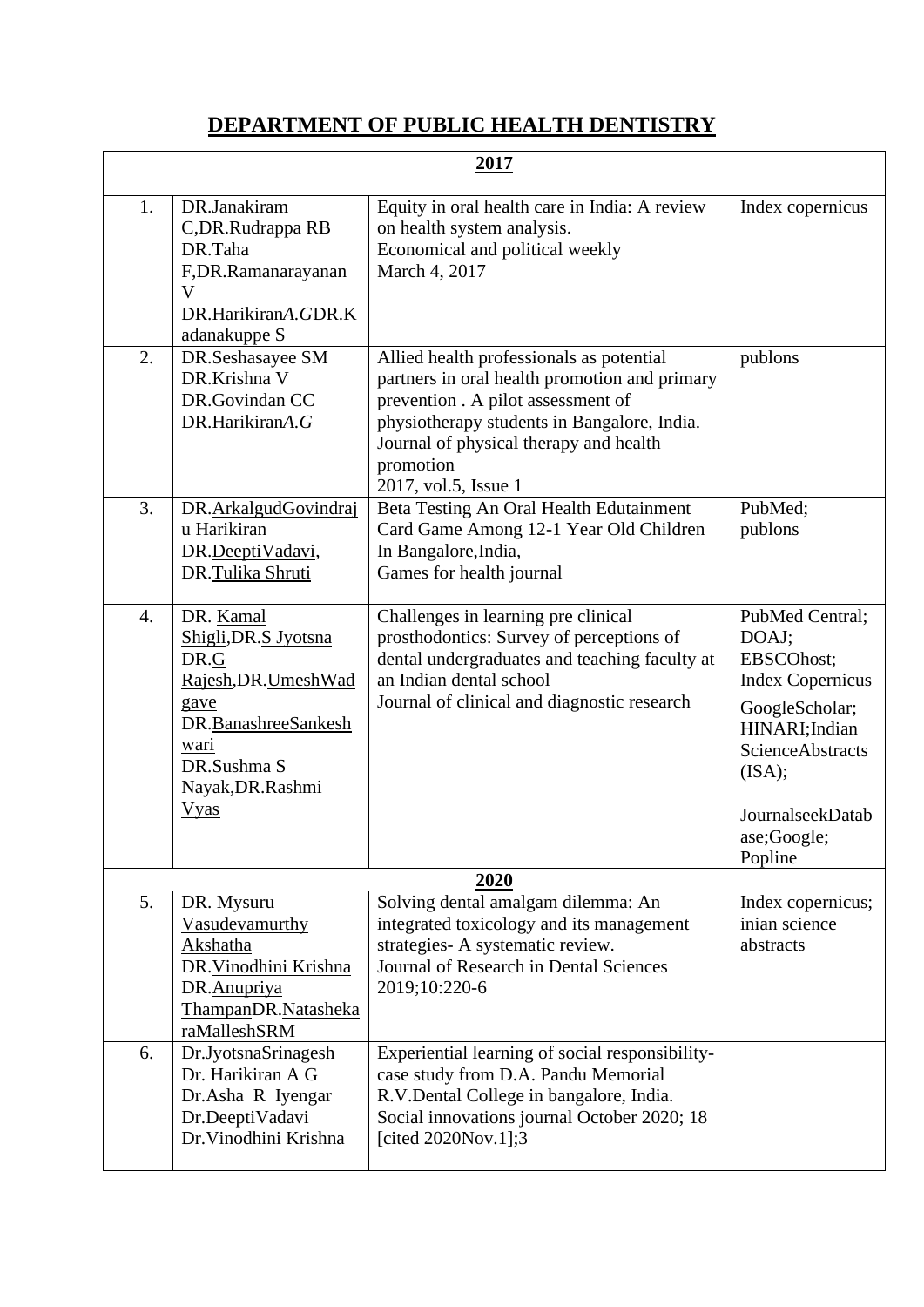| Shigli, K, Nayak, SS,  | Current status of gerodontology curriculum in   |  |
|------------------------|-------------------------------------------------|--|
| Jirge, V, Srinagesh J, | India and other parts of the world: A narrative |  |
| Murthy, V, Gali, S.    | review.                                         |  |
|                        | Gerodontology. 2020; 37: 110-131.               |  |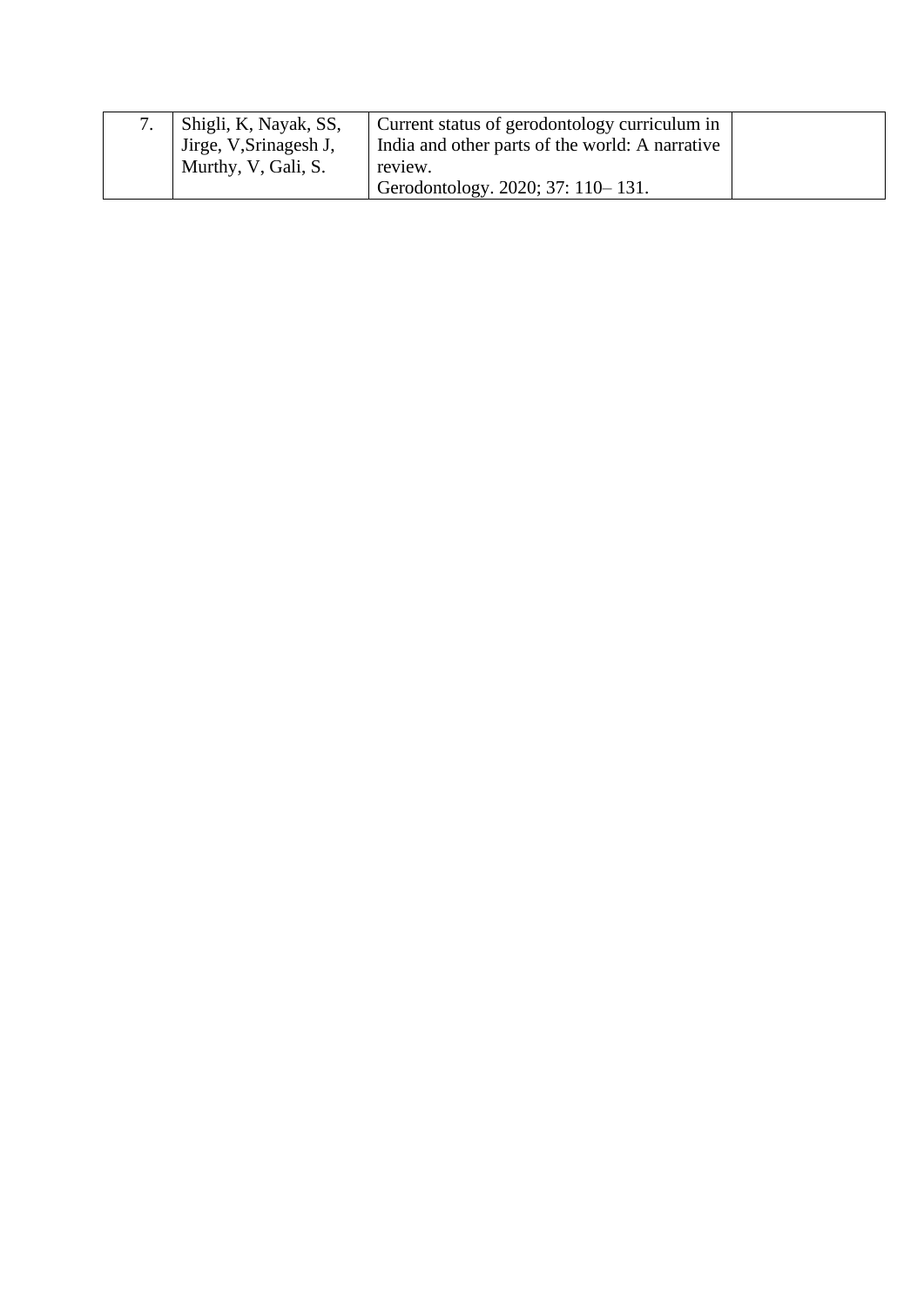# **DEPARTMENT OF ORAL PATHOLOGY**

|    |                                                                                                           | 2017                                                                                                                                                                                     |                                                                                                                                                                                                                                                                                                          |
|----|-----------------------------------------------------------------------------------------------------------|------------------------------------------------------------------------------------------------------------------------------------------------------------------------------------------|----------------------------------------------------------------------------------------------------------------------------------------------------------------------------------------------------------------------------------------------------------------------------------------------------------|
| 1. | Madhura MG                                                                                                | What do the microRNA signatures have to<br>say about oral squamous cell carcinoma? J<br>Adv Clin Res Insights Jan-Feb2017;4(1):1-<br>2[Editorial]                                        | Open J gate;<br>index copernicus;<br>google scholar;<br>cross ref; research<br>gate; proquest'<br>; ICMJE                                                                                                                                                                                                |
| 2. | S Suma, B<br>VeerendraKumar,<br>Amrita Samanta,<br>Roopa P<br>Gaddagimath, Sarita<br>Yanduri, MG Madhura. | Interstitial lipomatosis of minor salivary<br>gland: Fight for a place with sialolipoma. J<br>Adv Clin Res Insights Jan-Feb2017;4(1):27-<br>30.                                          | Open J gate;<br>index copernicus;<br>google scholar;<br>cross ref; research<br>gate; proquest'<br>; ICMJE                                                                                                                                                                                                |
| 3. | Sarita Yanduri, Deepa<br>KK, Veerendra Kumar<br>B, Suma S, Madhura<br><b>MG</b>                           | Glandular Odontogenic cyst; Analysis of<br>clinicopathological features of five cases.<br>Indian Journal of Oral Health and Research<br>Jan-Jun 2017;3(1):40-5.                          | Baidu Scholar, CNKI<br>(China National<br>Knowledge<br>Infrastructure),<br><b>EBSCO</b> Publishing's<br>Electronic Databases,<br>Ex Libris - Primo<br>Central, Google<br>Scholar, Hinari,<br>Infotrieve, National<br>Science Library,<br>Netherlands ISSN<br>center, ProQuest,<br>TdNet, Wanfang<br>Data |
| 4. | M.G.<br>Madhura, Lipika Kansal,<br><b>B.Veerendra</b><br>Kumar, Mahamad<br>Azam                           | Hematological and cytomorphometric<br>assessment in recurrent aphthous minor -A<br>comparative study. J Adv Clin Res Insights<br>Sept-Oct 2017;5,152-7.                                  | Open J gate;<br>index copernicus;<br>google scholar;<br>cross ref; research<br>gate; proquest'<br>; ICMJE                                                                                                                                                                                                |
| 5. | Veerendra Kumar B                                                                                         | The expression of COX-2 and TGF- $\beta$ in oral<br>submucous fibrosis. International Journal of<br><b>Development Research</b><br>March2017;7(3):11960-11963.                           | J-gate, Open J-<br>gate, CORE,<br>JURN, Microsoft<br>Academic Search,<br>Google Scholar,<br>Kopernio-<br>powered by Web<br>of Science, Pol-<br>Index                                                                                                                                                     |
|    |                                                                                                           | <u>2018</u>                                                                                                                                                                              |                                                                                                                                                                                                                                                                                                          |
| 6. | Soumya V Bhavana,<br>Madhura M G,<br>Veerendra Kumar B,<br>Suma S, Sarita Y                               | Detection of salivary heat shock protein 27 by<br>enzyme-linked immunosorbent assay and its<br>correlation with histopathology of oral<br>leukoplakia. Journal of Oral and Maxillofacial | <b>Indian Science</b><br>Abstracts,<br>PubMed Central,<br>Scimago Journal                                                                                                                                                                                                                                |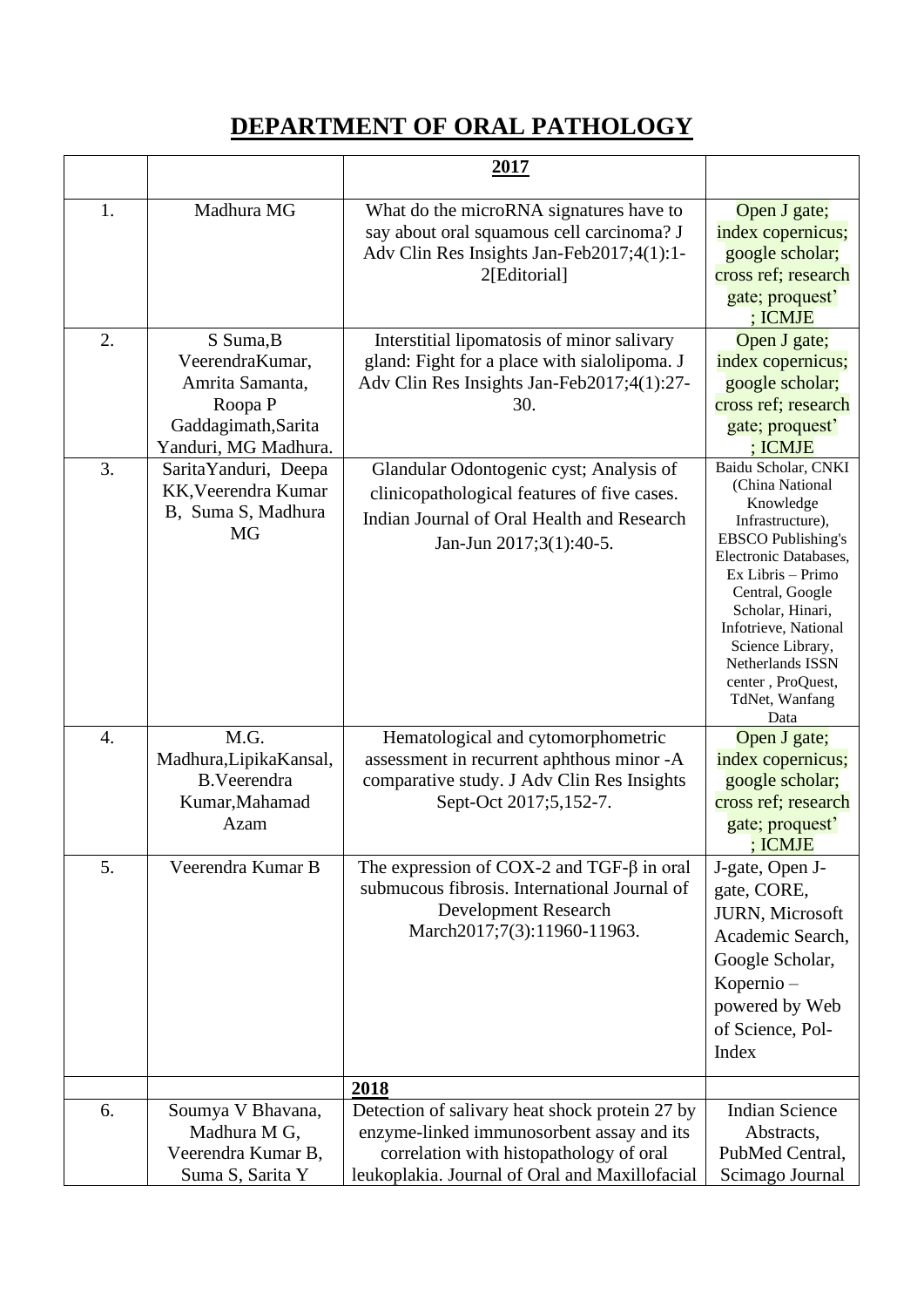|     |                                                                                       | Pathology Sep-Dec 2018;22(3):307-13.                                                                                                                                                                                                                                                         | Ranking,<br><b>SCOPUS</b>                                                                                                                                                                  |
|-----|---------------------------------------------------------------------------------------|----------------------------------------------------------------------------------------------------------------------------------------------------------------------------------------------------------------------------------------------------------------------------------------------|--------------------------------------------------------------------------------------------------------------------------------------------------------------------------------------------|
| 7.  | Madhura, M G                                                                          | Publication in a scientific journal of health<br>science: experience as an editor, reviewer,<br>and an author. Journal of Medicine,<br>Radiology, Pathology and Surgery Nov-Dec<br>$2018;5(6):1-2.$                                                                                          | CrossRef                                                                                                                                                                                   |
| 8.  | Sarita Yanduri                                                                        | Rapid tissue processing technique: A novel<br>method using methyl salicylate. Journal of<br>Oral and Maxillofacial Pathology September-<br>December 2018;22(3):443-449.                                                                                                                      | <b>Indian Science</b><br>Abstracts,<br>PubMed Central,<br>Scimago Journal<br>Ranking,<br><b>SCOPUS</b>                                                                                     |
|     |                                                                                       | 2019                                                                                                                                                                                                                                                                                         |                                                                                                                                                                                            |
| 9.  | Madhura MG                                                                            | MicroRNA-222 and microRNA-203<br>signatures in oral squamous cell<br>carcinoma: Potential role in progression and as<br>therapeutic targets (abstract) Oral Surgery<br>Oral Medicine Oral Pathology Oral<br>Radiology July<br>2019;128(1):e81.https://doi.org/10.1016/j.000<br>0.2019.02.204 | Index copernicus;<br>scopus; google<br>scholar                                                                                                                                             |
| 10. | Sarita Yanduri, Anu<br>Gokuldas, Veerendra<br>Kumar B, Suma S,<br>Madhura MG          | Herpes simplex virus: A seed or sequelae to<br>pemphigus?SRM Journal of Research in<br>Dental SciencesJul-Sep 2019;10(3):154-7                                                                                                                                                               | Index Copernicus,<br><b>Indian Science</b><br>Abstracts                                                                                                                                    |
| 11. | Suma S,<br>Amrita Samanta,<br>B. Veerendra Kumar,<br>M. G. Madhura.<br>Sarita Yanduri | The tale of microabscesses: a review<br>Journal of advanced clinical and research<br>insights (2019), Vol.6. Iss 6. 178-182; Nov-<br>Dec 2019                                                                                                                                                | Open J gate;<br>index copernicus;<br>google scholar;<br>cross ref; research<br>gate; proquest'<br>; ICMJE                                                                                  |
| 12. | MG Madhura<br>LipikaKansal<br>Veerendra Kumar B                                       | Cancer stem cell markers in oral squamous<br>cell carcinoma- revisited.<br>Journal of medicine, radiology, pathology and<br>surgery (2019); 6; 1-3                                                                                                                                           | Index copernicus;<br>scopus; google<br>scholar                                                                                                                                             |
| 13. | Suma S                                                                                | Effect of two different rotary instruments on<br>Dentinal crack formation during canal<br>preparation: a stereomicroscopic study.<br>International Journal of Dental Sciences and<br>Innovative Research 2019; 2(6):627-631.                                                                 | Google scholar;<br>Index Copernicus,<br>PubMed NCBI,<br>ESJI, general<br>impact factor,<br>Innospace,<br>Thomson reuters,<br>Clarivate<br>analytics $-$ by<br>Web of Sciences,<br>PUBLONS, |